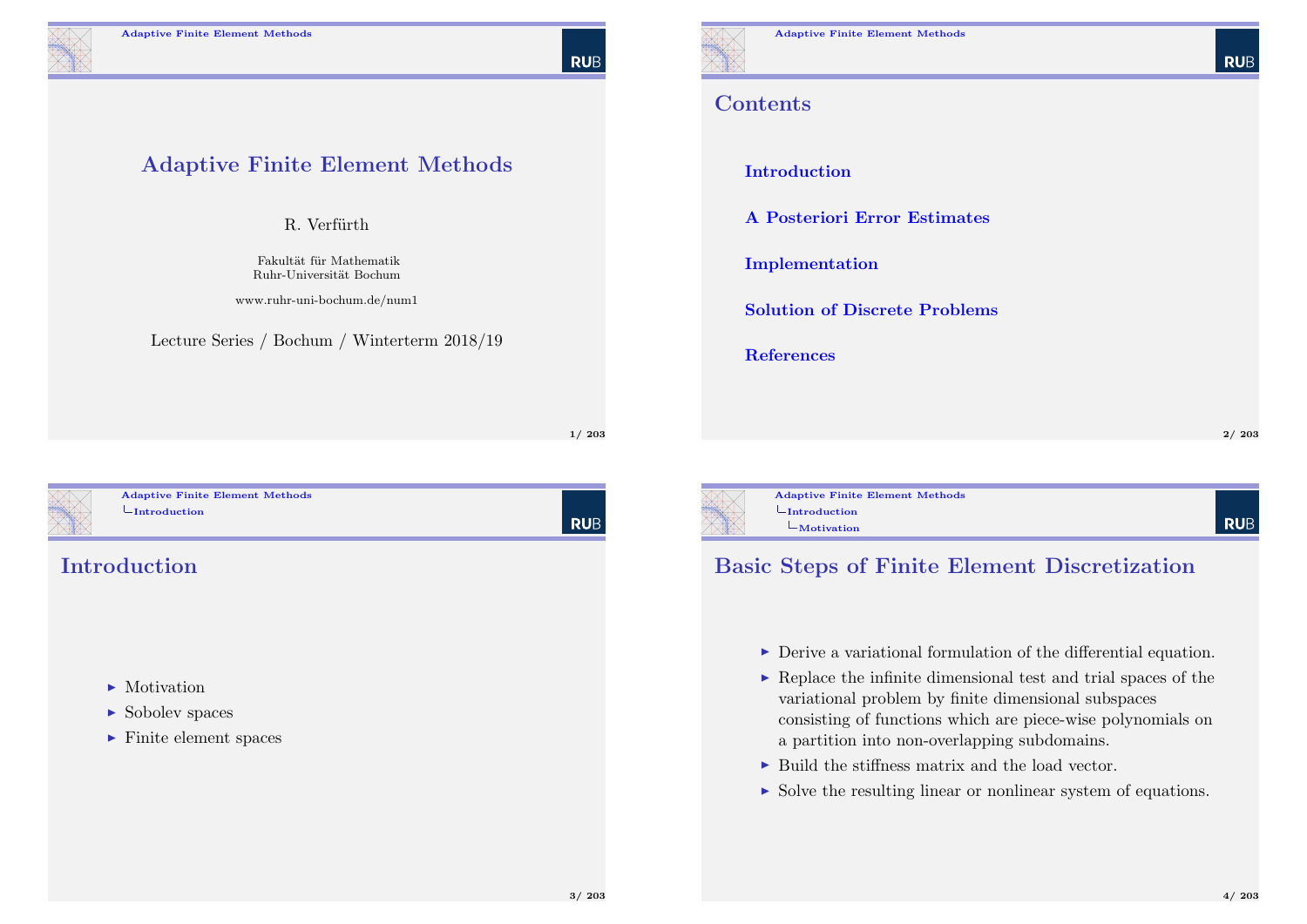#### Basic Steps of A Priori Error Estimation

- $\triangleright$  General results imply that the discrete problem admits a unique solution.
- $\triangleright$  General results also imply that the error of the discrete solution is proportional to the error of the best approximation with a constant depending on properties of the variational problem.
- $\triangleright$  Bound the error of the best approximation by the error of a suitable interpolation.
- $\triangleright$  A priori error estimates do not require the solution of the discrete problem.

5/ 203

**RUE** 

<span id="page-1-0"></span>

#### Adaptive Finite Element Methods  $L$ [Introduction](#page-0-0)

[Mo](#page-1-0)tivation

**RUB** 

#### Goals of A Posteriori Error Estimation and Adaptivity

- $\triangleright$  Extract an easy-to-compute and precise information on the actual size of the error and its spatial and temporal distribution using the data of the differential equation and the computed solution of the discrete problem.
- $\triangleright$  Obtain an approximation for the solution of the differential equation with a given tolerance using a (nearly) minimal amount of unknowns.



#### Drawbacks of A Priori Error Estimates

- $\blacktriangleright$  They only yield information on the asymptotic behaviour of the error.
- $\triangleright$  They give no information on the actual size of the error nor on its spatial and temporal distribution.
- $\triangleright$  The error estimate is globally deteriorated by local singularities arising from, e.g., re-entrant corners or interior or boundary layers.

6/ 203

**RUF** 

**RUF** 

 $L$ Introduction

Adaptive Finite Element Methods Motivation

#### Basic Ingredients of A Posteriori Error Estimates and Adaptivity

- $\triangleright$  Stability of the variational problem, i.e. a one-to-one correspondence of load and displacement
- $\triangleright$  A suitable representation of the error in terms of the residual associated with the discrete solution and the strong form of the differential equation
- $\blacktriangleright$  Element-wise error estimates for suitable interpolation operators and cut-off functions
- $\triangleright$  Suitable marking, refinement and coarsening strategies
- $\triangleright$  The a posteriori error estimates require the explicit knowledge of the solution of the discrete problem.
- $\triangleright$  The optimal discrete solution and the associated mesh are determined in an iterative way by successively improving the solution and the mesh.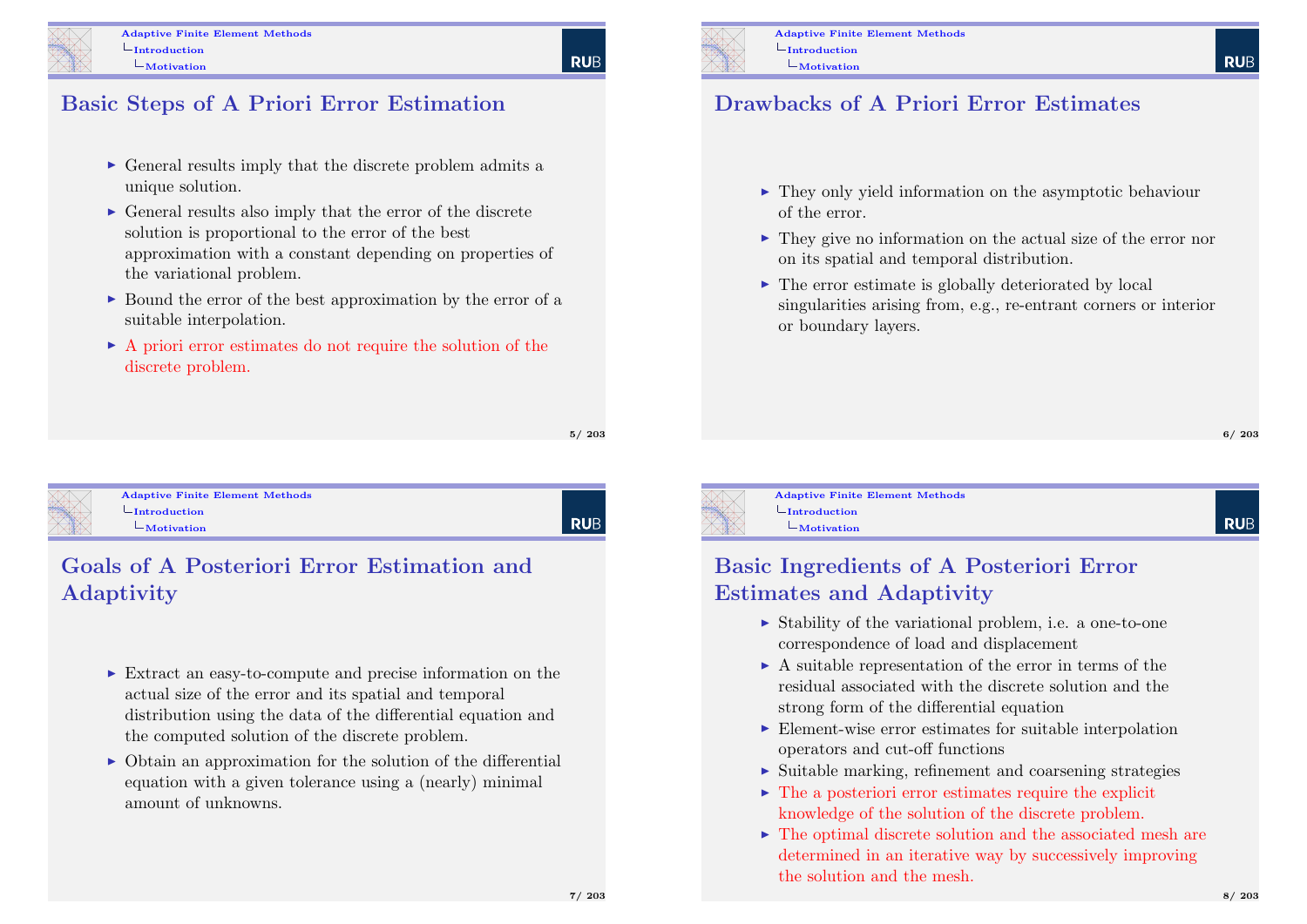

| RUB

### Example: Poisson Equation with Singular Solution



<span id="page-2-0"></span>

Adaptive Finite Element Methods  $L_{\text{Introduction}}$  $L_{\text{Introduction}}$  $L_{\text{Introduction}}$  $L_{\text{Outlook}}$  $L_{\text{Outlook}}$  $L_{\text{Outlook}}$ 

**RUB** 

9/ 203

### Variational Formulation

- $\blacktriangleright$  Divergence theorem
- $\blacktriangleright$  Weak derivatives
- $\blacktriangleright$  Sobolev spaces
- ▶ Properties of Sobolev spaces



Adaptive Finite Element Methods  $L$ Introduction  $L$ Motivation

### Example: Reaction-Diffusion Equation with an Interior Layer

|                |         | Triangles |         | Quadrilaterals |
|----------------|---------|-----------|---------|----------------|
|                | uniform | adaptive  | uniform | adaptive       |
| Unknowns       | 16129   | 2923      | 16129   | 4722           |
| Triangles      | 32768   | 5860      |         | 3830           |
| Quadrilaterals |         |           | 16384   | 2814           |
| Error          | $3.8\%$ | 3.5%      | 6.1%    | 4.4%           |

10/ 203



### **Discretization**

- $\blacktriangleright$  Finite element partitions
- $\blacktriangleright$  Finite element spaces
- $\blacktriangleright$  Basis functions
- $\blacktriangleright$  Interpolation error estimates
- $\triangleright$  Building the stiffness matrix and load vector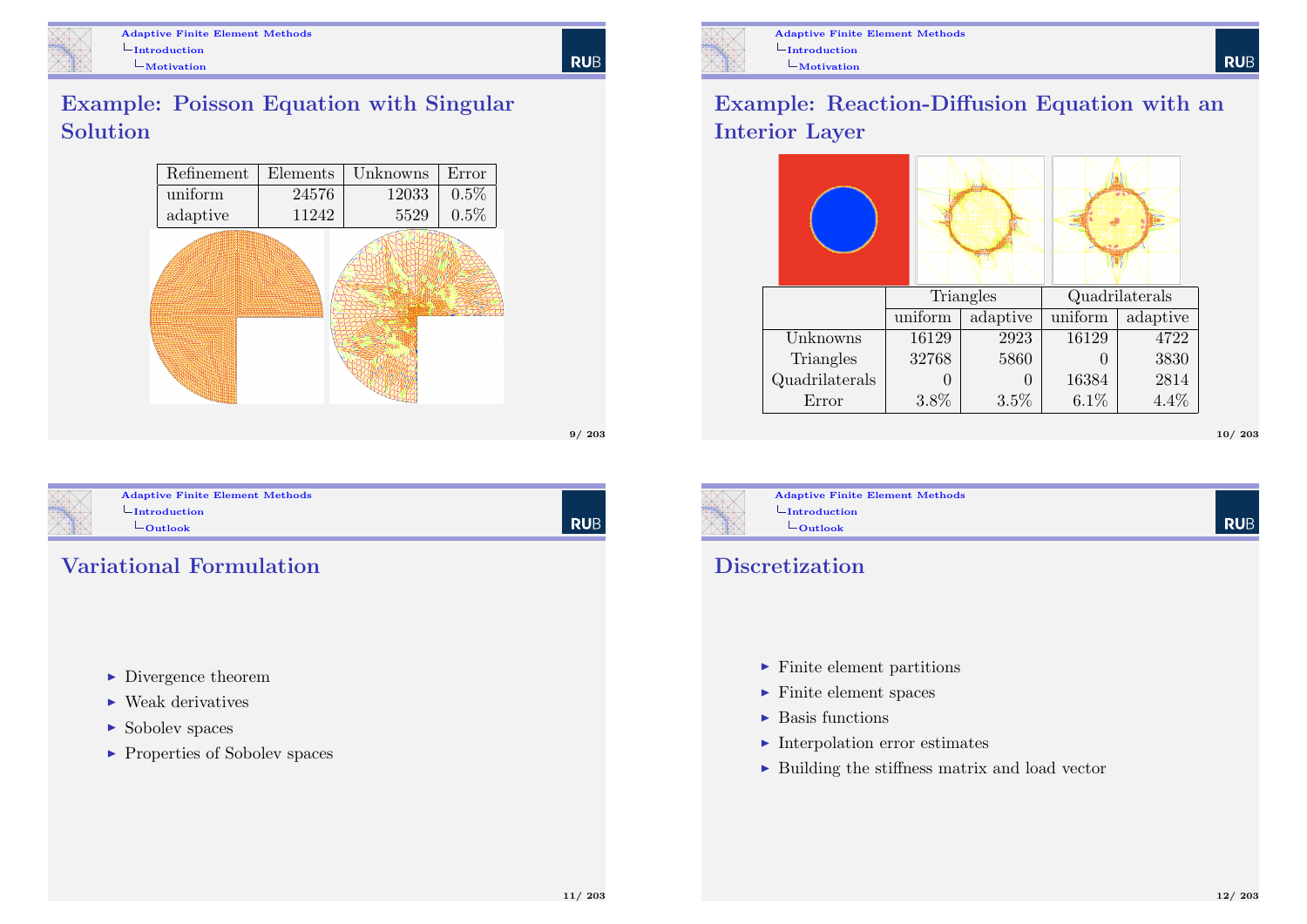#### A Posteriori Error Estimates for a Model Problem

- $\blacktriangleright$  Residual estimates
	- $\blacktriangleright$  Equivalence of error and residual
	- $\blacktriangleright$   $L^2$ -representation of the residual
	- $\blacktriangleright$  Local error estimates for suitable interpolation operators
	- $\blacktriangleright$  Local inverse estimates for suitable cut-off functions
- $\triangleright$  Estimates based on the solution of auxiliary local discrete problems
- $\triangleright$  Estimates based on an averaging of the gradient
- $\triangleright$  Estimates based on a hierarchical splitting of finite element spaces
- $\triangleright$  Estimates based on a suitable  $H(\text{div})$ -lifting of the residual

13/ 203

**RUB** 

<span id="page-3-0"></span>

| <b>Adaptive Finite Element Methods</b> |  |
|----------------------------------------|--|
| $\vdash$ Introduction                  |  |
| -Outlook                               |  |

# | RUB

### A Posteriori Error Estimates for Parabolic Problems

- $\blacktriangleright$  Discretization
- $\blacktriangleright$  Space-time finite elements
- $\blacktriangleright$  Method of characteristics
- $\blacktriangleright$  Adaptivity



Adaptive Finite Element Methods  $L$ Introduction  $L$ Outlook

### A Posteriori Error Estimates for Elliptic Problems

- $\triangleright$  General elliptic equations of 2nd order
- $\triangleright$  Saddle point problems arising from mixed formulations in elasticity and fluid mechanics
- $\blacktriangleright$  Non-linear problems

**RUE** 

**RUE** 



Adaptive Finite Element Methods

### Finite Volume Methods

- $\triangleright$  Systems in divergence form
- $\blacktriangleright$  Finite volume discretization
- $\blacktriangleright$  Finite volume meshes
- $\blacktriangleright$  Numerical fluxes
- $\blacktriangleright$  Relation to finite element methods
- $\blacktriangleright$  Discontinuous Galerkin methods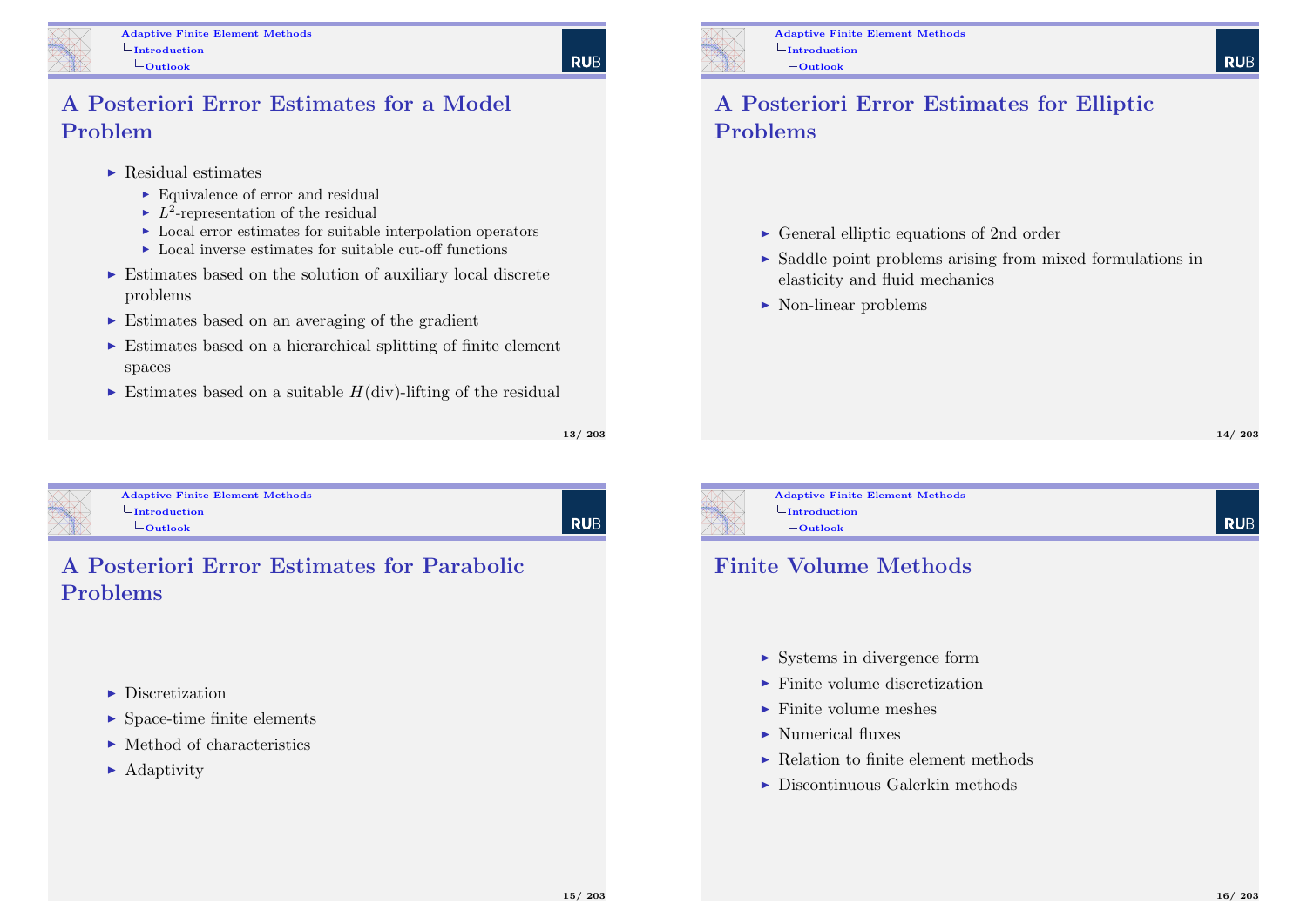Adaptive Finite Element Methods  $L_{Introduction}$  $L_{\text{Outlook}}$ 

**RUB** 

#### Mesh Adaption

- $\blacktriangleright$  Basic adaptive algorithm
- $\blacktriangleright$  Marking strategies
- $\blacktriangleright$  Mesh refinement
- $\blacktriangleright$  Mesh coarsening
- $\blacktriangleright$  Mesh smoothing
- $\blacktriangleright$  Data structures

#### Solution of Discrete Problems

- $\blacktriangleright$  Properties of direct and iterative solvers
- $\blacktriangleright$  Nested algorithm
- $\blacktriangleright$  Classical iterative solvers
- $\triangleright$  Conjugate Gradient methods
- $\blacktriangleright$  Multigrid methods
- $\triangleright$  Non-linear and indefinite problems

**RUB** 

17/ 203

<span id="page-4-0"></span>

Adaptive Finite Element Methods  $L$ [Introduction](#page-0-0) [Sob](#page-4-0)olev Spaces

### Sobolev Spaces

- $\blacktriangleright$  Basic idea
- $\blacktriangleright$  Integration by parts
- $\blacktriangleright$  Weak derivatives
- $\blacktriangleright$  Sobolev spaces
- $\blacktriangleright$  Properties of Sobolev spaces





### Reaction-Diffusion Equation

 $-\text{div}(A\nabla u) + \alpha u = f$  in  $\Omega$  $u = 0$  on  $\Gamma$ 

- $\blacktriangleright$   $\Omega$  a polyhedron in  $\mathbb{R}^d$  with  $d = 2$  or  $d = 3$
- $\blacktriangleright$  A(x) a symmetric positive definite,  $d \times d$  matrix for every x in Ω
- $\triangleright$   $\alpha(x)$  a non-negative number for every x in  $\Omega$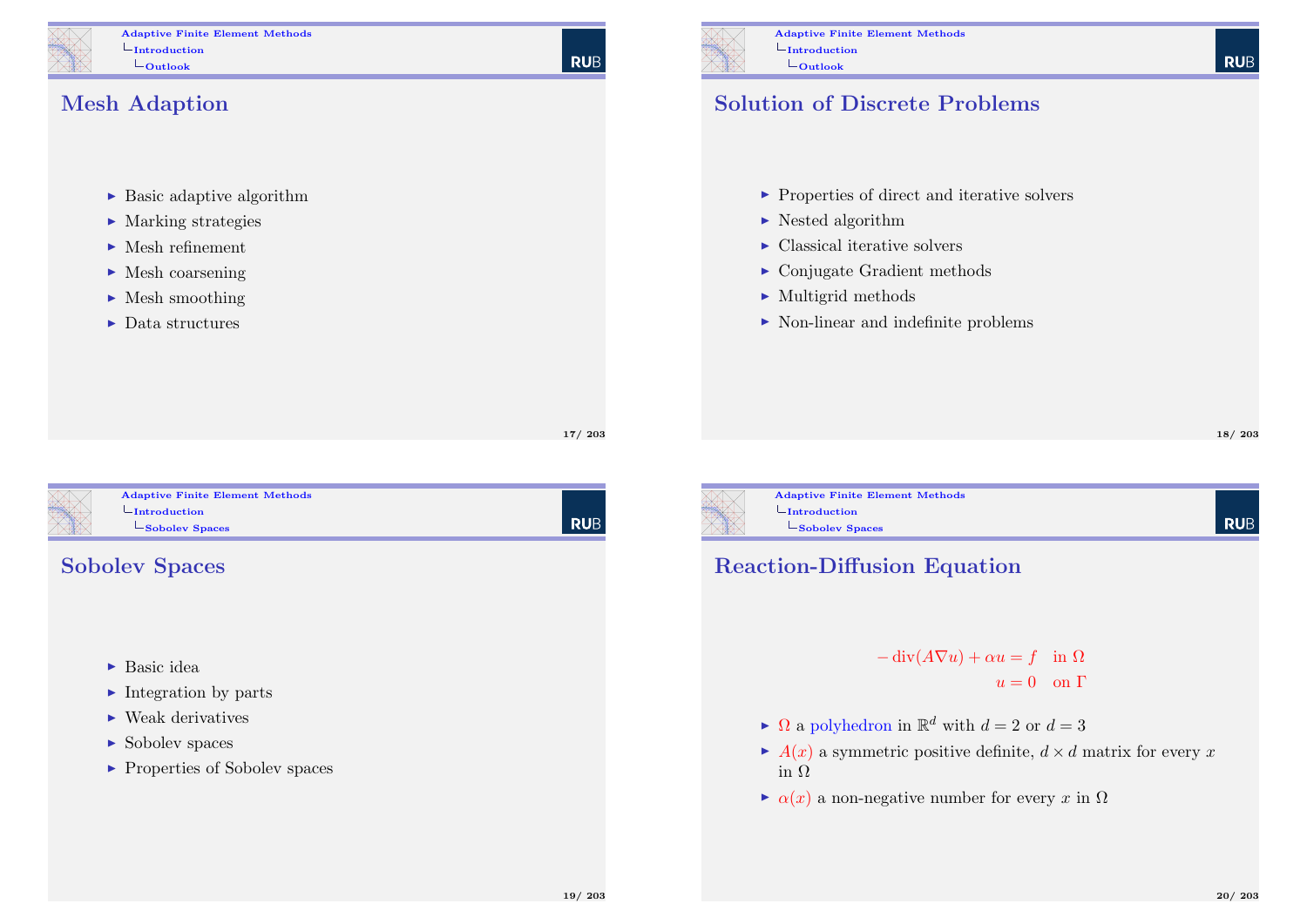

Adaptive Finite Element Methods  $L_{Introduction}$ LSobolev Spaces

#### Divergence Theorem

 $\blacktriangleright$  Divergence:

$$
\operatorname{div} \mathbf{w} = \sum_{i=1}^{d} \frac{\partial w_i}{\partial x_i}
$$

▶ Divergence Theorem:

$$
\int_{\Omega} \operatorname{div} \mathbf{w} dx = \int_{\Gamma} \mathbf{w} \cdot \mathbf{n} dS
$$

| 21/203 |
|--------|
|        |
|        |

**RUB** 

<span id="page-5-0"></span>

Adaptive Finite Element Methods  $L_{\text{Introduction}}$  $L_{\text{Introduction}}$  $L_{\text{Introduction}}$  $\mathsf{\mathsf{L}}$ [Sob](#page-5-0)olev Spaces

l rub

### Idea of the Variational Formulation

 $\triangleright$  Multiply the differential equation with a continuously differentiable function v with  $v = 0$  on  $\Gamma$ 

$$
-\operatorname{div}(A\nabla u)(x)v(x) + \alpha(x)u(x)v(x) = f(x)v(x)
$$
 für  $x \in \Omega$ .

Integrate the result over  $\Omega$ 

$$
\int_{\Omega} \left[ -\operatorname{div}(A \nabla u) v + \alpha u v \right] dx = \int_{\Omega} f v dx.
$$

 $\triangleright$  Use integration by parts for the term containing derivatives

$$
-\int_{\Omega} \operatorname{div}(A\nabla u)v dx = \int_{\Omega} \nabla v \cdot A\nabla u dx.
$$



#### Integration by Parts in Several Dimensions I

▶ The divergence theorem applied to 
$$
\mathbf{w} = v(A\nabla u)
$$
 yields

\n
$$
\int_{\Omega} v \operatorname{div}(A\nabla u) dx + \int_{\Omega} \nabla v \cdot A\nabla u dx
$$
\n
$$
= \int_{\Omega} \operatorname{div}(v A\nabla u) dx = \int_{\Omega} \operatorname{div} \mathbf{w} dx = \int_{\Gamma} \mathbf{w} \cdot \mathbf{n} dS
$$
\n
$$
= \int_{\Gamma} v \mathbf{n} \cdot A\nabla u dS.
$$
\n▶ If  $v = 0$  on  $\Gamma$ , this implies

\n
$$
\int_{\Omega} \nabla v \cdot A\nabla u dx = - \int_{\Omega} v \operatorname{div}(A\nabla u) dx.
$$

22/ 203

**RUE** 



Adaptive Finite Element Methods  $\mathsf{\mathsf{L}}$ Sobolev Spaces

#### Problems

- $\blacktriangleright$  The properties of the functions u and v must be stated more precisely to obtain a well-posed variational problem.
- $\triangleright$  Classical properties such as 'continuously differentiable' are too restrictive.
- $\blacktriangleright$  The notion 'derivative' must be generalised.
- $\blacktriangleright$  In view of the discrete problems, piecewise differentiable functions should be differentiable in the new weaker sense.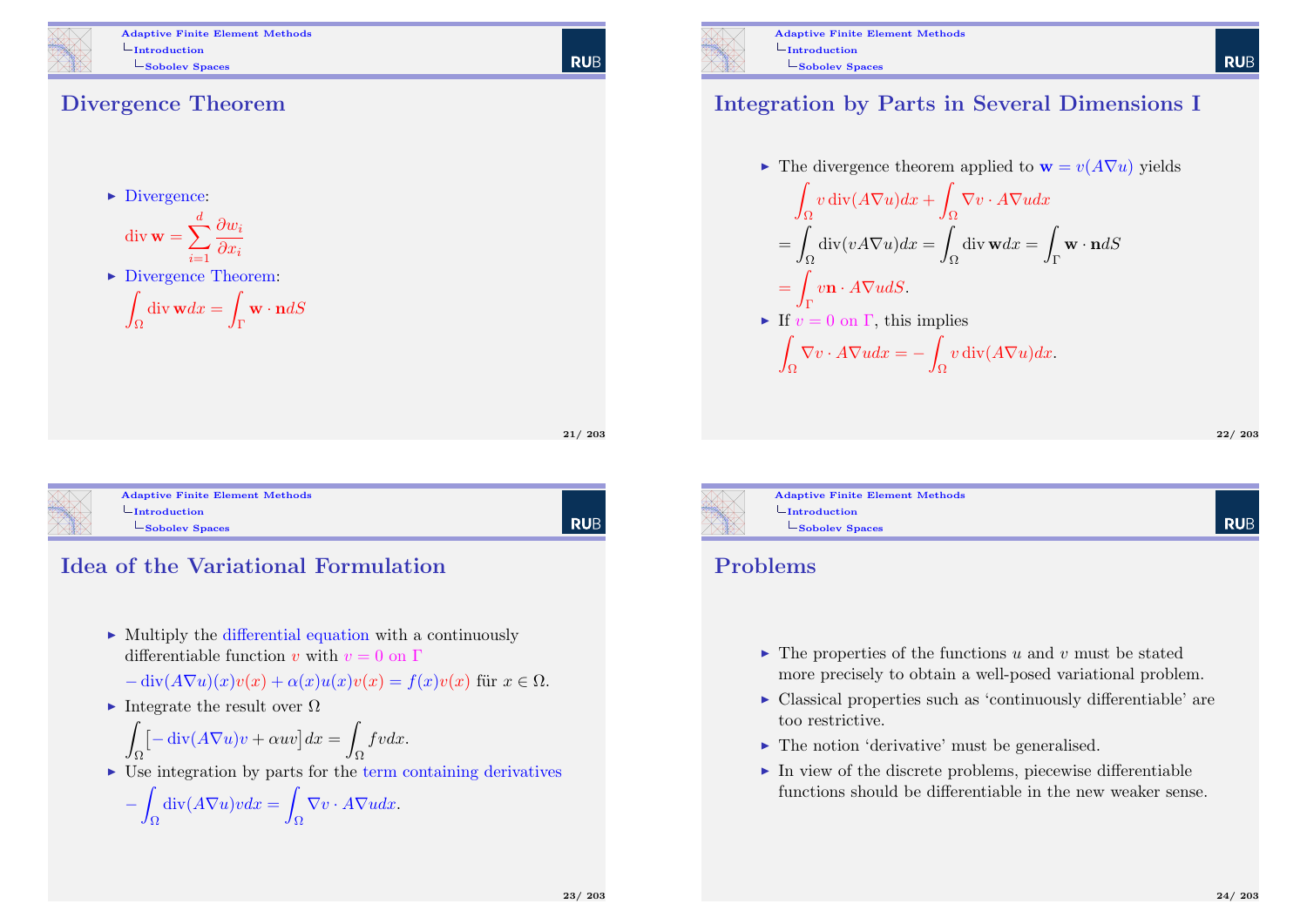

#### Integration by Parts in Several Dimensions II

 $\triangleright$  The divergence theorem applied to  $\mathbf{w} = u v \mathbf{e}_i$  ( $\mathbf{e}_i$  *i*-th unit vector with  $i$ -th component 1 and vanishing remaining components) yields

$$
\int_{\Omega} \frac{\partial u}{\partial x_i} v dx + \int_{\Omega} u \frac{\partial v}{\partial x_i} dx
$$
  
= 
$$
\int_{\Omega} \frac{\partial (uv)}{\partial x_i} dx = \int_{\Omega} \text{div } \mathbf{w} dx = \int_{\Gamma} \mathbf{w} \cdot \mathbf{n} dS
$$
  
= 
$$
\int_{\Gamma} u v \mathbf{n}_i dS.
$$
  
• If  $u = 0$  or  $v = 0$  on  $\Gamma$ , this implies  

$$
\int_{\Omega} \frac{\partial u}{\partial x_i} v dx = - \int_{\Omega} u \frac{\partial v}{\partial x_i} dx.
$$

25/ 203

| Rub

**RUB** 

<span id="page-6-0"></span>

| <b>Adaptive Finite Element Methods</b> |
|----------------------------------------|
| $\overline{-}$ Introduction            |
| -Sobolev Spaces                        |
|                                        |

#### Examples

- $\triangleright$  Every function which is continuously differentiable in the classical sense is weakly differentiable and its classical derivative coincides with the weak derivative.
- $\blacktriangleright$  Every continuous piecewise differentiable function is weakly differentiable and its weak derivative is the piecewise classical derivative.





Adaptive Finite Element Methods  $L$ Introduction LSobolev Spaces

#### Weak Derivative

Z

 $\triangleright$  The function u is said to be weakly differentiable w.r.t.  $x_i$ with weak derivative  $w_i$ , if every continuously differentiable function v with  $v = 0$  on  $\Gamma$  satisfies

$$
\int_{\Omega} w_i v dx = - \int_{\Omega} u \frac{\partial v}{\partial x_i} dx.
$$

If u is weakly differentiable w.r.t. to all variables  $x_1, \ldots, x_d$ , we call u weakly differentiable and write  $\nabla u$  for the vector  $(w_1, \ldots, w_d)$  of the weak derivatives.

26/ 203

**RUE** 



#### Sobolev Spaces

- $\blacktriangleright$   $||v|| = \{$ Ω  $|v|^2 dx$  denotes the  $L^2$ -norm.
- $\blacktriangleright$   $L^2(\Omega)$  is the Lebesgue space of all functions v with finite  $L^2$ -norm  $||v||$ .
- $\blacktriangleright$   $H^1(\Omega)$  is the Sobolev space of all functios v in  $L^2(\Omega)$ , which are weakly differentiable and for which  $|\nabla v|$ , the Euclidean norm of  $\nabla v$ , is in  $L^2(\Omega)$ .
- $\blacktriangleright$   $H_0^1(\Omega)$  is the Sobolev space of all functions v in  $H^1(\Omega)$ with  $v = 0$  on  $\Gamma$ .
- $\blacktriangleright$   $H_D^1(\Omega)$  is the Sobolev space of all functions v in  $H^1(\Omega)$ with  $v = 0$  on a subset  $\Gamma_D$  of  $\Gamma$ .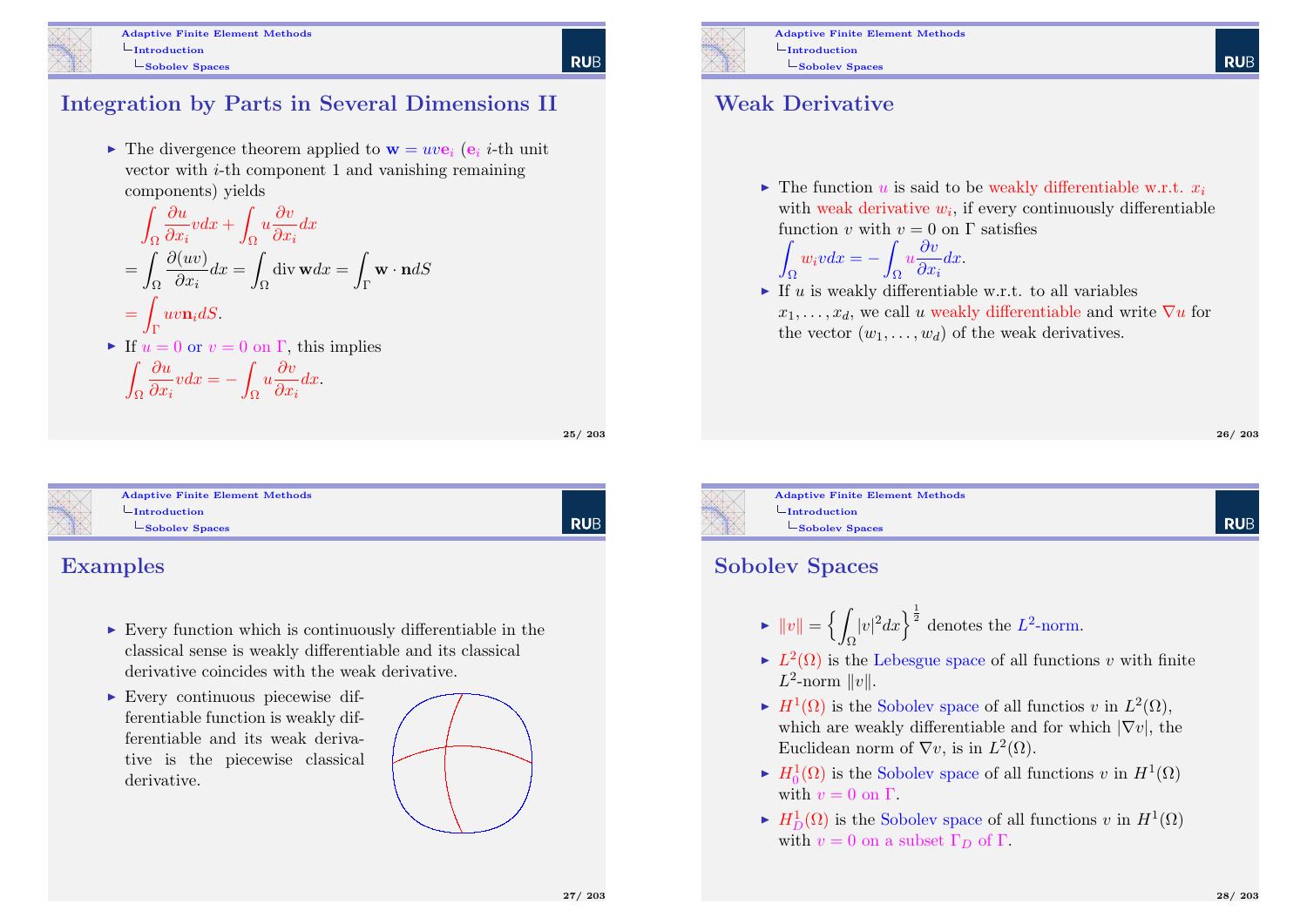Adaptive Finite Element Methods  $L$ Introduction LSobolev Spaces

#### Examples

- Every bounded function is in  $L^2(\Omega)$ .
- $\blacktriangleright v(x) = \frac{1}{\sqrt{2}}$  $\frac{1}{x^2+y^2}$  is not in  $L^2(B(0,1))$   $(B(0,1)$  circle with radius 1 centred at the origin), since

$$
\int_{B(0,1)} |v(x)|^2 dx = 2\pi \int_0^1 \frac{1}{r} dr
$$
 is not finite.

- Every continuously differentiable function is in  $H^1(\Omega)$ .
- A piecewise differentiable function is in  $H^1(\Omega)$ , if and only if it is globally continuous.
- ► Functions in  $H^1(\Omega)$  must not admit point values.  $v(x) = \ln(|\ln(\sqrt{x^2 + y^2})|)$  is in  $H^1(B(0, 1))$  but has no finite value at the origin.

29/ 203

| RUB

<span id="page-7-0"></span>

| <b>Adaptive Finite Element Methods</b> |
|----------------------------------------|
| $-Introduction$                        |
| -Sobolev Spaces                        |
|                                        |



#### Properties of the Variational Problem

- $\blacktriangleright$  The variational problem admits a unique solution.
- $\triangleright$  The solution of the variational problem is the unique minimum in  $H_0^1(\Omega)$  of the energy function

1 2 Z  $\Omega$  $[\nabla u \cdot A\nabla u + \alpha u^2]dx \Omega$ fudx.



Adaptive Finite Element Methods  $L$ Introduction LSobolev Spaces

#### Variational Problem

Find  $u \in H_0^1(\Omega)$  such that for all  $v \in H_0^1(\Omega)$ 

$$
\int_{\Omega}\bigl[\nabla v\cdot A\nabla u+\alpha uv\bigr]dx=\int_{\Omega}fvdx.
$$

**RUE** 



Adaptive Finite Element Methods  $L$ Introduction Finite Element Spaces

#### Finite Element Spaces

- $\blacktriangleright$  Partitions
- $\blacktriangleright$  Finite element spaces
- ► Local and global degrees of freedom
- $\blacktriangleright$  Nodal basis functions
- $\triangleright$  Evaluation of the nodal basis functions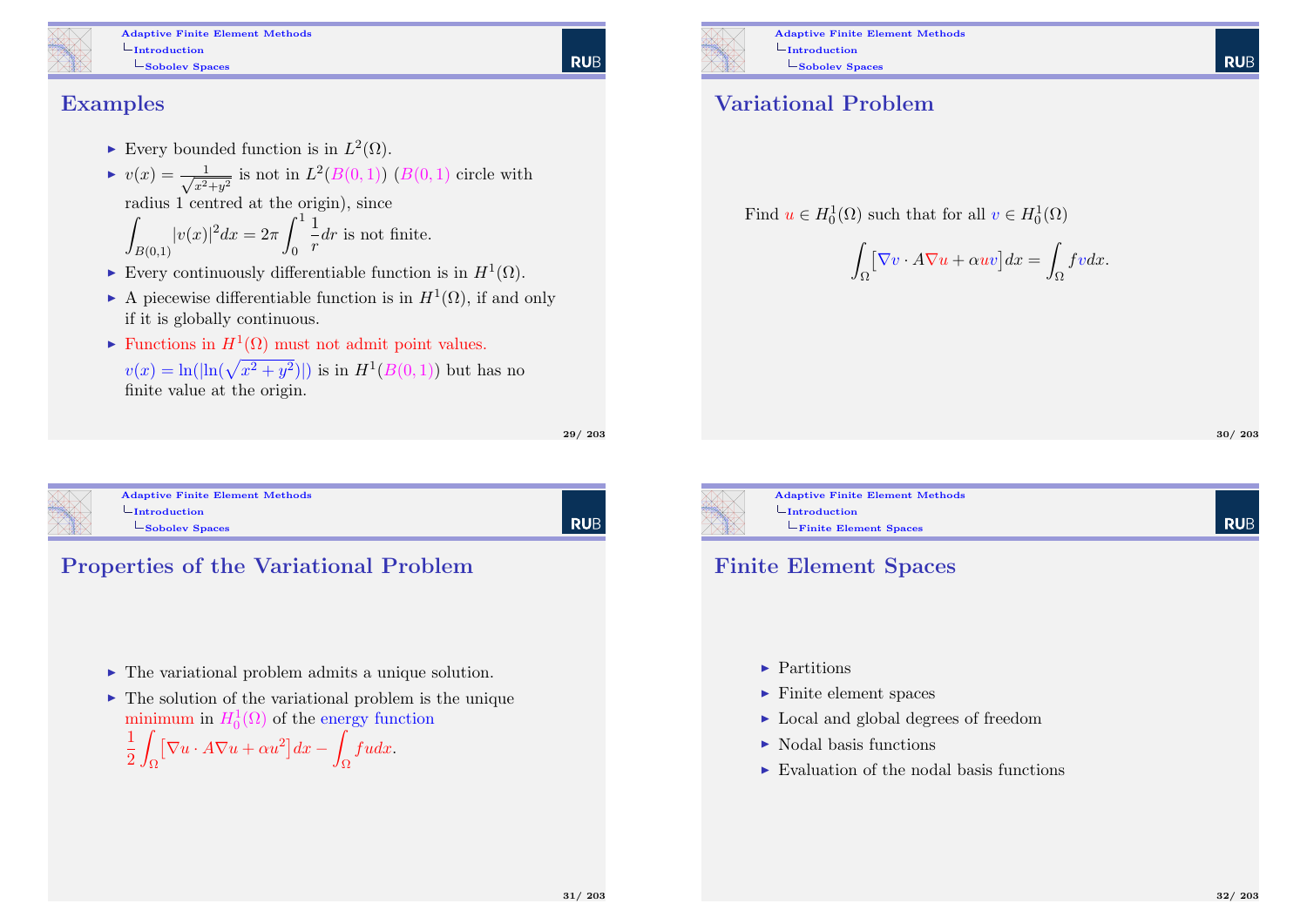

Adaptive Finite Element Methods  $L$ Introduction Finite Element Spaces

**RUE** 

### Reaction-Diffusion Equation

Find  $u \in H_0^1(\Omega)$  such that for all  $v \in H_0^1(\Omega)$ 

$$
\int_{\Omega} \left[ \nabla v \cdot A \nabla u + \alpha uv \right] dx = \int_{\Omega} f v dx.
$$

33/ 203

RUB

<span id="page-8-0"></span>

|  | <b>Adaptive Finite Element Methods</b> |  |
|--|----------------------------------------|--|
|  | -Introduction                          |  |
|  | Finite Element Spaces                  |  |
|  |                                        |  |

#### Partition

 $\mathcal{T} = \{K_i : 1 \leq i \leq N_{\mathcal{T}}\}\$ denotes a partition of  $\Omega$  with the following properties:

- $\triangleright$   $\Omega$  is the union of all elements K in T.
- Admissibility: Any two elements K and  $K'$  in T are either disjoint or share a vertex or a complete edge or, if  $d = 3$ , a complete face.

admissible  $\sum_{i=1}^n$  $\bigvee$  $\diagup$  $\searrow$  $\diagup$  $\diagup$  $\diagup$  $\diagup$ not admissible  $\angle$ ❅❅  $\sum$ 

 $\triangleright$  Affine equivalence: Every element K is a triangle or parallelogram, if  $d = 2$ , or a tetrahedron or parallelepiped. if  $d = 3$ .



Adaptive Finite Element Methods  $L$ Introduction Finite Element Spaces

#### Basic Idea

- $\triangleright$  Subdivide  $\Omega$  into non-overlapping simple sub-domains called elements such as triangles, parallelograms, tetrahedra of parallelepipeds, . . . (partition).
- In the variational problem replace the space  $H_0^1(\Omega)$  by a finite dimensional subspace consisting of continuous functions which are element-wise polynomials (finite element space).
- $\triangleright$  This gives rise to a linear system of equations for the approximation  $u_{\mathcal{T}}$  of the solution u of the differential equation.

34/ 203

**RUE** 



Adaptive Finite Element Methods  $L$ Introduction Finite Element Spaces

#### Remarks

- $\triangleright$  Curved boundaries can be approximated by piecewise straight lines or planes.
- $\triangleright$  The admissibility is necessary to ensure the continuity of the finite element functions and thus the inclusion of the finite element spaces in  $H_0^1(\Omega)$ .
- $\blacktriangleright$  If the admissibility is violated, the continuity of the finite element functions must be enforced which leads to a more complicated implementation.
- $\triangleright$  Partitions can also consist of general quadrilaterals or hexahedra which leads to a more complicated implementation.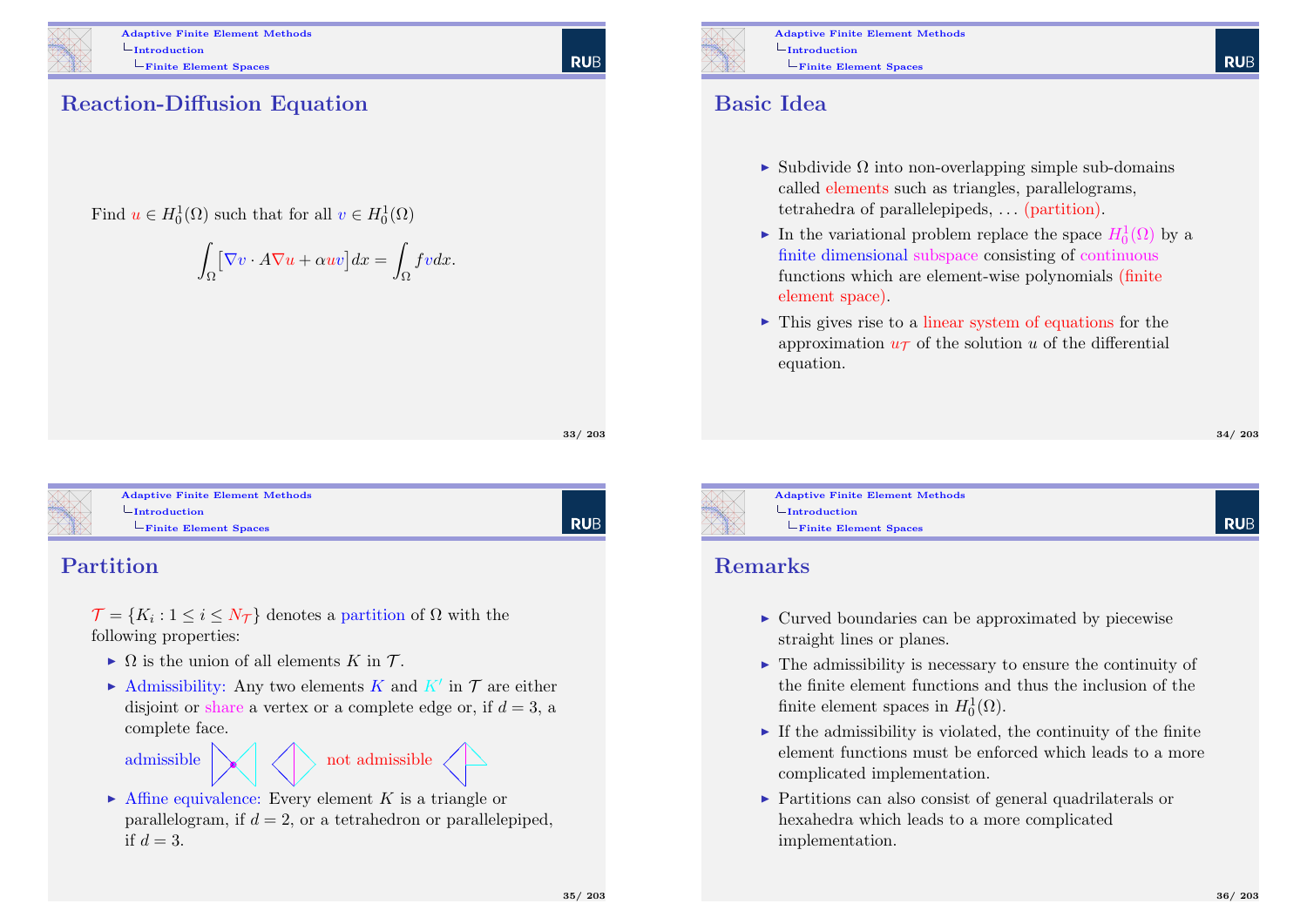

Adaptive Finite Element Methods  $L_{\rm Introduction}$ Finite Element Spaces

**RUB** 

Finite Element Spaces

$$
\blacktriangleright \qquad R_k(\widehat{K}) = \begin{cases} \text{span}\{x_1^{\alpha_1} \cdot \ldots \cdot x_d^{\alpha_d} : \alpha_1 + \ldots + \alpha_d \le k\} \\ \widehat{K} \text{ reference simplex} \\ \text{span}\{x_1^{\alpha_1} \cdot \ldots \cdot x_d^{\alpha_d} : \max\{\alpha_1, \ldots, \alpha_d\} \le k\} \\ \widehat{K} \text{ reference cube} \end{cases}
$$

$$
\blacktriangleright \qquad R_k(K) = \{ \widehat{p} \circ F_K^{-1} : \widehat{p} \in \widehat{R}_k \}
$$

$$
\blacktriangleright \quad S^{k,-1}(\mathcal{T}) = \{ v : \Omega \to \mathbb{R} : v \big|_K \in R_k(K) \text{ for all } K \in \mathcal{T} \}
$$

$$
\blacktriangleright \qquad S^{k,0}(\mathcal{T}) = S^{k,-1}(\mathcal{T}) \cap C(\overline{\Omega})
$$

$$
\triangleright S_0^{k,0}(\mathcal{T}) = S^{k,0}(\mathcal{T}) \cap H_0^1(\Omega)
$$
  
=  $\{v \in S^{k,0}(\mathcal{T}) : v = 0 \text{ on } \Gamma\}$ 

$$
\triangleright S_D^{k,0}(\mathcal{T}) = S^{k,0}(\mathcal{T}) \cap H_D^1(\Omega)
$$
  
=  $\{v \in S^{k,0}(\mathcal{T}) : v = 0 \text{ on } \Gamma_D\}$ 

37/ 203

| RUB

<span id="page-9-0"></span>

| <b>Adaptive Finite Element Methods</b> |  |
|----------------------------------------|--|
| $\Box$ Introduction                    |  |
|                                        |  |
| Finite Element Spaces                  |  |
|                                        |  |

#### Discrete Problem

Find  $u_{\mathcal{T}} \in S_0^{k,0}$  $_{0}^{\kappa,0}(\mathcal{T})$  (trial function) such that for all  $v_{\mathcal{T}}\in S^{k,0}_0$  $\binom{k,0}{0}$  (test function)

$$
\int_{\Omega} \left[ \nabla v_{\mathcal{T}} \cdot A \nabla u_{\mathcal{T}} + \alpha u_{\mathcal{T}} v_{\mathcal{T}} \right] dx = \int_{\Omega} f v_{\mathcal{T}} dx.
$$



Adaptive Finite Element Methods  $L$ Introduction Finite Element Spaces

#### Remarks

- ► The global continuity ensures that  $S^{k,0}(\mathcal{T}) \subset H^1(\Omega)$ .
- $\blacktriangleright$  The polynomial degree k may vary from element to element; this leads to a more complicated implementation.

38/ 203

**RUB** 

**RUE** 



#### Properties of the Discrete Problem

- $\blacktriangleright$  The discrete problem admits a unique solution.
- $\blacktriangleright$  The solution of the discrete problem is the unique minimum in  $S_0^{k,0}$  $\int_0^{\kappa,0}$  (*T*) of the energy function

$$
\frac{1}{2} \int_{\Omega} \left[ \nabla u \cdot A \nabla u + \alpha u^2 \right] dx - \int_{\Omega} f u dx.
$$

After choosing a basis for  $S_0^{k,0}$  $\binom{k,0}{0}$  the discrete problem amounts to a linear system of equations with  $\approx k^d N$  $(N_{\mathcal{T}} = \sharp \mathcal{T})$  equations and unknowns.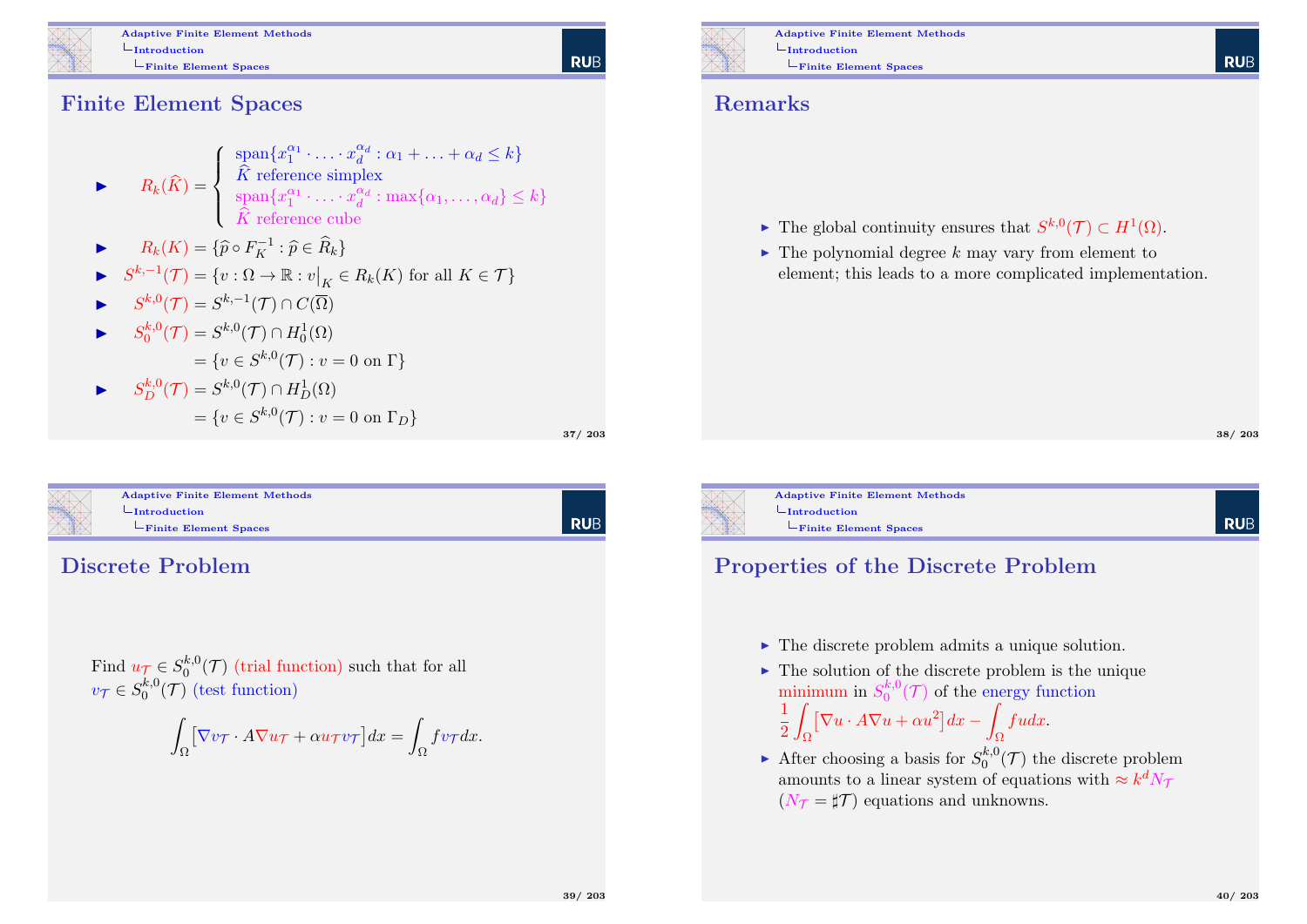

Adaptive Finite Element Methods  $L$ Introduction Finite Element Spaces

#### Element-wise Degrees of Freedom  $\mathcal{N}_{K,k}$



<span id="page-10-0"></span>

#### Adaptive Finite Element Methods  $L$ [Introduction](#page-0-0) [Fin](#page-10-0)ite Element Spaces

| RUB

41/ 203

**RUB** 

#### Nodal Basis Functions

The nodal basis function associated with a vertex  $z \in \mathcal{N}_{\mathcal{T},k}$  is uniquely defined by he conditions

- $\blacktriangleright \ \lambda_{z,k} \in S^{k,0}(\mathcal{T}),$
- $\blacktriangleright \lambda_{z,k}(z) = 1,$
- $\blacktriangleright \lambda_{z,k}(y) = 0$  for all  $y \in \mathcal{N}_{\mathcal{T},k} \setminus \{z\}.$





### Global Degrees of Freedom  $\mathcal{N}_{\mathcal{I},k}$



 $\blacktriangleright$  The functions in  $S^{k,0}(\mathcal{T})$  are uniquely defined by their values in  $\mathcal{N}_{\mathcal{L},k}$  thanks to the admissibility of  $\mathcal{T}$ .

**RUE** 



# Finite Element Spaces

#### Properties

- $\blacktriangleright \{\lambda_{z,k} : z \in \mathcal{N}_{\mathcal{T},k}\}\$ is a basis for  $S^{k,0}(\mathcal{T})$ .
- $\blacktriangleright \{\lambda_{z,k} : z \in \mathcal{N}_{\mathcal{T},k} \setminus \Gamma\}$  is a basis for  $S_0^{k,0}$  $\binom{\kappa,0}{0}$  $(\mathcal{T}).$ (Degrees of freedom on the boundary  $\Gamma$  are suppressed.)
- $\blacktriangleright \lambda_{z,k}$  vanishes outside the union of all elements that share the vertex z.
- $\blacktriangleright$  The stiffness matrix is sparse.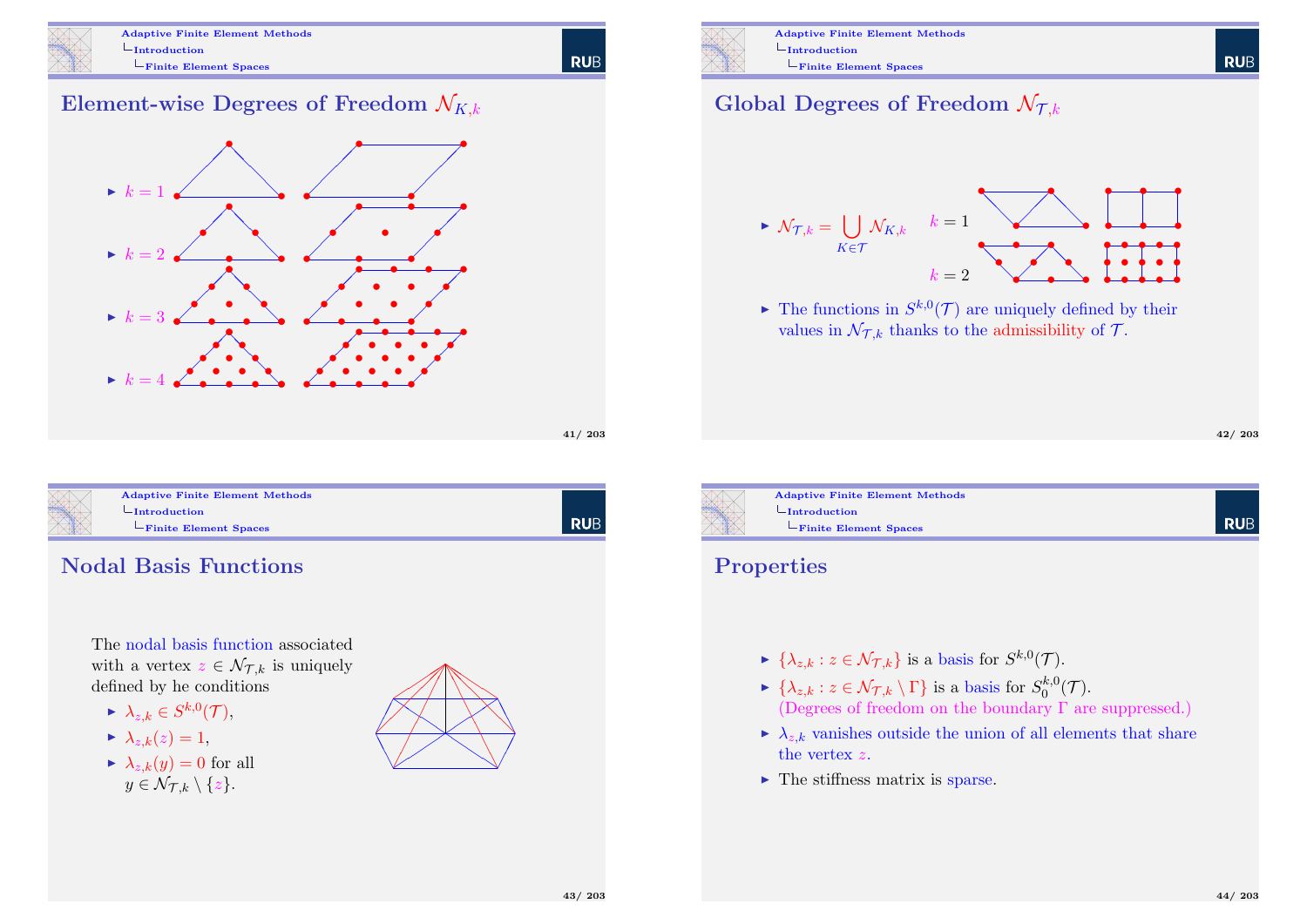**RUE** 

Evaluation of the Nodal Basis Functions by Transformation to a Reference Element

- $\blacktriangleright$  Reference elements  $\widehat{K}$ ❅❅  $\searrow$  $\diagup$  $>$  $\diagup$ ✟  $\overline{\phantom{a}}$
- Determine the nodal basis functions  $\lambda_{\hat{z},k}$  for the reference element  $\widehat{K}$ .
- $\triangleright$  Determine an affine transformation of the reference element  $\hat{K}$  onto the current element K
	- $\widehat{K} \ni \widehat{x} \mapsto x = b_K + B_K \widehat{x} \in K.$
- Express  $\lambda_{z,k}$  in terms of  $\lambda_{\hat{z},k}$  using the affine transformation  $\lambda_{z,k}(x) = \lambda_{\widehat{z},k}(\widehat{x}).$

45/ 203

**RUB** 

<span id="page-11-0"></span>

| <b>Adaptive Finite Element Methods</b> |  |
|----------------------------------------|--|
| $\vdash$ Introduction                  |  |
| $-Finite$ Element Spaces               |  |
|                                        |  |





 $\triangleright$  Similar formulae hold for parallelepipeds.



Adaptive Finite Element Methods  $L$ Introduction Finite Element Spaces

# Examples for  $\lambda_{\widehat{z},k}$

- $\blacktriangleright$  Reference triangle  $\blacktriangleright$  $\blacktriangleright k = 1$  Vertices  $1 - x - y$ , x, y  $\blacktriangleright k = 2$ 
	- Vertices  $(1 x y)(1 2x 2y)$ ,  $x(2x 1)$ ,  $y(2y 1)$ Midpoints of edges  $4x(1-x-y)$ ,  $4xy$ ,  $4y(1-x-y)$
- $\blacktriangleright$  Reference square

$$
\triangleright k = 1 \quad \text{Vertices } (1-x)(1-y), \, x(1-y), \, xy, \, (1-x)y
$$

$$
k = 2
$$
  
Vertices  $(1 - 2x)(1 - x)(1 - 2y)(1 - y),$   
 $x(2x - 1)(1 - 2y)(1 - y), x(2x - 1)y(2y - 1),$   
 $(1 - 2x)(1 - x)y(2y - 1)$   
Midpoints of edges  $4x(1 - x)(1 - y)(1 - 2y),$   
 $4x(2x - 1)y(1 - y),$   
 $4x(1 - x)y(2y - 1), 4y(1 - y)(1 - 2x)(1 - x)$   
Baycentre  $16x(1 - x)y(1 - y)$ 

46/ 203



Evaluation Using the Element Geometry  $(k = 1)$ 

$$
\sum_{\mathbf{a}_0}^{a_2} \lambda_{\mathbf{a}_i,1}(x) = \frac{\det(x - \mathbf{a}_{i+1}, \mathbf{a}_{i+2} - \mathbf{a}_{i+1})}{\det(\mathbf{a}_i - \mathbf{a}_{i+1}, \mathbf{a}_{i+2} - \mathbf{a}_{i+1})}
$$
\n
$$
\sum_{\mathbf{a}_0}^{a_3} \lambda_{\mathbf{a}_i,1}(x) = \frac{\det(x - \mathbf{a}_{i+2}, \mathbf{a}_{i+3} - \mathbf{a}_{i+2})}{\det(\mathbf{a}_i - \mathbf{a}_{i+2}, \mathbf{a}_{i+3} - \mathbf{a}_{i+2})} \cdot \frac{\det(x - \mathbf{a}_{i+2}, \mathbf{a}_{i+3} - \mathbf{a}_{i+2})}{\det(\mathbf{a}_i - \mathbf{a}_{i+2}, \mathbf{a}_{i+1} - \mathbf{a}_{i+2})}
$$
\n
$$
\sum_{\mathbf{a}_0}^{a_3} \lambda_{\mathbf{a}_i,1}(x) = \frac{\det(x - \mathbf{a}_{i+1}, \mathbf{a}_{i+2} - \mathbf{a}_{i+1}, \mathbf{a}_{i+3} - \mathbf{a}_{i+1})}{\det(\mathbf{a}_i - \mathbf{a}_{i+1}, \mathbf{a}_{i+2} - \mathbf{a}_{i+1}, \mathbf{a}_{i+3} - \mathbf{a}_{i+1})}
$$

- $\triangleright$  Parallelepipeds similarly with 3 factors corresponding to 3 tetrahedra
- $\triangleright$  All indices must be taken modulo the number of element vertices.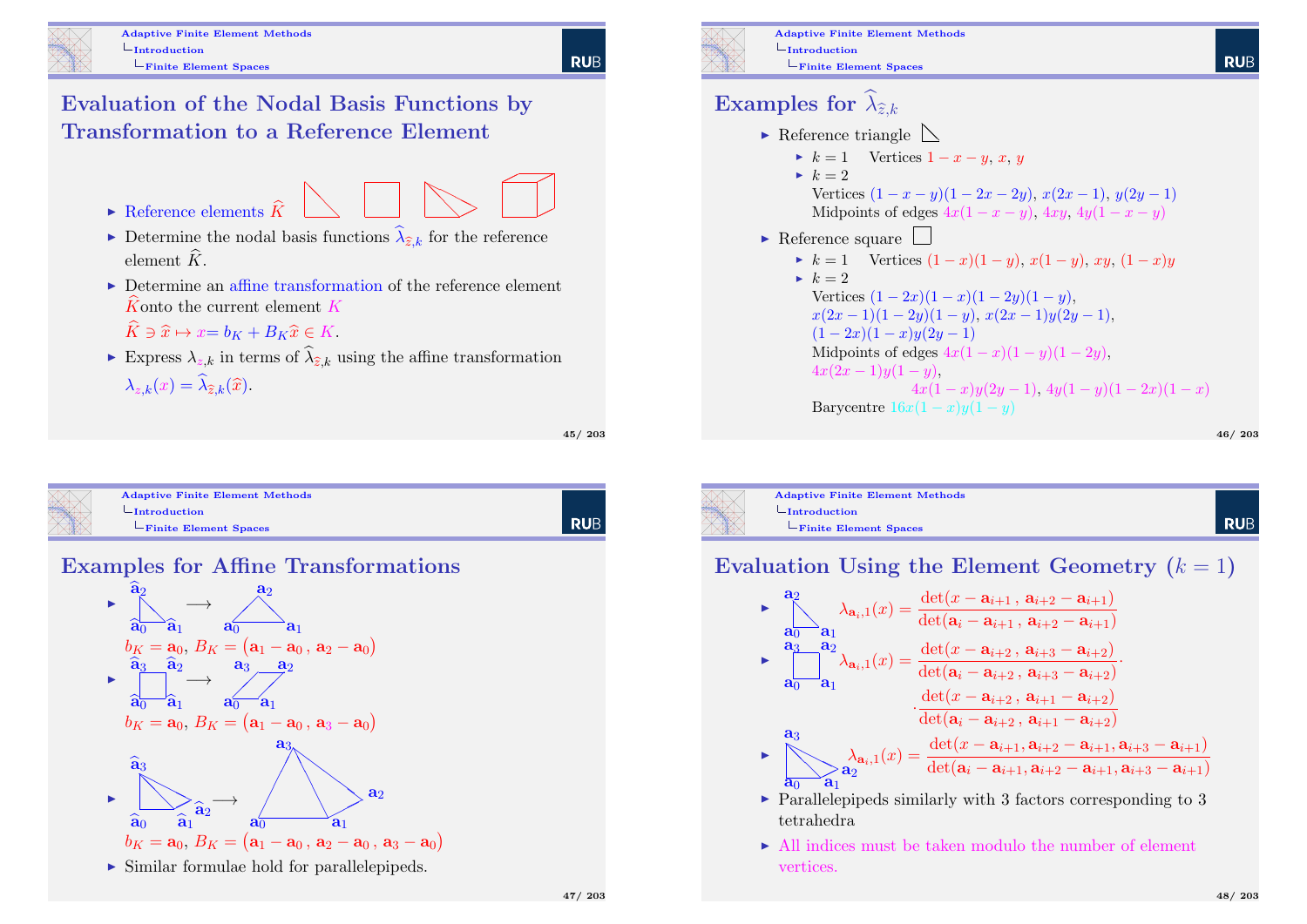

Adaptive Finite Element Methods  $L$ Introduction Finite Element Spaces

### **RUB**

### Evaluation Using the Element Geometry  $(k \geq 2)$

- Every  $\lambda_{z,k}$  can be represented as a suitable product of first order nodal basis functions  $\lambda_{a_{i},1}$  associated with the element vertices.
- Example: triangle,  $k = 2$ 
	- $\blacktriangleright$  Vertex  $a_i$ 
		- $\lambda_{\mathbf{a}_i,2}=\lambda_{\mathbf{a}_i}[\lambda_{\mathbf{a}_i}-\lambda_{\mathbf{a}_{i+1}}-\lambda_{\mathbf{a}_{i+2}}]$
	- $\blacktriangleright$  Midpoint z of the edge with endpoints  $a_i$  und  $a_{i+1}$  $\lambda_{z,2} = 4\lambda_{\mathbf{a}_i}\lambda_{\mathbf{a}_{i+1}}$
- Example: parallelogramm,  $k = 2$ 
	- $\blacktriangleright$  Vertex  $a_i$

$$
\lambda_{\mathbf{a}_i,2}=\lambda_{\mathbf{a}_i}[\lambda_{\mathbf{a}_i}-\lambda_{\mathbf{a}_{i+1}}+\lambda_{\mathbf{a}_{i+2}}-\lambda_{\mathbf{a}_{i+3}}]
$$

- $\blacktriangleright$  Midpoint z of the edge with endpoints  $a_i$  und  $a_{i+1}$
- $\lambda_{z,2}=4\lambda_{\mathbf{a}_i}[\lambda_{\mathbf{a}_{i+1}}-\lambda_{\mathbf{a}_{i+2}}]$  $\blacktriangleright$  Barycentre z
- $\lambda_{z,2} = 16\lambda_{\mathbf{a}_0}\lambda_{\mathbf{a}_2}$

49/ 203

<span id="page-12-0"></span>

#### Adaptive Finite Element Methods [A Posteriori Error Estim](#page-0-0)ates

RUB



- $\triangleright$  A residual error estimator for the model problem
- $\triangleright$  Other error estimators for the model problem
- $\blacktriangleright$  Elliptic problems
- $\blacktriangleright$  Parabolic problems
- $\blacktriangleright$  Finite volume methods



Adaptive Finite Element Methods  $L$ Introduction Finite Element Spaces

### Neumann Boundary Conditions

- Figure 1 The Neumann boundary condition  $\mathbf{n} \cdot A \nabla u = q$  on  $\Gamma_N \subset \Gamma$ gives rise to
	- ight-hand side of the number of the right-hand side of the  $\Gamma_N$ variational problem,
	- an additional term  $\int g v_{\mathcal{T}} dS$  on the right-hand side of the  $\Gamma_N$ discrete problem.
- $\triangleright$  The additional entries of the load vector are taken into account when sweeping through the elements.
- $\triangleright$  Degrees of freedom associated with points on the Neumann boundary  $\Gamma_N$  are additional unknowns.

#### 50/ 203



Adaptive Finite Element Methods A Posteriori Error Estimates A Residual Error Estimator for the Model Problem

# **RUB**

#### Model Problem: Poisson Equation with Mixed Dirichlet and Neumann Boundary Conditions

$$
-\Delta u = f \text{ in } \Omega
$$

$$
u = 0 \text{ on } \Gamma_D
$$

$$
\frac{\partial u}{\partial n} = g \text{ on } \Gamma_N
$$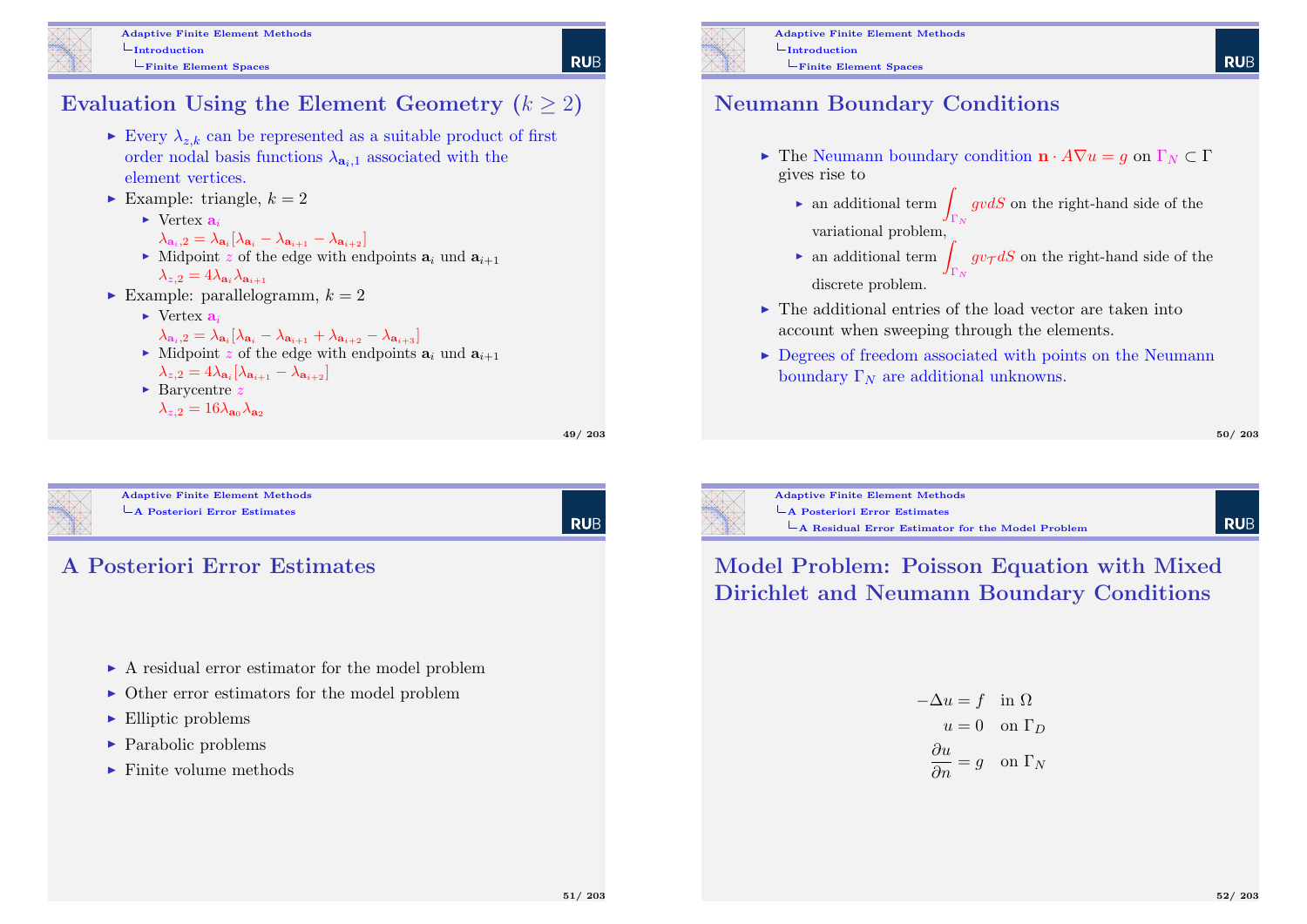

Adaptive Finite Element Methods A Posteriori Error Estimates  $L$ A Residual Error Estimator for the Model Problem

| RUB

#### Variational Problem

Find 
$$
u \in H_D^1(\Omega)
$$
 such that for all  $v \in H_D^1(\Omega)$ 

$$
\int_{\Omega} \nabla u \cdot \nabla v = \int_{\Omega} fv + \int_{\Gamma_N} gv.
$$

#### Discrete Problem

Find 
$$
u_{\mathcal{T}} \in S_D^{1,0}(\mathcal{T})
$$
 such that for all  $v_{\mathcal{T}} \in S_D^{1,0}(\mathcal{T})$ 

$$
\int_{\Omega} \nabla u_{\mathcal{T}} \cdot \nabla v_{\mathcal{T}} = \int_{\Omega} f v_{\mathcal{T}} + \int_{\Gamma_N} g v_{\mathcal{T}}.
$$

54/ 203

**RUB** 

**RUB** 



#### Adaptive Finite Element Methods [A Posteriori Error Estim](#page-0-0)ates

 $\mathsf{\mathsf{L}}$  [A Residual Error E](#page-13-0)stimator for the Model Problem

#### <span id="page-13-0"></span>Residual

The residual  $R$  is implicitely defined as the mapping

$$
R: H_D^1(\Omega) \ni v \mapsto \underbrace{\int_{\Omega} f v + \int_{\Gamma_N} g v - \int_{\Omega} \nabla u_{\mathcal{T}} \cdot \nabla v}_{= (R, v)} \in \mathbb{R}.
$$



53/ 203

Adaptive Finite Element Methods A Posteriori Error Estimates  $\mathsf{L}_{\mathbf{A}}$  Residual Error Estimator for the Model Problem

### Equivalence of Error and Residual

Every  $v \in H_D^1(\Omega)$  satifies

$$
\langle R, v \rangle = \int_{\Omega} \nabla (u - u_{\mathcal{T}}) \cdot \nabla v.
$$

 $\blacktriangleright$  This implies

$$
\|\nabla(u - u_{\mathcal{T}})\| = \sup_{v \in H^1_D(\Omega); \|\nabla v\| = 1} \langle R, v \rangle.
$$

 $\triangleright$  The energy norm of the error (displacement) is the same as the dual norm of the residual (load).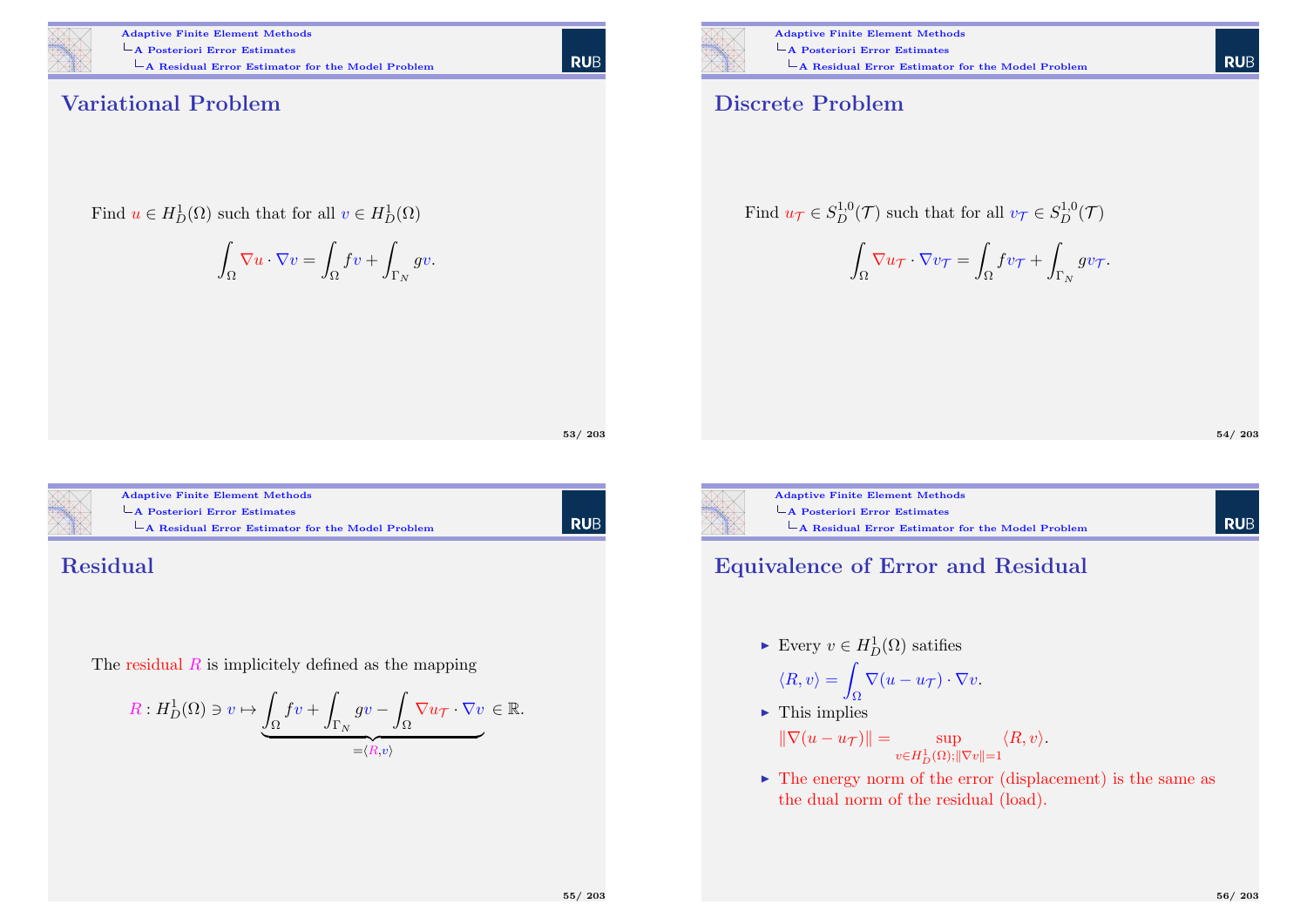

#### Adaptive Finite Element Methods A Posteriori Error Estimates  $\mathsf{\mathsf{L}}$  A Residual Error Estimator for the Model Problem

#### **Consequences**

- $\blacktriangleright$  It suffices to estimate the dual norm of the residual.
- $\triangleright$  The residual only incorporates the known data of the differential equation and the computed solution of the discrete problem.
- $\triangleright$  The exact evaluation of the dual norm is as costly as the solution of the variational problem.
- $\blacktriangleright$  All error estimators strive to approximate as well as possible the dual norm by an easy-to-compute quantity.

57/ 203

| Rub

<span id="page-14-0"></span>

#### Adaptive Finite Element Methods [A Posteriori Error Estim](#page-0-0)ates [A Residual Error E](#page-14-0)stimator for the Model Problem

### Galerkin Orthogonality

► Since  $S_D^{1,0}(\mathcal{T}) \subset H_D^1(\Omega)$  inserting discrete test functions in the variational problem and subtracting the result from the discrete problem yields for every  $v_{\mathcal{T}} \in S_{D}^{1,0}(\mathcal{T})$ 

$$
\int_{\Omega} \nabla (u - u_{\mathcal{T}}) \cdot \nabla v_{\mathcal{T}} = 0.
$$

► This implies for every  $v_{\mathcal{T}} \in S_D^{1,0}(\mathcal{T})$  $\langle R, v_{\mathcal{T}} \rangle = 0.$ 



#### Basic Ingredients for Deriving a Residual Error Estimator

- $\blacktriangleright$  Galerkin orthogonality of the error
- $\blacktriangleright$   $L^2$ -representation of the residual
- $\triangleright$  Local error estimates for a quasi-interpolation operator
- $\triangleright$  Local inverse estimates for cut-off functions

58/ 203

**RUE** 

Adaptive Finite Element Methods A Posteriori Error Estimates

# A Residual Error Estimator for the Model Problem

### L 2 -Representation

Integration by parts element-wise yields for every  $v \in H_D^1(\Omega)$ 

$$
\langle R, v \rangle = \int_{\Omega} f v + \int_{\Gamma_N} g v - \sum_{K \in \mathcal{T}} \int_K \nabla u \tau \cdot \nabla v
$$
  
\n
$$
= \int_{\Omega} f v + \int_{\Gamma_N} g v + \sum_{K \in \mathcal{T}} \left\{ \int_K \Delta u \tau v - \int_{\partial K} \mathbf{n}_K \cdot \nabla u \tau v \right\}
$$
  
\n
$$
= \sum_{K \in \mathcal{T}} \int_K \underbrace{(f + \Delta u \tau)}_{=R_K(u\tau)} v + \sum_{E \in \mathcal{E}_N} \int_E \underbrace{(g - \mathbf{n}_E \cdot \nabla u \tau)}_{=R_E(u\tau)} v
$$
  
\n
$$
+ \sum_{E \in \mathcal{E}_\Omega} \int_E \underbrace{-\mathbb{J}_E(\mathbf{n}_E \cdot \nabla u \tau)}_{=R_E(u\tau)} v.
$$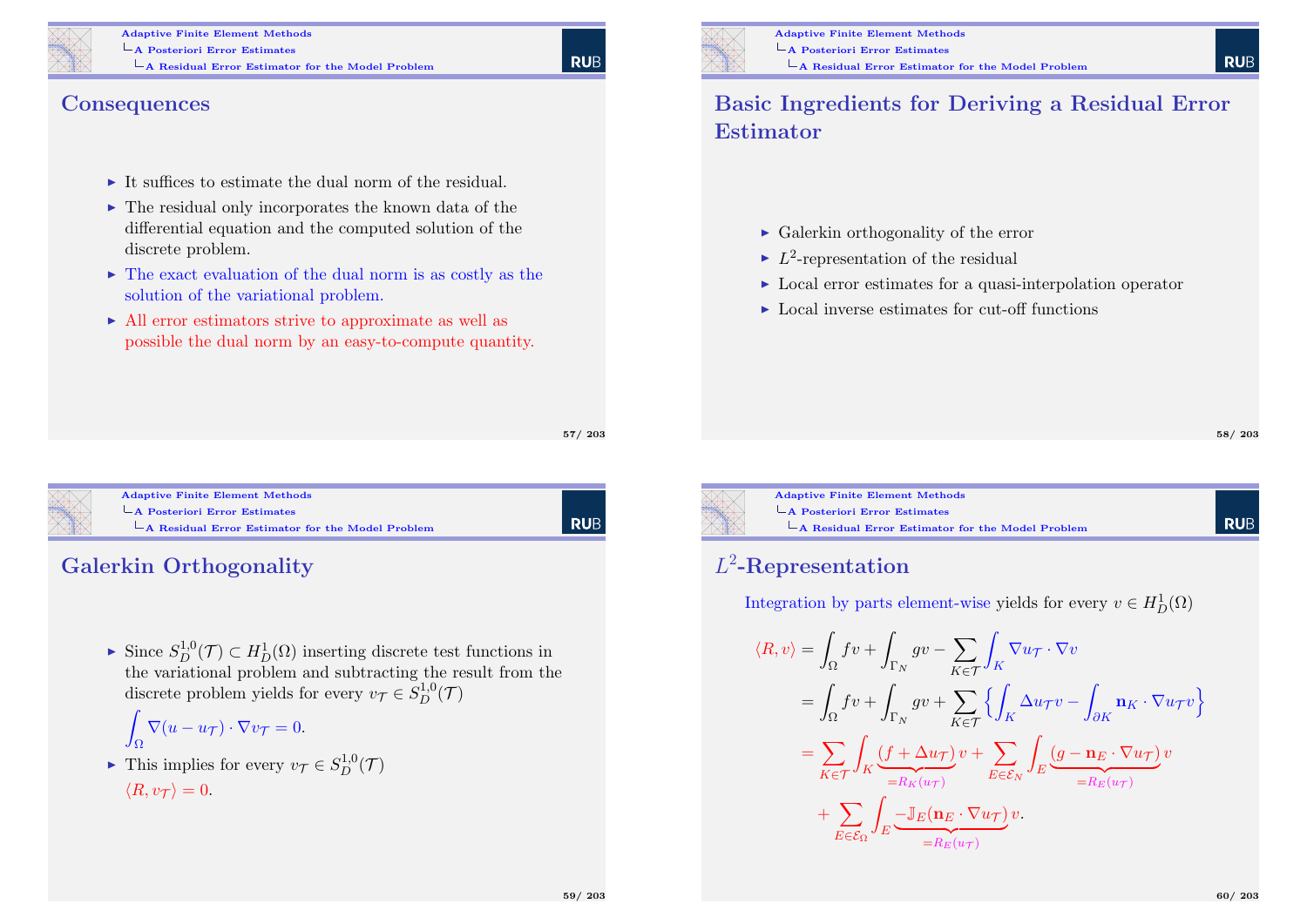

#### Adaptive Finite Element Methods A Posteriori Error Estimates

 $\mathsf{\mathsf{L}}$  A Residual Error Estimator for the Model Problem

### A Quasi-Interpolation Operator

 $\triangleright$  Define the quasi-interpolation operator  $I_{\mathcal{T}}: L^2(\Omega) \to S_D^{1,0}(\mathcal{T})$  by

$$
I_{\mathcal{T}}v = \sum_{z \in \mathcal{N}_{\Omega} \cup \mathcal{N}_{N}} \lambda_{z} \overline{v}_{z} \quad \text{with} \quad \overline{v}_{z} = \frac{\int_{\omega_{z}} v dx}{\int_{\omega_{z}} dx}
$$

 $\triangleright$  It has the following local approximation properties for all  $v \in H_D^1(\Omega)$ 

$$
||v - I_{\mathcal{T}}v||_K \leq c_{A1} h_K |v|_{1, \widetilde{\omega}_K}
$$
  

$$
||v - I_{\mathcal{T}}v||_{\partial K} \leq c_{A2} h_K^{\frac{1}{2}} |v|_{1, \widetilde{\omega}_K}.
$$

 $\sim \widetilde{\omega}_K$  is the union of all elements that share a point with K.

61/ 203

| Rub

**RUE** 

.

<span id="page-15-0"></span>

### Bubble Functions

 $\blacktriangleright$  Define element and face bubble functions by

$$
\psi_K = \alpha_K \prod_{z \in \mathcal{N}_K} \lambda_z, \quad \psi_E = \alpha_E \prod_{z \in \mathcal{N}_E} \lambda_z.
$$

 $\triangleright$  The weights  $\alpha_K$  and  $\alpha_E$  are determined by the conditions

$$
\max_{x \in K} \psi_K(x) = 1, \quad \max_{x \in E} \psi_E(x) = 1.
$$

 $\blacktriangleright$  K is the support of  $\psi_K$ ;  $\omega_E$  is the support of  $\psi_E$ .





### Upper Bounds

The Galerkin orthogonality, the  $L^2$ -representation, the error estimates for the quasi-interpolation operator and the Cauchy-Schwarz inequality for integrals and sums yield for every  $v \in H_D^1(\Omega)$  the upper bound

$$
\langle R, v \rangle \le c^* \Big\{ \sum_{K \in \mathcal{T}} h_K^2 \| R_K(u_{\mathcal{T}}) \|_K^2 + \sum_{E \in \mathcal{E}_{\mathcal{T}}} h_E \| R_E(u_{\mathcal{T}}) \|_E^2 \Big\}^{\frac{1}{2}} \| \nabla v \|.
$$

$$
62/\;203
$$

**RUB** 



# A Residual Error Estimator for the Model Problem

#### Inverse Estimates for the Bubble Functions

For all elements  $K$ , all faces  $E$  and all polynomials  $v$  the following inverse estimates are valid

$$
c_{I1,k}||v||_K \le ||\psi_K^{\frac{1}{2}}v||_K,
$$
  
\n
$$
||\nabla(\psi_K v)||_K \le c_{I2,k}h_K^{-1}||v||_K,
$$
  
\n
$$
c_{I3,k}||v||_E \le ||\psi_E^{\frac{1}{2}}v||_E,
$$
  
\n
$$
||\nabla(\psi_E v)||_{\omega_E} \le c_{I4,k}h_E^{-\frac{1}{2}}||v||_E,
$$
  
\n
$$
||\psi_E v||_{\omega_E} \le c_{I5,k}h_E^{\frac{1}{2}}||v||_E.
$$

**RUE**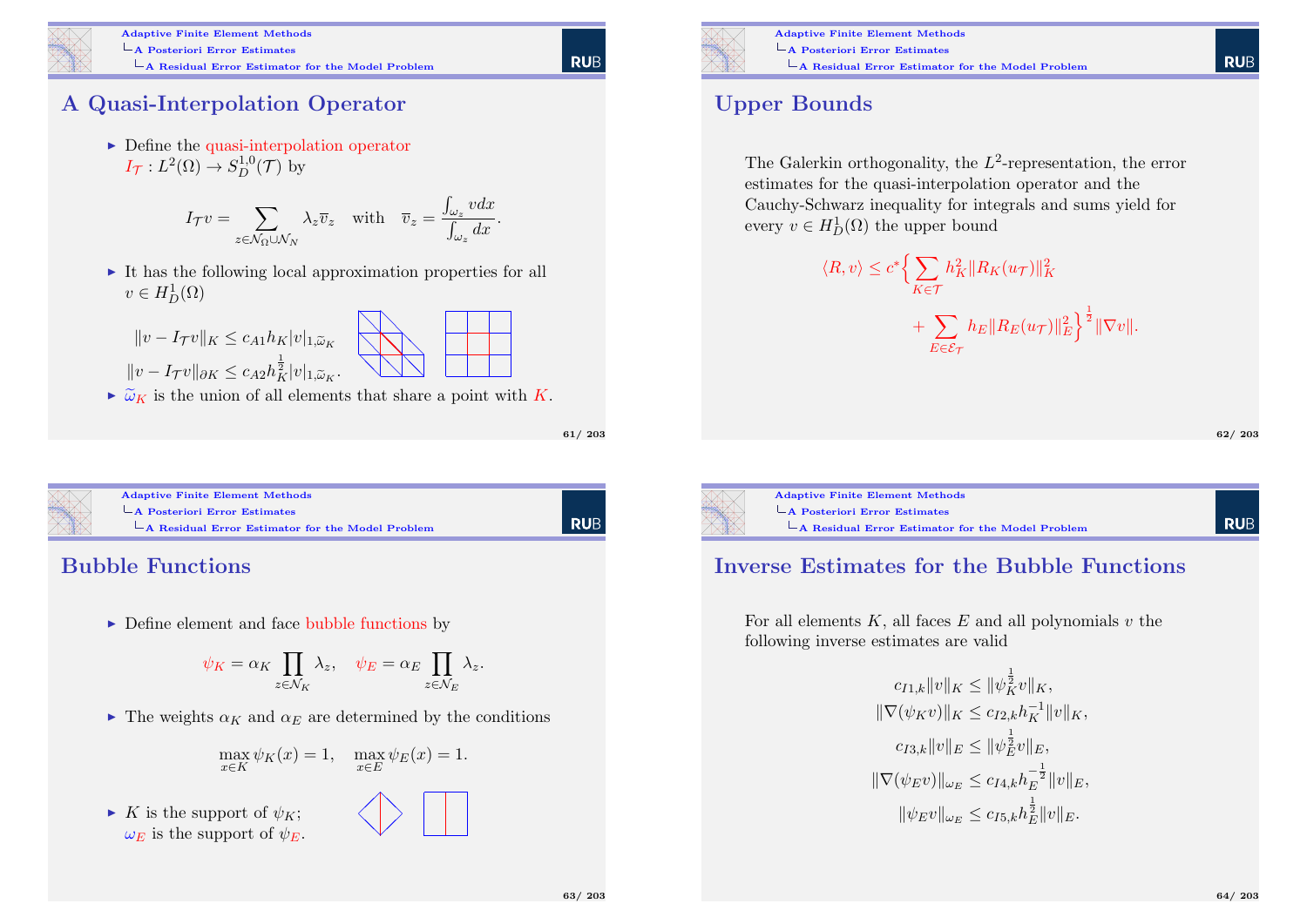

Adaptive Finite Element Methods A Posteriori Error Estimates  $\mathsf{\mathsf{L}}$  A Residual Error Estimator for the Model Problem

#### Lower Bounds

Inserting  $\psi_K R_K(u_\mathcal{T})$  and  $\psi_E R_E(u_\mathcal{T})$  as test functions in the  $L^2$ -representation and taking into account the inverse estimates for the bubble functions yields the lower bounds

 $h_K \|R_K(u_\mathcal{T})\|_K \leq c_1 \|\nabla (u - u_\mathcal{T})\|_K + c_2 h_K \|f - f_K\|_K$  $\|h_{E}^{\frac{1}{2}}\|R_E(u_{\mathcal{T}})\|_E \leq c_3\|\nabla(u-u_{\mathcal{T}})\|_{\omega_E} + c_4h_K\|f-f_K\|_{\omega_E}$  $+ \, c_5 h_E^{\frac{1}{2}} \| g-g_E \|_{E \cap \Gamma_N}$ 

with  $f_K = \frac{1}{|K|}$  $|K|$ Z K f and  $g_E = \frac{1}{|E|}$  $\left|E\right|$ Z E  $\overline{g}$ .

| 65/203 |
|--------|
|        |

<span id="page-16-0"></span>

Adaptive Finite Element Methods [A Posteriori Error Estim](#page-0-0)ates [A Residual Error E](#page-16-0)stimator for the Model Problem

l rub

#### Structure of the Error Estimator

- $\blacktriangleright$  The approximations  $f_K$  and  $g_E$  of the data f and g are needed for establishing a lower bound for the error. They also facilitate the evaluation of  $\eta_{R,K}$ .
- $\triangleright$   $f_K + \Delta u_{\mathcal{T}}$  is the residual of the discrete solution w.r.t. the strong form of the differential operator.
- $\triangleright \mathbb{J}_E(\mathbf{n}_E \cdot \nabla u_\mathcal{T})$  and  $q_E \mathbf{n}_E \cdot \nabla u_\mathcal{T}$  are the boundary terms which appear in the integration by parts relating the weak and strong form of the differential equation.



#### Residual Error Estimator

$$
\eta_{R,K} = \left\{ h_K^2 \| f_K + \Delta u_{\mathcal{T}} \|_K^2 + \frac{1}{2} \sum_{E \in \mathcal{E}_{K,\Omega}} h_E \| \mathbb{J}_E(\mathbf{n}_E \cdot \nabla u_{\mathcal{T}}) \|_E^2 + \sum_{E \in \mathcal{E}_{K,\Omega}} h_E \| g_E - \mathbf{n}_E \cdot \nabla u_{\mathcal{T}} \|_E^2 \right\}^{\frac{1}{2}}
$$
  
with  $f_K = \frac{1}{|K|} \int_K f$  and  $g_E = \frac{1}{|E|} \int_E g$ 

| 66/ | 203 |
|-----|-----|
|-----|-----|

**RUE** 

**RUE** 



A Posteriori Error Estimates A Residual Error Estimator for the Model Problem

#### Residual A Posteriori Error Estimates

$$
\begin{aligned} \|\nabla(u - u_{\mathcal{T}})\| &\leq c^* \Big\{ \sum_{K \in \mathcal{T}} \eta_{R,K}^2 + \sum_{K \in \mathcal{T}} h_K^2 \|f - f_K\|_K^2 \\ &+ \sum_{E \in \mathcal{E}_N} h_E \|g - g_E\|_E^2 \Big\}^{\frac{1}{2}} \\ \eta_{R,K} &\leq c_* \Big\{ \|\nabla(u - u_{\mathcal{T}})\|_{\omega_K}^2 \\ &+ \sum_{K' \in \mathcal{T}; \mathcal{E}_{K'} \cap \mathcal{E}_K \neq \emptyset} h_{K'}^2 \|f - f_{K'}\|_{K'}^2 \\ &+ \sum_{E \in \mathcal{E}_{K,N}} h_E \|g - g_E\|_E^2 \Big\}^{\frac{1}{2}} \end{aligned}
$$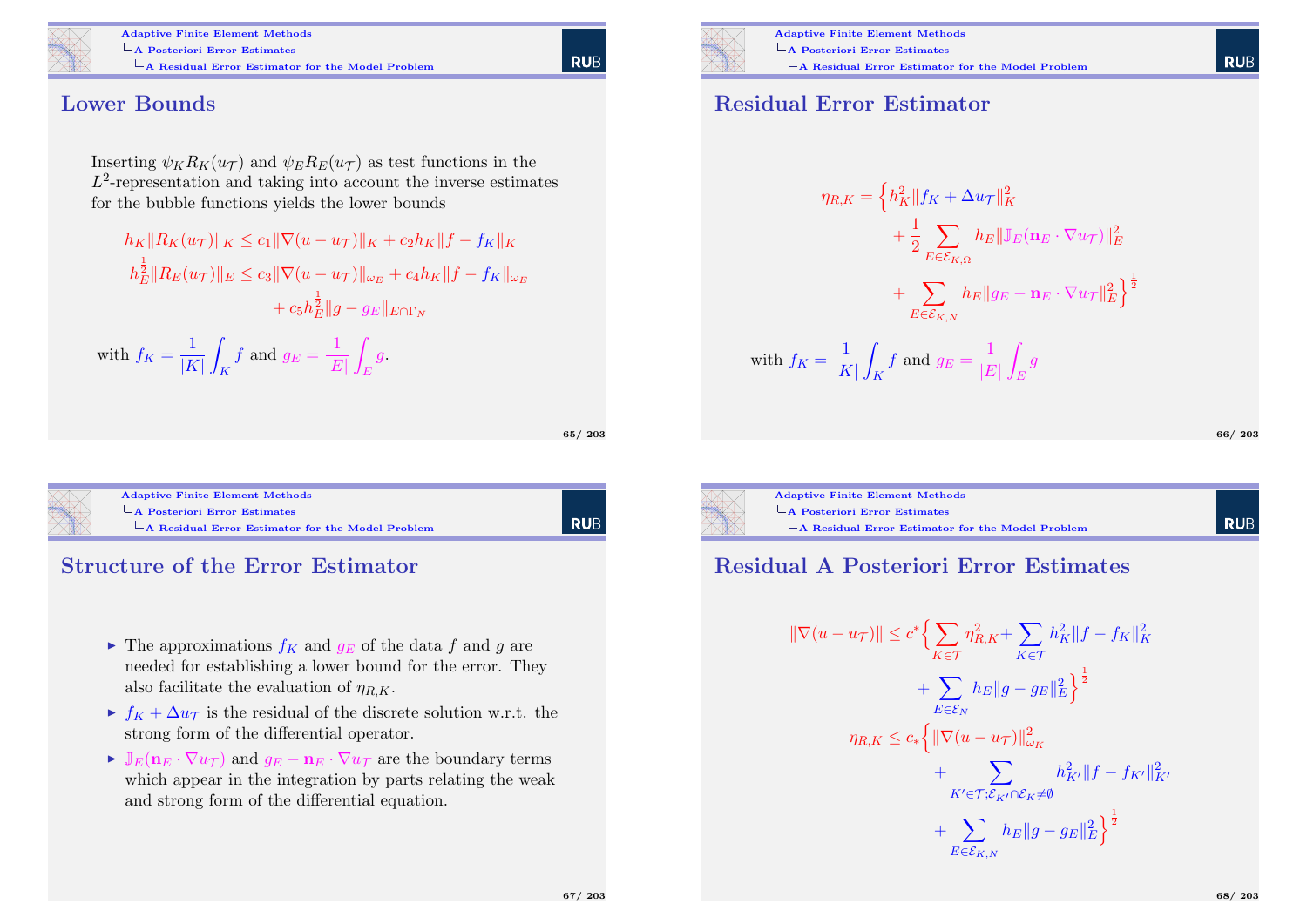

#### Adaptive Finite Element Methods A Posteriori Error Estimates  $\mathsf{\mathsf{L}}$  A Residual Error Estimator for the Model Problem

69/ 203

#### Structure of the Error Estimates

- ► The data oscillations  $f f_K$  and  $q q_E$  can be computed explicitly and are often of higher order.
- ► The constants  $c_*$  and  $c^*$  depend on the shape parameter of the partition.
- $\triangleright$  The upper bound is a global one since it is related to the inverse of the differential operator which is a global one (local load  $\rightarrow$  global displacement).
- $\triangleright$  The lower bound is a local one since it is related to the differential operator which is a local one (local displacement  $\rightarrow$  local load).



#### A Catalogue of Error Estimators

- $\triangleright$  Auxiliary local discrete problems associated with elements of higher order on patches consisting of
	- $\blacktriangleright$  elements sharing a given vertex,
	- $\blacktriangleright$  elements adjacent to a given element,
	- $\blacktriangleright$  a single element
- $\blacktriangleright$  Hierarchical estimates
- $\triangleright$  Averaging of the gradient (ZZ-estimator)
- $\blacktriangleright$  H(div)-lifting of the residual

70/ 203

**RUE** 

<span id="page-17-0"></span>

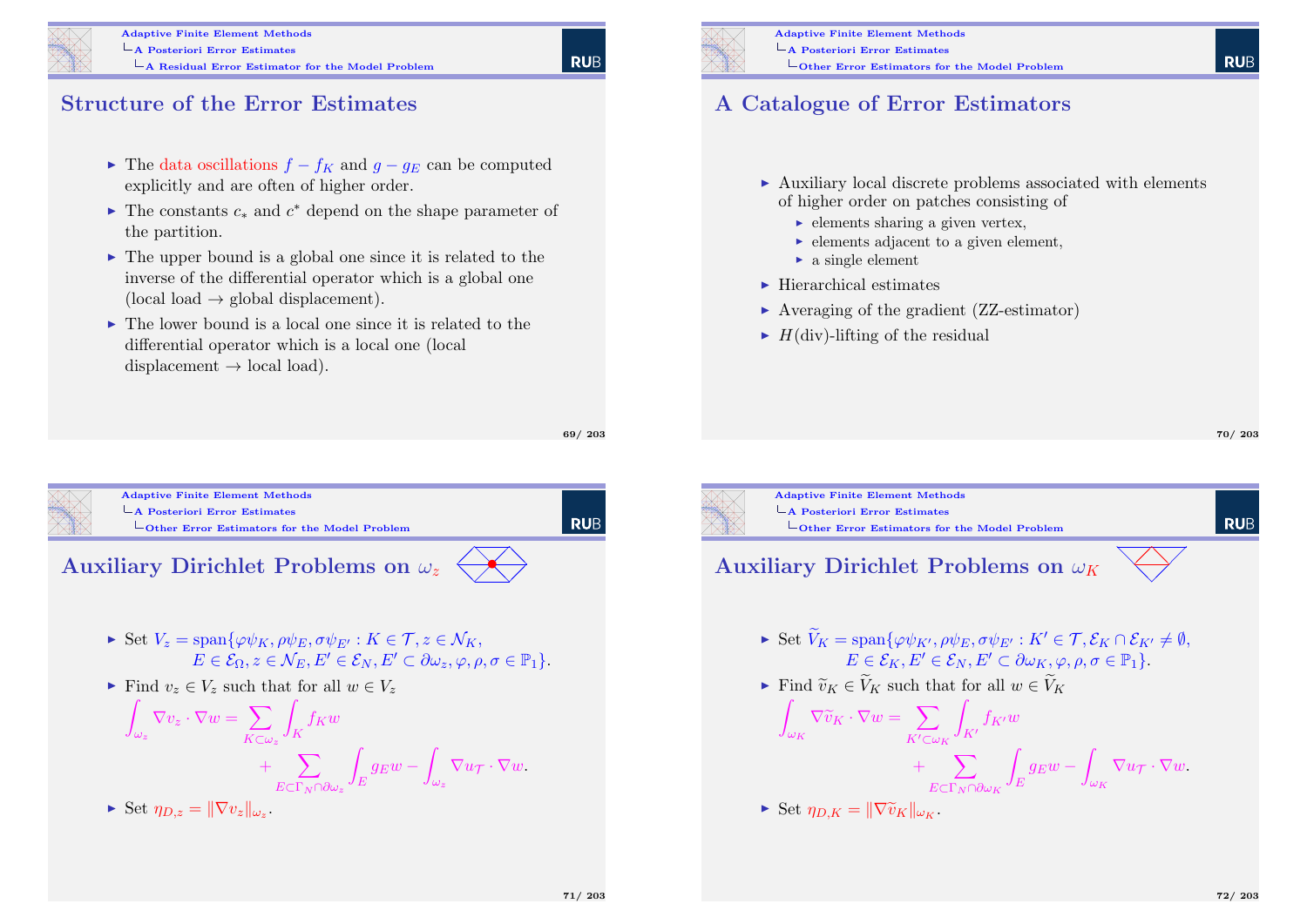

#### Adaptive Finite Element Methods A Posteriori Error Estimates  $\overline{\phantom{a}}$  Other Error Estimators for the Model Problem

### Auxiliary Neumann Problems on K

- $\triangleright$  Set  $V_K = \text{span}\{\varphi \psi_K, \rho \psi_E : E \in \mathcal{E}_K \backslash \mathcal{E}_D, \varphi, \rho \in \mathbb{P}_1\}.$
- Find  $v_K \in V_K$  such that for all  $w \in V_K$

$$
\int_{K} \nabla v_{K} \cdot \nabla w = \int_{K} (f_{K} + \Delta u_{\mathcal{T}}) w
$$
\n
$$
- \frac{1}{2} \sum_{E \in \mathcal{E}_{K} \cap \mathcal{E}_{\Omega}} \int_{E} \mathbb{J}_{E} (\mathbf{n}_{E} \cdot \nabla u_{\mathcal{T}}) w
$$
\n
$$
+ \sum_{E \in \mathcal{E}_{K} \cap \mathcal{E}_{N}} \int_{E} (g_{E} - \mathbf{n}_{E} \cdot \nabla u_{\mathcal{T}}) w.
$$

$$
\blacktriangleright \text{ Set } \eta_{N,K} = \|\nabla v_K\|_K.
$$

73/ 203

**RUE** 

<span id="page-18-0"></span>

#### Adaptive Finite Element Methods [A Posteriori Error Estim](#page-0-0)ates

L[Other Error Estima](#page-18-0)tors for the Model Problem

**RUB** 

# Hierarchical Estimates

#### Estimator

 $\triangleright$  For every element or edge S set

$$
\eta_S = \frac{1}{\|\nabla \psi_S\|} \Big\{ \int_{\Omega} f \psi_S + \int_{\Gamma_N} g \psi_S - \int_{\Omega} \nabla u_{\mathcal{T}} \cdot \nabla \psi_S \Big\}.
$$

 $\triangleright$  A hierarchical error estimator is then given by

$$
\eta_{H,z} = \left\{ \sum_{K \subset \omega_z} \eta_K^2 + \sum_{E \subset \omega_z} \eta_E^2 \right\}^{\frac{1}{2}}.
$$



#### Hierarchical Estimates

Basic Idea

- $\triangleright$  Approximately solve the discrete problem using a more accurate finite element space and compare this solution with the original discrete solution.
- $\triangleright$  To reduce the computational cost of the new problem, the new finite element space is decomposed into the original one and a nearly orthogonal higher order complement; only the contribution corresponding to the complement is computed.
- $\triangleright$  To further reduce the computational cost, the original bilinear form is replaced by an equivalent one which leads to a diagonal stiffness matrix.

74/ 203

**RUE** 



Adaptive Finite Element Methods A Posteriori Error Estimates LOther Error Estimators for the Model Problem

### **RUB**

#### Averaging of the Gradient (ZZ-Estimator)

- ► Compare the piece-wise constant gradient  $\nabla u_{\mathcal{T}}$  with a continuous piece-wise linear gradient  $Gu_{\mathcal{T}}$  obtained by taking a suitable average of the constant values around a given vertex.
- $\blacktriangleright$  The averaged gradient is given by

$$
Gu_{\mathcal{T}}(z) = \sum_{K \subset \omega_z} \frac{|K|}{|\omega_z|} \nabla u_{\mathcal{T}}|_K.
$$

 $\triangleright$  The resulting ZZ-error estimator takes the form

$$
\eta_{Z,K} = ||Gu_{\mathcal{T}} - \nabla u_{\mathcal{T}}||_K.
$$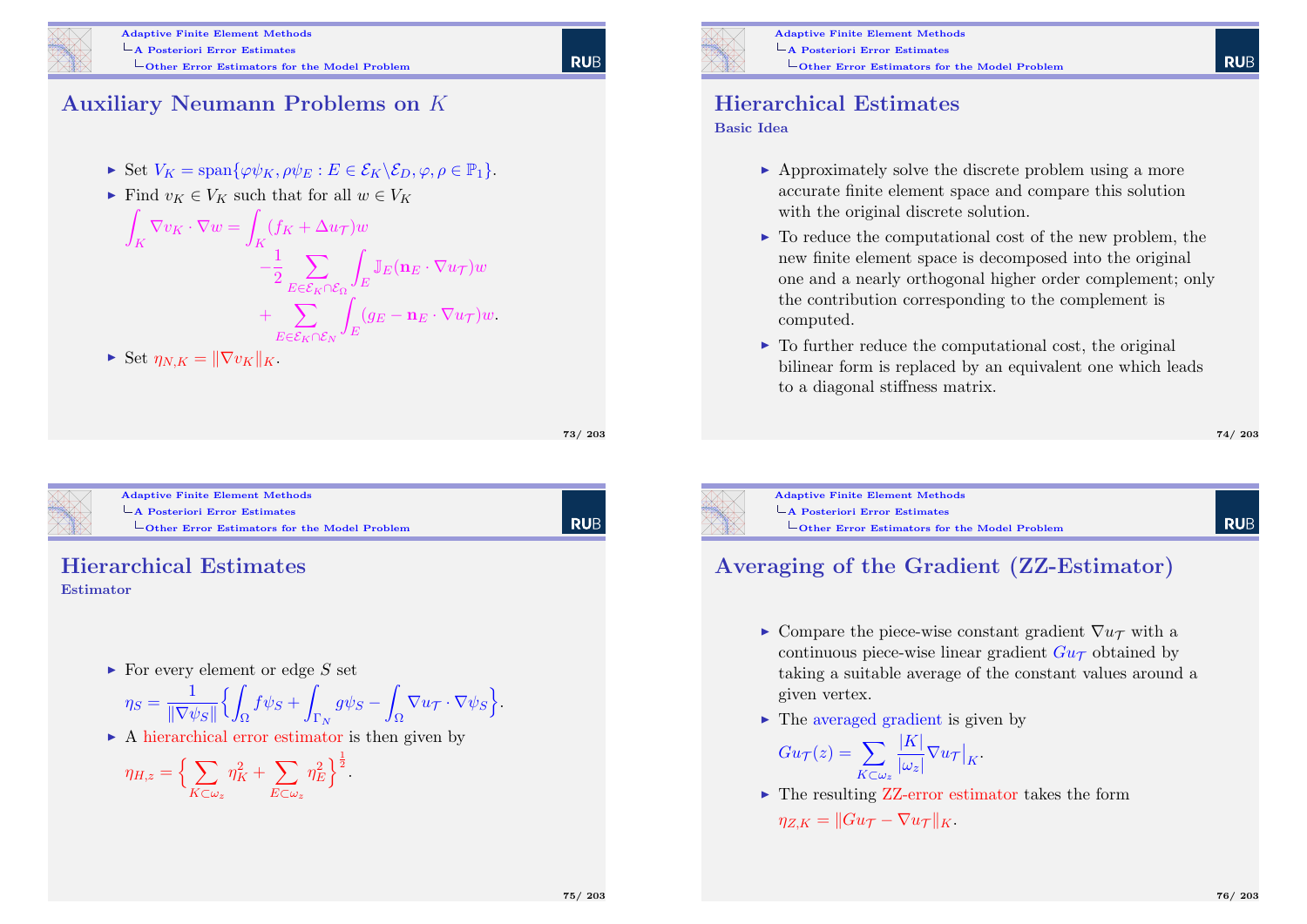

Adaptive Finite Element Methods A Posteriori Error Estimates  $\overline{\phantom{a}}$  Other Error Estimators for the Model Problem

### $H$ (div)-Lifting of the Residual

 $\triangleright$  There is a vector field  $\rho_{\tau}$  which admits a divergence element-wise and which satisfies for all  $v \in H_D^1(\Omega)$ 

$$
\int_{\Omega} \rho_{\mathcal{T}} \cdot \nabla v = \int_{\Omega} f v + \int_{\Gamma_N} g v - \int_{\Omega} \nabla u_{\mathcal{T}} \cdot \nabla v.
$$

- $\rho_{\tau}$  can be constructed by sweeping through the elements and may be chosen from suitable finite dimensional spaces.
- $\blacktriangleright$  The resulting error estimator is given by

 $n\tau = ||\rho_{\tau}||.$ 

77/ 203

<span id="page-19-0"></span>



Adaptive Finite Element Methods A Posteriori Error Estimates  $\overline{\phantom{a}}$  Other Error Estimators for the Model Problem

## Construction of  $\rho_{\tau}$

Single Element

Z

Assume that  $F \in L^2(K)$  and  $G \in L^2(\partial K)$  satisfy

$$
\int_K F + \int_{\partial K} G = 0.
$$

- If Then there is a vector field  $\rho_K$  with
	- $\blacktriangleright$  -div  $\rho_K = F$  on K,
	- $\rightharpoonup \rho_K \cdot \mathbf{n}_K = G$  on  $\partial K$ .
- If F and G are polynomials,  $\rho_K$  is a polynomial too and can be computed by solving an appropriate linear system of equations.

78/ 203

**RUE** 



- Construction of  $\rho_{\tau}$ Global Assembly
	- $\blacktriangleright$  The previous step yields vector fields  $\rho_z$ .
	- $\blacktriangleright$  Set

$$
\rho_{\mathcal{T}} = \sum_{z} \rho_{z}.
$$
  
\n
$$
\sum_{\Omega} \rho_{\mathcal{T}} \cdot \nabla v = \int_{\Omega} f v + \int_{\Gamma_{N}} g v - \int_{\Omega} \nabla u_{\mathcal{T}}.
$$

 $\nabla v$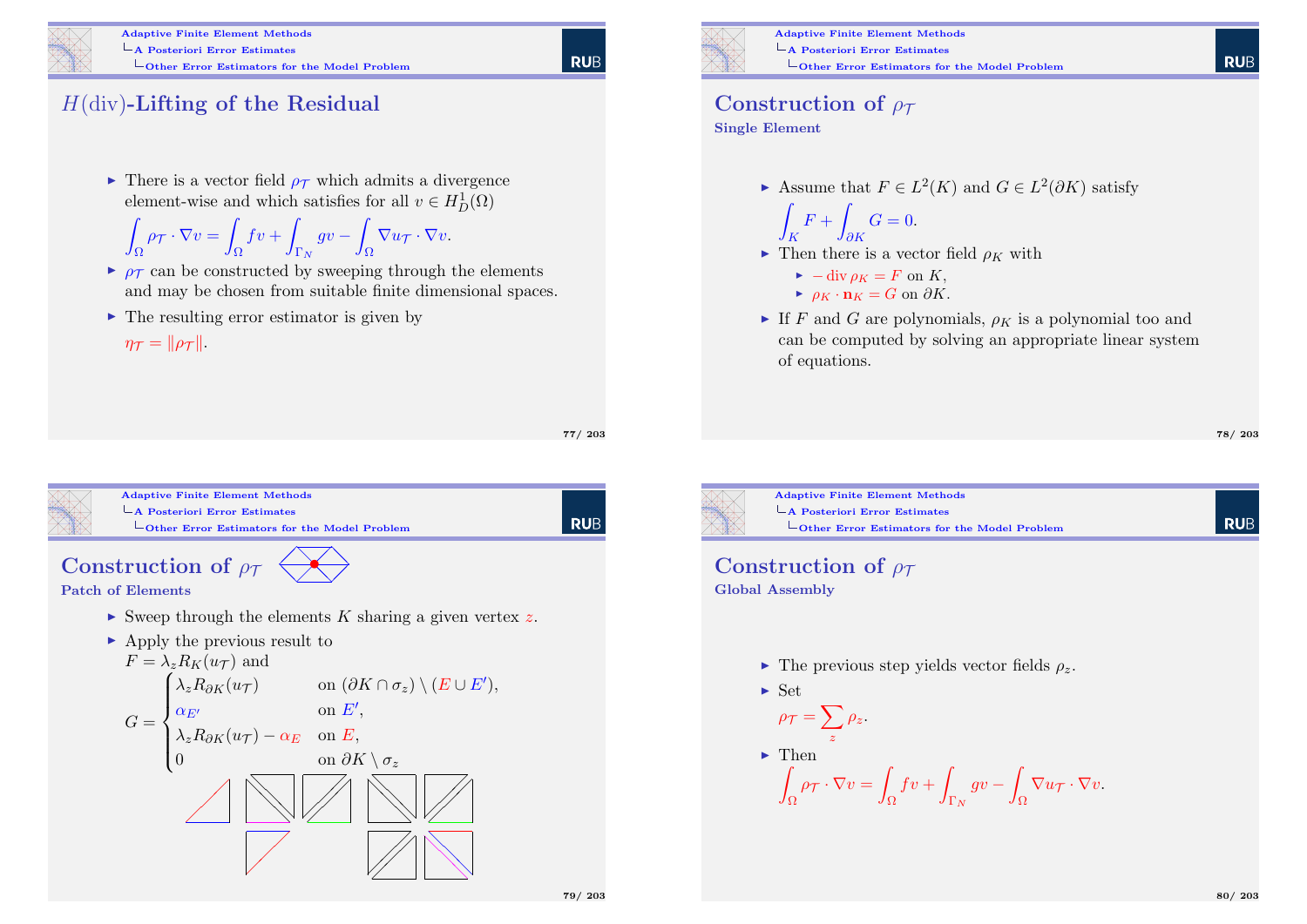

#### Adaptive Finite Element Methods A Posteriori Error Estimates

### Equivalence of the Error Estimators

- $\triangleright$  All estimators are equivalent to the residual estimator in that they can be bounded from above and from below by constant multiples of the latter.
- $\blacktriangleright$  The evaluation of the residual estimator is less costly.
- $\triangleright$  The residual estimator is well suited for controlling the mesh adaptation process.
- $\blacktriangleright$  The estimators based on the solution of auxiliary problems often yield more accurate numerical values for the error.
- $\triangleright$  Contrary to the other estimators, the ZZ-estimator and the estimator based on the  $H(\text{div})$ -lifting are not robust w.r.t. to dominant low order terms in the differential equation.

81/ 203

**RUE** 

<span id="page-20-0"></span>

#### Adaptive Finite Element Methods [A Posteriori Error Estim](#page-0-0)ates  $L$ [Elliptic Problems](#page-20-0)

**RUB** 

#### Linear Elliptic Equations of 2nd Order The Setting

 $\triangleright$  Differential equation:

$$
-\operatorname{div}(A\nabla u) + \mathbf{a} \cdot \nabla u + \alpha u = f \quad \text{in } \Omega
$$

$$
u = 0 \quad \text{on } \Gamma_D
$$

$$
\mathbf{n} \cdot A\nabla u = g \quad \text{on } \Gamma_N
$$

- $\blacktriangleright$  Key parameters:
	- $\triangleright$   $\varepsilon$  a positive lower bound for the smallest eigenvalue of the diffusion matrix A,
	- ►  $\beta$  a non-negative lower bound for  $\alpha \frac{1}{2}$  div a
- $\triangleright$  An error estimator is called robust if it gives upper and lower bounds for the error which are uniform w.r.t. the parameters  $\varepsilon$  and  $\beta$ .



#### Elliptic Problems

- $\blacktriangleright$  Linear elliptic problems of 2nd order
- $\blacktriangleright$  Saddle-point problems
- $\blacktriangleright$  Non-linear problems

**RUF** 

**RUF** 

Adaptive Finite Element Methods A Posteriori Error Estimates  $L$ Elliptic Problems

### Linear Elliptic Equations of 2nd Order

A Robust Residual Error Estimator

 $\triangleright$  Define element residuals, edge residuals and weighting factors by

▶ 
$$
R_K(u_\mathcal{T}) = f_K + \text{div}(A\nabla u_\mathcal{T}) - \mathbf{a} \cdot \nabla u_\mathcal{T} - \alpha u_\mathcal{T},
$$
  
\n▶  $R_E(u_\mathcal{T}) = \begin{cases} -\mathbb{J}_E(\mathbf{n}_E \cdot A\nabla u_\mathcal{T}) & \text{if } E \in \mathcal{E}_\Omega, \\ g - \mathbf{n}_E \cdot A\nabla u_\mathcal{T} & \text{if } E \in \mathcal{E}_N, \end{cases}$ 

$$
\begin{cases} 0 & \text{if } E \in \mathcal{E}_D, \end{cases}
$$

$$
\star \quad \alpha_S = \min \{ \varepsilon^{-\frac{1}{2}} h_S, \beta^{-\frac{1}{2}} \} \text{ for } S \in \mathcal{T} \cup \mathcal{E}.
$$

 $\triangleright$  A robust residual error estimator is then given by

$$
\eta_{R,K} = \left\{ \alpha_K^2 \| R_K(u_\mathcal{T}) \|_K^2 + \sum_{E \in \mathcal{E}_K} \varepsilon^{-\frac{1}{2}} \alpha_E \| R_E(u_\mathcal{T}) \|_E^2 \right\}^{\frac{1}{2}}.
$$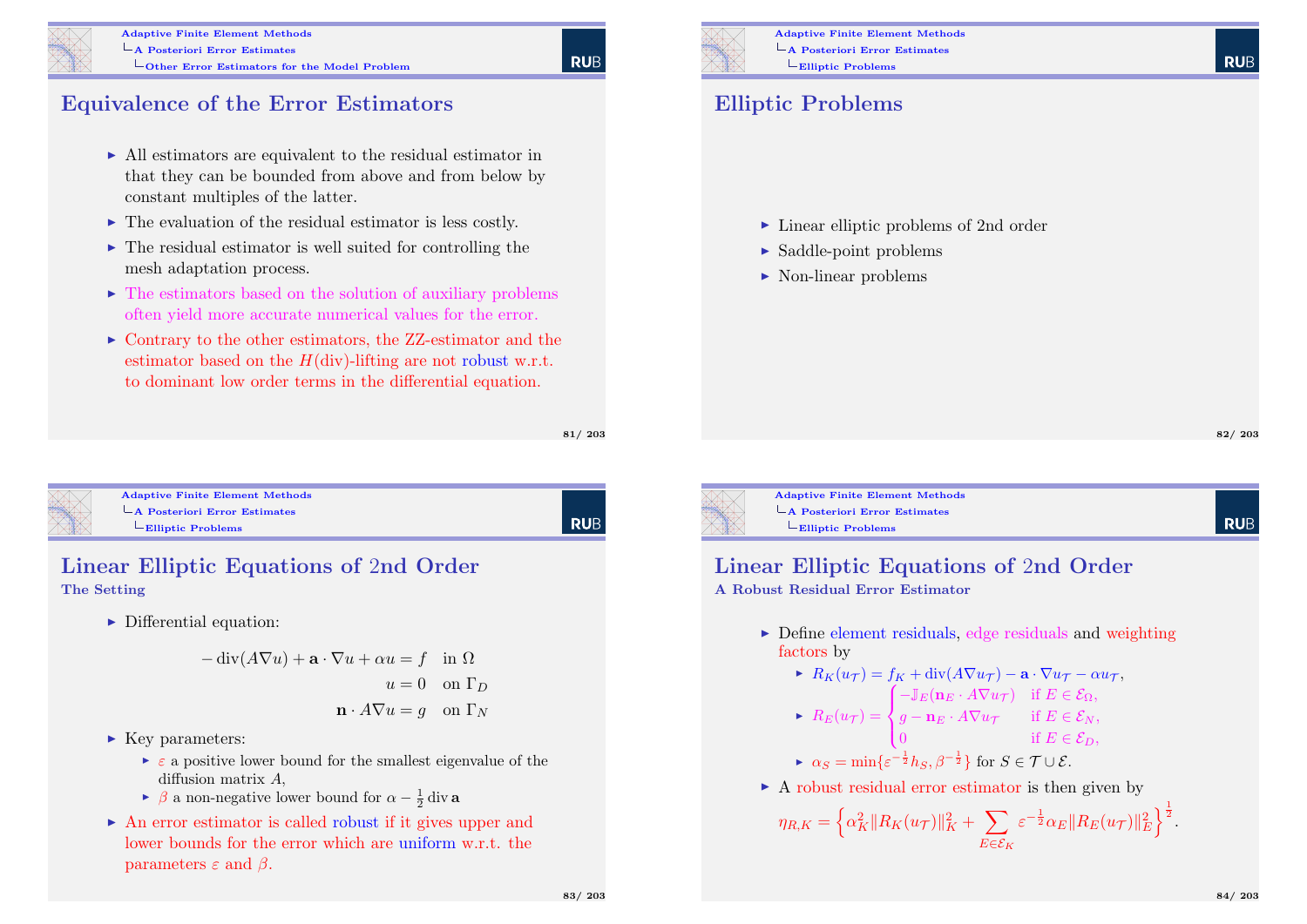

#### Mixed Formulation of the Poisson Equation

- $\blacktriangleright$  Differential equation  $-\Delta u = f$  in  $\Omega$  $u = 0$  on  $\Gamma$ Mixed formulation  $\sigma = \nabla u$  in  $\Omega$  $\operatorname{div} \sigma = f \quad \text{in } \Omega$  $u = 0$  on  $\Omega$
- $\blacktriangleright$  Error estimator

$$
\eta_K = \left\{ \|\text{div}\,\sigma_{\mathcal{T}} + f\|_K^2 + h_K^2 \|\sigma_{\mathcal{T}} - \nabla u_{\mathcal{T}}\|_K^2 + \sum_{E \subset \partial K} h_E \|\mathbb{J}_E(\sigma_{\mathcal{T}} \cdot \mathbf{t}_E)\|_E^2 \right\}^{\frac{1}{2}}
$$

85/ 203

**RUE** 

<span id="page-21-0"></span>

Adaptive Finite Element Methods [A Posteriori Error Estim](#page-0-0)ates [Elliptic Problems](#page-21-0)

## **RUB**

#### Fluid Mechanics

- $\triangleright$  A residual error estimator consists of the element residuals of the momentum and the continuity equation and of the edge residuals of the momentum equation.
- $\triangleright$  The terms corresponding to the momentum equation  $(-\Delta u + Re(u \cdot \nabla)u + \nabla p = f)$  have the same weighting factors as for the model problem.
- $\triangleright$  The term corresponding to the continuity equation (div  $\mathbf{u} = 0$ ) has the weighting factor 1.
- $\blacktriangleright$  The correct scaling of the weighting factors can be deduced by a dimensional analysis.
- $\triangleright$  It is not possible to separate the errors of the velocity and pressure approximation.



Adaptive Finite Element Methods A Posteriori Error Estimates Elliptic Problems

#### Equations of Linearized Elasticity

- $\blacktriangleright$  The displacement formulation can be handled in the same way as the Poisson equation.
- $\blacktriangleright$  The displacement formulation breaks down for nearly incompressible materials which is reflected by the so-called locking phenomenon.
- $\triangleright$  The locking phenomenon can be overcome by using a mixed formulation similar to the one of the Poisson equation.
- $\triangleright$  The corresponding residual error estimator is similar to the one for the mixed formulation of the Poisson equation.
- $\triangleright$  Special attention must be paid to the robustness of the error estimator w.r.t. to the Lamé parameters.

#### 86/ 203

**RUF** 



Adaptive Finite Element Methods A Posteriori Error Estimates Elliptic Problems

#### Non-Linear Problems

- $\triangleright$  Residual error estimators are constructed in the same way as for linear problems.
- $\triangleright$  Auxiliary local problems are based on a linearization of the non-linear problem; the non-linearity only enters into the right-hand side of the auxiliary problem.
- $\triangleright$  A posteriori error estimates only make sense for well-posed problems which exhibit a continuous dependence of the solution (displacement) on the right-hand side (load).
- $\triangleright$  Bifurcation points and turning points require special techniques.

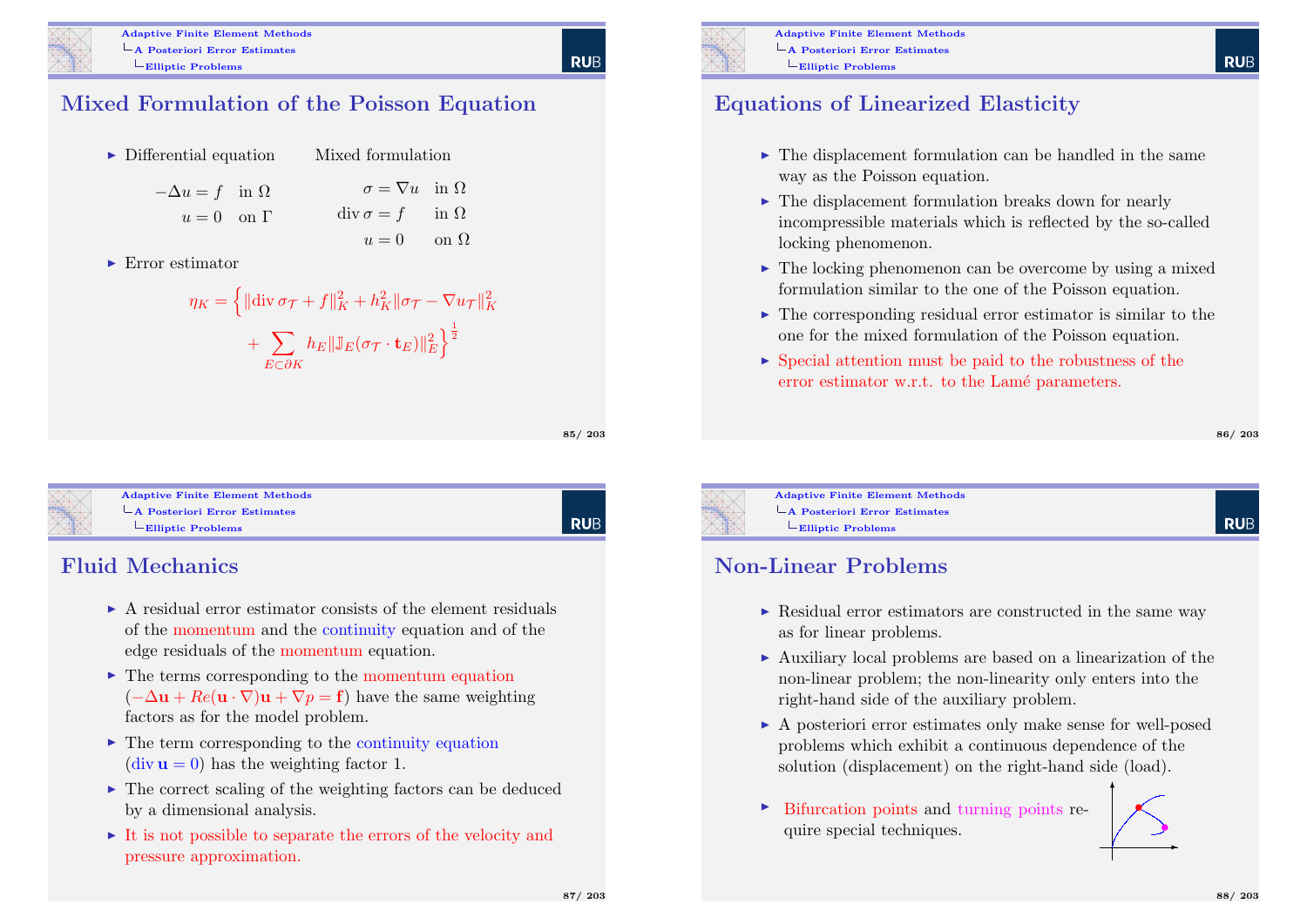

#### Parabolic Problems

- $\blacktriangleright$  Discretizations
- $\blacktriangleright$  Space-time finite elements
- $\blacktriangleright$  Method of characteristics
- $\blacktriangleright$  Adaptivity

89/ 203

**RUE** 

<span id="page-22-0"></span>

Adaptive Finite Element Methods [A Posteriori Error Estim](#page-0-0)ates [Parabolic Problems](#page-22-0)

| Rub

#### Standard Discretizations

- $\blacktriangleright$  Three major approaches:
	- $\blacktriangleright$  method of lines.
	- $\blacktriangleright$  Rothe's method,
	- $\blacktriangleright$  space-time finite elements.
- $\triangleright$  All approaches yield the same result for classical uniform partitions.
- $\blacktriangleright$  The method of lines is very inflexible and not suited for adaptivity.
- $\triangleright$  The analysis of Rothe's method is rather intricate since it requires differentiability properties w.r.t. time which often are not available.
- $\triangleright$  Space-time finite element methods allow a posteriori error estimates and are well suited for space-time adaptivity.



#### Linear Parabolic Equation of 2nd Order

$$
\frac{\partial u}{\partial t} - \text{div}(A\nabla u) + \mathbf{a} \cdot \nabla u + \alpha u = f \quad \text{in } \Omega \times (0, T]
$$

$$
u = 0 \quad \text{on } \Gamma \times (0, T]
$$

$$
u(\cdot, 0) = u_0 \quad \text{in } \Omega
$$

- $\blacktriangleright \Omega$  polyhedron in  $\mathbb{R}^d$  with  $d = 2$  or  $d = 3$
- $\blacktriangleright$  A(x, t) symmetric positive definite matrix for every x in  $\Omega$ ,  $t \text{ in } (0, T]$
- $\blacktriangleright$  **a** $(x, t)$  vector in  $\mathbb{R}^d$  for every x in  $\Omega$ , t in  $(0, T]$
- $\triangleright$   $\alpha(x,t)$  non negative number for every x in  $\Omega$ , t in  $(0,T]$
- $\blacktriangleright \alpha(x,t) \frac{1}{2} \operatorname{div} \mathbf{a}(x,t) \ge 0$  for every x in  $\Omega$ , t in  $(0,T]$

90/ 203

**RUE** 

**RUF** 



Adaptive Finite Element Methods A Posteriori Error Estimates Parabolic Problems

#### Method of Lines

- $\triangleright$  Choose a fixed partition  $\mathcal T$  of  $\Omega$  and an associated finite element space  $X(\mathcal{T})$  (space discretization); denote by  $A_{\mathcal{T}}$ and  $f_{\mathcal{T}}$  the corresponding stiffness matrix and load vector.
- $\triangleright$  The space discretization then yields the following ODE system:

$$
\frac{du_{\mathcal{T}}}{dt} = f_{\mathcal{T}} - A_{\mathcal{T}}u_{\mathcal{T}}.
$$

- $\triangleright$  Apply to this system a standard ODE solver (implicit) Euler, Crank-Nicolson, Runge-Kutta, . . .) (time discretization).
- $\blacktriangleright$  The Crank-Nicolson method, e.g., yields

$$
\frac{u_{\mathcal{T}}^{n} - u_{\mathcal{T}}^{n-1}}{\tau} = \frac{1}{2} \left( f_{\mathcal{T}}^{n} - A_{\mathcal{T}} u_{\mathcal{T}}^{n} + f_{\mathcal{T}}^{n-1} - A_{\mathcal{T}} u_{\mathcal{T}}^{n-1} \right).
$$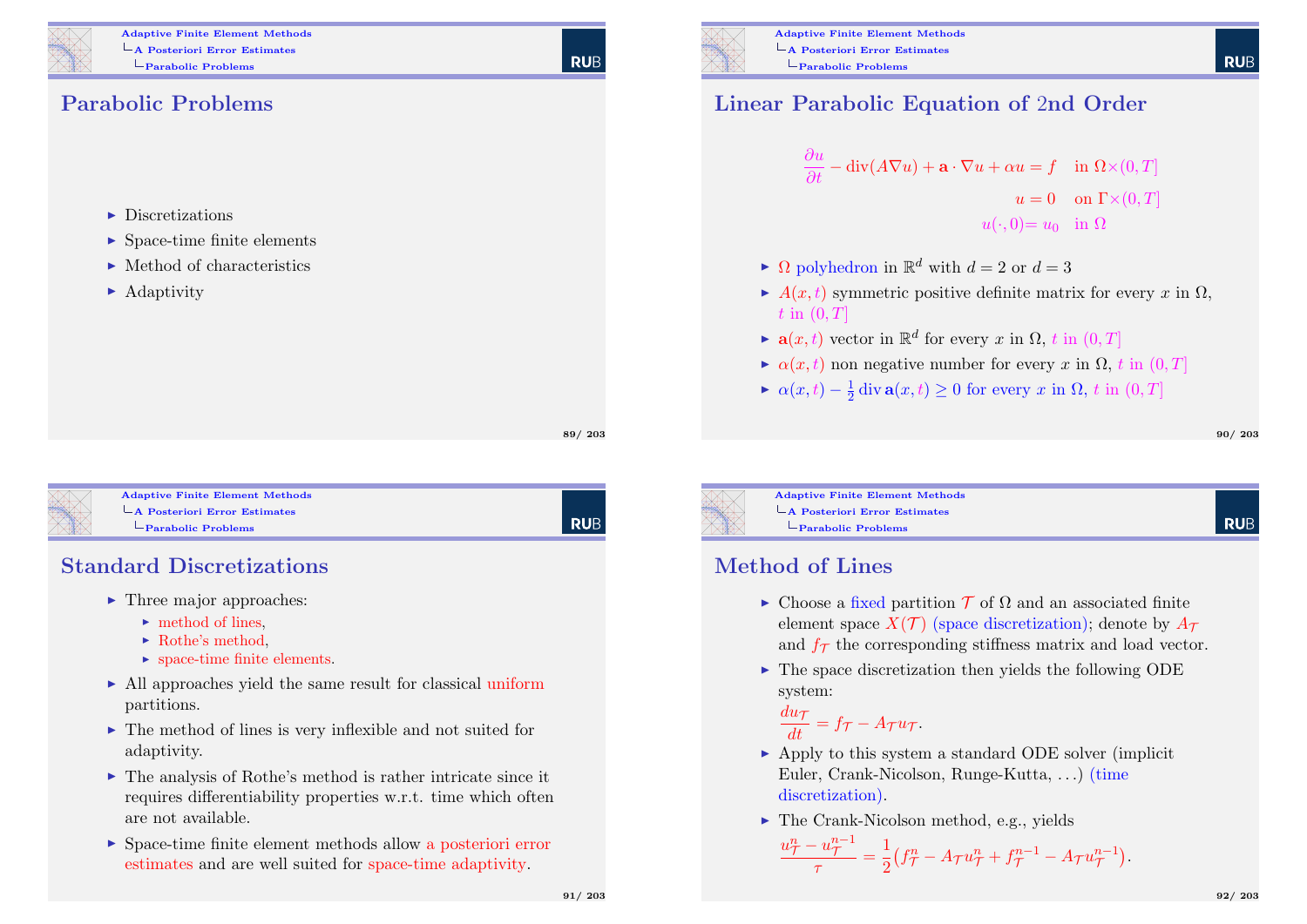

**RUB** 

### Rothe's Method

- Interpret the parabolic problem as an ODE in infinite dimension and apply to this a standard ODE solver (implicit Euler, Crank-Nicolson, Runge-Kutta, . . .) (time discretization).
- $\triangleright$  Each time step then requires the solution of a stationary elliptic equation which is discretized using a standard finite element method (space discretization).
- $\blacktriangleright$  The Crank-Nicolson method, e.g., yields the elliptic equations

$$
\frac{u^{n} - u^{n-1}}{\tau} + \frac{1}{2} \left( -\operatorname{div}(A \nabla u^{n}) + \mathbf{a} \cdot \nabla u^{n} + \alpha u^{n} - \operatorname{div}(A \nabla u^{n-1}) + \mathbf{a} \cdot \nabla u^{n-1} + \alpha u^{n-1} \right) = \frac{1}{2} \left( f^{n} + f^{n-1} \right).
$$

93/ 203

<span id="page-23-0"></span>

| <b>Adaptive Finite Element Methods</b> |
|----------------------------------------|
| $\vdash$ A Posteriori Error Estimates  |
| $\Box$ Parabolic Problems              |

RUB

#### Space-Time Finite Elements Discretization

Compute an approximation  $u_{\mathcal{T}_0}^0 \in X_0$  of  $u_0$  and for  $n = 1, 2, ...$ successively find  $u_{\mathcal{T}_n}^n \in X_n$  (trial function) such that with  $u^{n\theta} = \theta u_{\mathcal{T}_n}^n + (1 - \theta) u_{\mathcal{T}_{n-1}}^{n-1}$  every  $v_{\mathcal{T}_n}^n \in X_n$  (test function) satisfies:

$$
\int_{\Omega} \frac{1}{\tau_n} (u_{\mathcal{T}_n}^n - u_{\mathcal{T}_{n-1}}^{n-1}) v_{\mathcal{T}_n} dx + \int_{\Omega} \nabla u^{n\theta} \cdot A \nabla v_{\mathcal{T}_n} dx
$$

$$
+ \int_{\Omega} \mathbf{a} \cdot \nabla u^{n\theta} v_{\mathcal{T}_n} dx + \int_{\Omega} \alpha u^{n\theta} v_{\mathcal{T}_n} dx
$$

$$
= \int_{\Omega} f v_{\mathcal{T}_n} dx
$$



Adaptive Finite Element Methods A Posteriori Error Estimates Parabolic Problems

### Space-Time Finite Elements

Meshes



94/ 203

**RUE** 



#### Space-Time Finite Elements Choice of  $\theta$

- $\blacktriangleright \theta = \frac{1}{2}$  corresponds to the Crank-Nicolson method.
- $\blacktriangleright \theta = 1$  corresponds to the implicit Euler scheme.
- $\blacktriangleright \theta = 0$  corresponds to the explicit Euler scheme.
- ► To ensure stability one should choose  $\theta \geq \frac{1}{2}$ .

**RUE**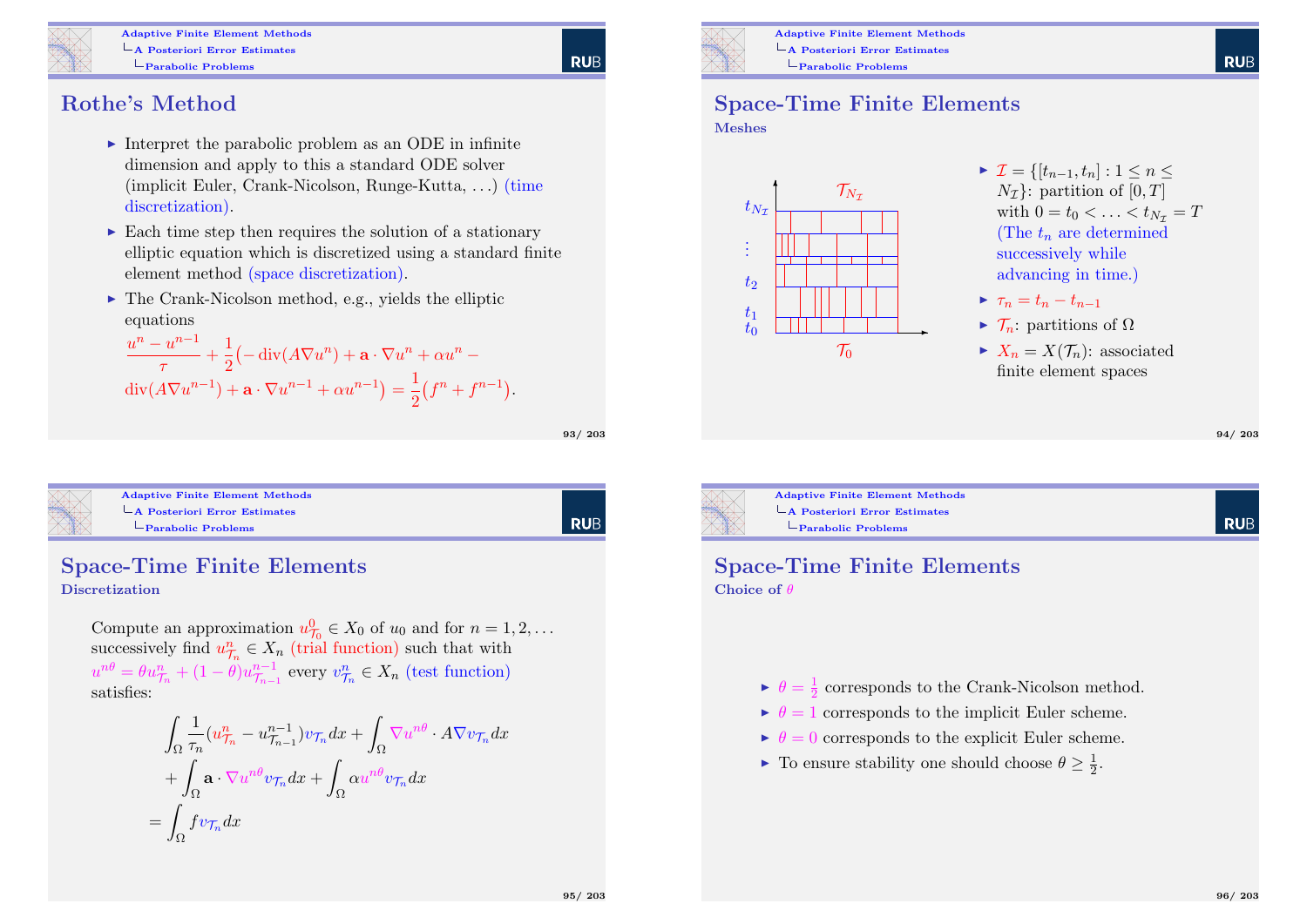

**RUE** 

#### Space-Time Finite Elements Properties

#### If  $\theta > 0$ , every time step requires the solution of a linear system of equations which corresponds to a finite element discretization of a stationary elliptic equation.

- If  $a \neq 0$ , the stiffness matrix is not symmetric and indefinite.
- ► When using an iterative solver,  $u_{\mathcal{T}_{n-1}}^{n-1}$  is a good initial guess for the computation of  $u_{\mathcal{T}_n}^n$ .
- The discretization error is of the order  $h^2 + \tau^{\gamma}$  with  $\gamma = 2$ for  $\theta = \frac{1}{2}$  and  $\gamma = 1$  for  $\theta \neq \frac{1}{2}$  (*h* maximal mesh size in space,  $\tau$  maximal mesh size in time).

97/ 203

<span id="page-24-0"></span>

#### Adaptive Finite Element Methods [A Posteriori Error Estim](#page-0-0)ates [Parabolic Problems](#page-24-0)

RUB

#### Method of Characteristics Re-Interpolation



- $\triangleright$  Denote by  $\mathcal{N}_n$  the degrees of freedom associated with  $X_n$ .
- For every n and every  $z \in \mathcal{N}_n$ apply a classical ODE solver (implicit Euler, Crank-Nicolson, Runge-Kutta, . . .) to the characteristic equation with  $(x^*, t^*) = (z, t_n)$  and denote by  $x_z^{n-1}$  the resulting approximation for  $x(t_{n-1}; z, t_n)$ .



#### Method of Characteristics

#### Idea

For every point  $(x^*, t^*) \in \Omega \times (0,T]$  the following ODE (characteristic equation) admits a unique solution on the interval  $(0, t^*)$ 

$$
\frac{d}{dt}x(t; x^*, t^*) = \mathbf{a}(x(t; x^*, t^*), t), \quad x(t^*; x^*, t^*) = x^*.
$$

- $U(x^*,t) = u(x(t;x^*,t^*),t)$  satisfies  $\frac{dU}{dt} = \frac{\partial u}{\partial t} + \mathbf{a} \cdot \nabla u.$
- $\blacktriangleright$  Hence the differential equation can be put in the form

$$
\frac{dU}{dt} - \operatorname{div}(A\nabla u) + \alpha u = f.
$$

 $\blacktriangleright$  The reaction-diffusion equation and the material derivative are discretized separately.

98/ 203

**RUE** 

**RUE** 



Adaptive Finite Element Methods A Posteriori Error Estimates Parabolic Problems

## Method of Characteristics

Discrete Problem

- Find  $\widetilde{u}_{\tau_n}^{n-1} \in X_n$  such that  $\widetilde{u}_{\tau_n}^{n-1}(z) = u_{\tau_{n-1}}^{n-1}(x_z^{n-1})$  holds for all  $z \in \mathcal{N}_n$ .
- Find  $u_{\overline{\mathcal{T}}_n}^n \in X_n$  such that every  $v_{\overline{\mathcal{T}}_n}^n \in X_n$  satisifes

$$
\frac{1}{\tau_n} \int_{\Omega} u^n_{\mathcal{T}_n} v^n_{\mathcal{T}_n} dx + \int_{\Omega} \nabla u^n_{\mathcal{T}_n} \cdot A \nabla v^n_{\mathcal{T}_n} dx + \int_{\Omega} \alpha u^n_{\mathcal{T}_n} v^n_{\mathcal{T}_n} dx \n= \frac{1}{\tau_n} \int_{\Omega} \widetilde{u}^{n-1}_{\mathcal{T}_n} v^n_{\mathcal{T}_n} dx + \int_{\Omega} f v^n_{\mathcal{T}_n} dx
$$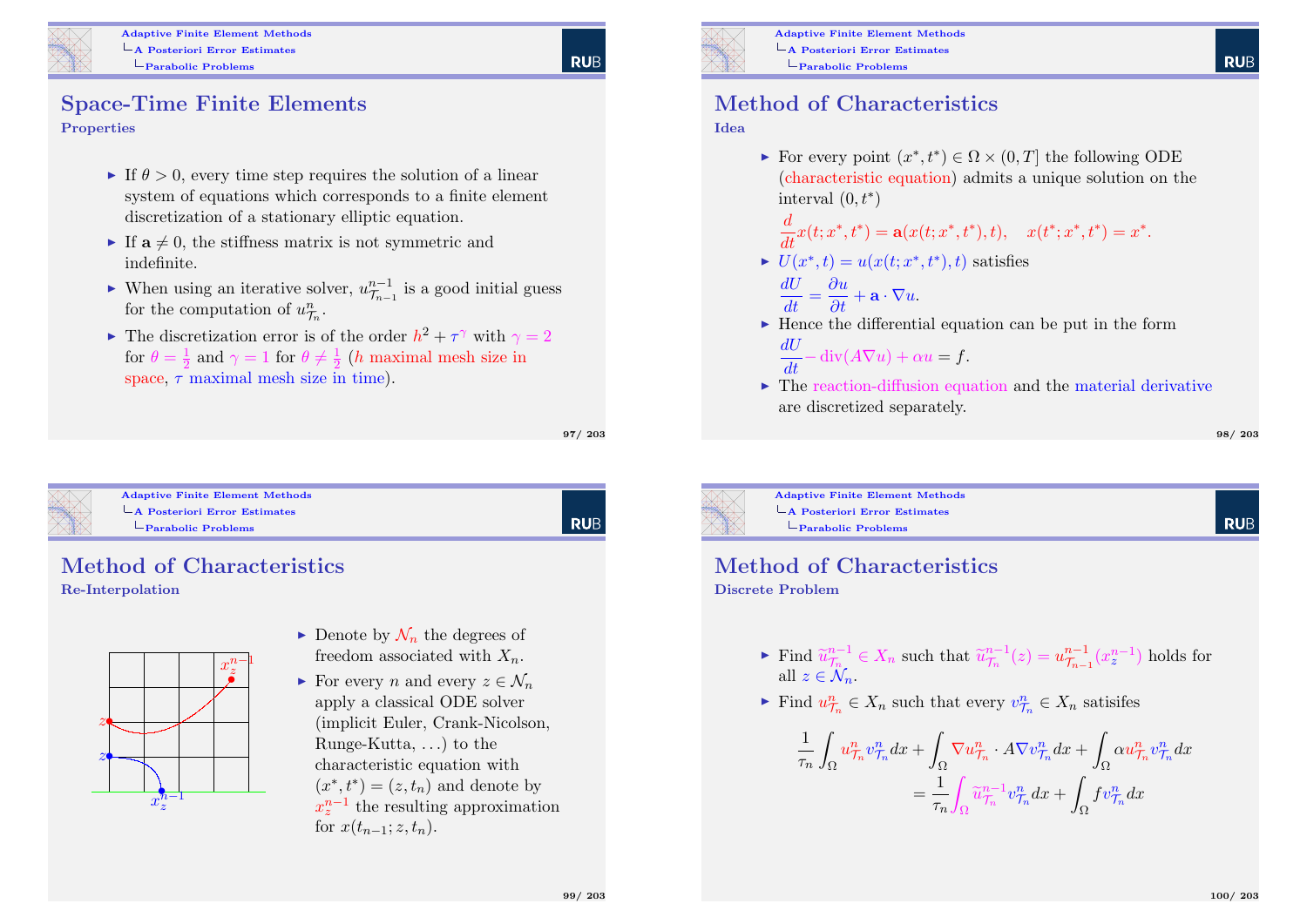

#### Method of Characteristics Properties

- $\blacktriangleright$  The method of characteristics, alias transport-diffusion algorithm, is well suited for the solution of parabolic equations with a large convection term.
- $\triangleright$  It decouples the discretization of the temporal and convective derivatives from the discretization of the other derivatives.
- $\triangleright$  It requires the solution of ODEs and of reaction-diffusion problems with a symmetric positive definite stiffness matrix.

101/ 203

| Rub

<span id="page-25-0"></span>

#### Adaptive Finite Element Methods  $\mathsf{L}_{\mathbf{A}}$  Posteriori Error Estimates [Parabolic Problems](#page-25-0)

#### Remarks

- $\blacktriangleright$   $\eta_h^n$  consists of element residuals and inter-element jumps.
- $\blacktriangleright$  The element residuals correspond to the strong form of the differential equation.
- $\blacktriangleright$  The jump terms are the same as for the corresponding elliptic problem (time derivative suppressed).
- $\blacktriangleright$   $\eta_\tau^n$  is a jump term w.r.t. time.



#### A Residual Error Estimator

- $\blacktriangleright \mathcal{E}_n$ : Edges  $(d = 2)$  or faces  $(d = 3)$  of elements in  $\mathcal{T}_n$
- $\blacktriangleright$  space indicator

$$
\eta_h^n = \Big\{ \sum_{K \in \mathcal{T}_n} h_K^2 \int_K \Big| f(x, t_n) - \frac{1}{\tau_n} (u_{\mathcal{T}_n}^n - u_{\mathcal{T}_{n-1}}^{n-1}) + \text{div}(A \nabla u_{\mathcal{T}_n}^n) - \mathbf{a} \cdot \nabla u_{\mathcal{T}_n}^n - \alpha u_{\mathcal{T}_n}^n \Big|^2 dx \Big\}
$$

$$
+\sum_{E\in\mathcal{E}_n}h_E\int_E\bigl|\bigl[\mathbf{n}_E\cdot A\nabla u^n_{\mathcal{T}_n}\bigr]_E\bigr|^2dS\Bigr\}^{\frac{1}{2}}
$$

$$
\triangleright \text{ time indicator}
$$

$$
\eta_\tau^n = \left\{ \int_{\Omega} |\nabla u^n_{\mathcal{T}_n} - \nabla u^{n-1}_{\mathcal{T}_{n-1}}|^2 dx \right\}^{\frac{1}{2}}
$$

102/ 203

**RUE** 



Adaptive Finite Element Methods A Posteriori Error Estimates Parabolic Problems

#### A Posteriori Error Estimates

- Denote by  $u_{\mathcal{I}}$  the continuous piece-wise linear function w.r.t. time which coincides with  $u_{\mathcal{T}_n}^n$  at time  $t_n$ .
- $\blacktriangleright$  Then the error satisfies

$$
\left\{\max_{0 \le t \le T} \int_{\Omega} |u - u_{\mathcal{I}}|^2 dx + \int_{0}^{T} \int_{\Omega} |\nabla u - \nabla u_{\mathcal{I}}|^2 dxdt \right\}^{\frac{1}{2}}
$$

$$
\approx \left\{ \int_{\Omega} |u_{\mathcal{T}_0}^0 - u_0|^2 dx + \sum_{n=1}^{N_{\mathcal{I}}} \tau_n \left[ \left( \eta_h^n \right)^2 + \left( \eta_\tau^n \right)^2 \right] \right\}^{\frac{1}{2}}
$$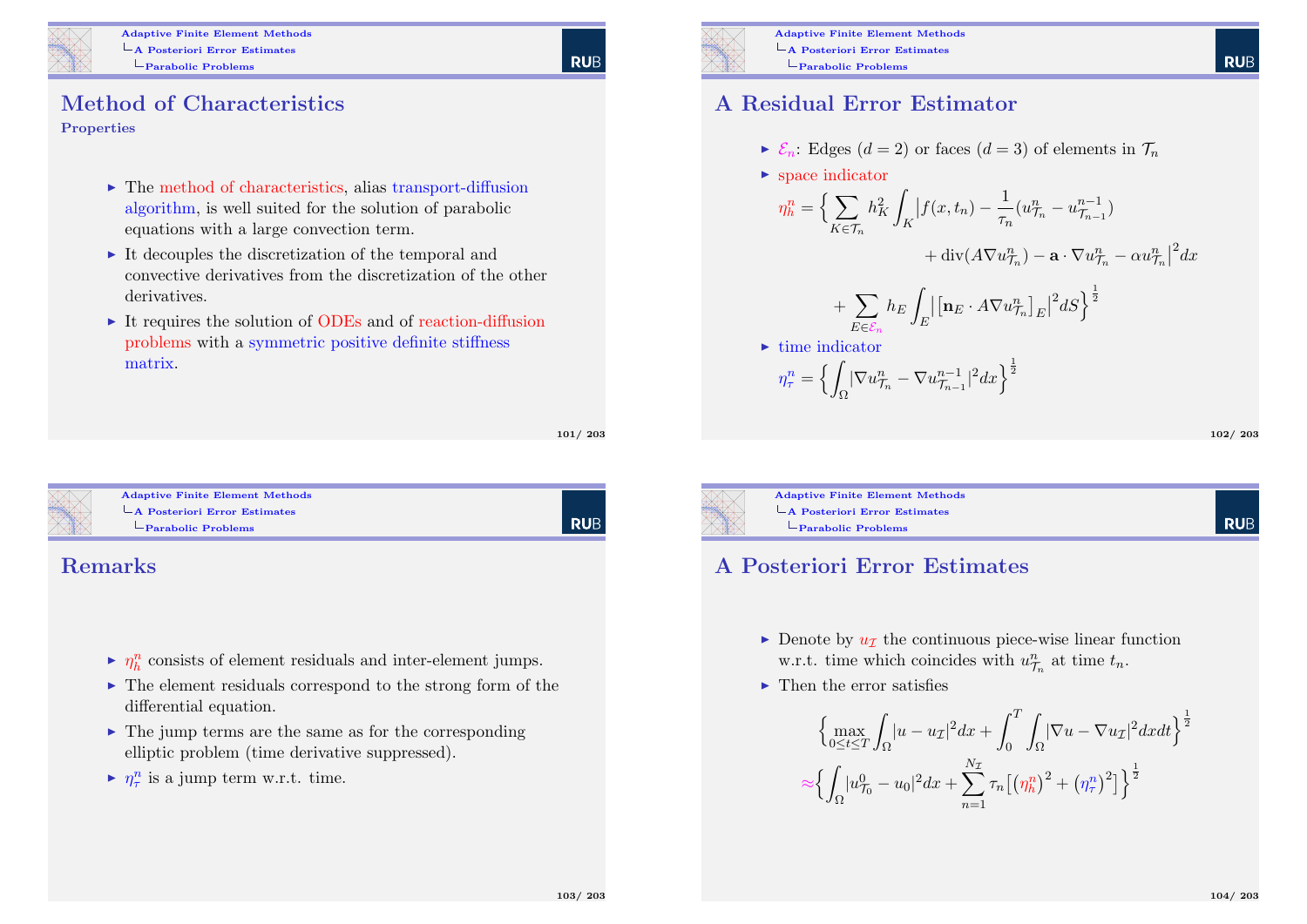

## **RUE**

#### Remarks

- $\triangleright \approx$  denotes upper and lower bounds up to multiplicative constants.
- $\triangleright$  These constants depend on the polynomial degree and the shape parameters of the partitions.
- $\blacktriangleright$  The upper bound is global w.r.t. space and time.
- $\blacktriangleright$  The lower bound is global w.r.t. space and local w.r.t. time.
- $\blacktriangleright$   $\eta_h^n$  controls the spacial error.
- $\blacktriangleright$   $\eta_\tau^n$  controls the temporal error.

105/ 203

RUB

<span id="page-26-0"></span>

#### Adaptive Finite Element Methods [A Posteriori Error Estim](#page-0-0)ates [Parabolic Problems](#page-26-0)

#### Properties

 $\blacktriangleright$  The algorithm yields a solution with

$$
\left\{ \int_{\Omega} |u^0_{\tau_0} - u_0|^2 dx + \sum_{n=1}^{N_{\mathcal{I}}} \tau_n \big[ \big( \eta_h^n \big)^2 + \big( \eta_\tau^n \big)^2 \big] \right\}^{\frac{1}{2}} \leq \varepsilon.
$$

- $\blacktriangleright$  When adapting  $\mathcal{T}_n$  the quantities  $t_n$ ,  $\tau_n$  and  $\eta_\tau^n$  are kept fixed.
- $\blacktriangleright$  The adaptation of  $\mathcal{T}_n$  eventually requires the repeated solution of discrete problems and the computation of  $\eta_h^n$ .



Adaptive Finite Element Methods A Posteriori Error Estimates Parabolic Problems

#### Space-Time Adaptivity

- **0.** Given: tolerance *ε*, partition  $\mathcal{T}_0$ , time step  $\tau_1$
- 1. Adapt  $\mathcal{T}_0$  such that Ω  $|u_{\mathcal{T}_0}^0 - u_0|^2 dx \leq \frac{1}{4}$  $\frac{1}{4}\varepsilon^2$ . Set  $n = 1, t_1 = \tau_1$ .
- 2. Solve the discrete problem for time  $t_n$  and compute the indicators  $\eta_h^n$  and  $\eta_\tau^n$ .
- 3. If  $\eta_{\tau}^n > \frac{\varepsilon}{2\sqrt{n}}$  $\frac{\varepsilon}{2\sqrt{T}}$ , replace  $t_n$  by  $\frac{1}{2}(t_{n-1} + t_n)$  and return to step 2 (reducing  $\tau_n$ ).
- 4. Adapt  $\mathcal{T}_n$  such that  $\eta_h^n \leq \frac{\varepsilon}{2\sqrt{n}}$  $\frac{\varepsilon}{2\sqrt{T}}.$ If  $\eta_{\tau}^n < \frac{\varepsilon}{4\sqrt{3}}$  $rac{\varepsilon}{4\sqrt{T}},$  double  $\tau_n$ .
- 5. If  $t_n = T$  ist, stopp. Otherwise set  $t_{n+1} = \min\{T, t_n + \tau_n\}$ , augment n by 1 and return to step 2.

106/ 203

**RUE** 

**RUE** 



Adaptive Finite Element Methods A Posteriori Error Estimates Finite Volume Methods

#### Finite Volume Methods

- $\triangleright$  Systems in divergence form
- $\blacktriangleright$  Finite volume discretization
- $\blacktriangleright$  Finite volume meshes
- $\blacktriangleright$  Numerical fluxes
- $\blacktriangleright$  Relation to finite element methods
- $\triangleright$  Discontinuous Galerkin methods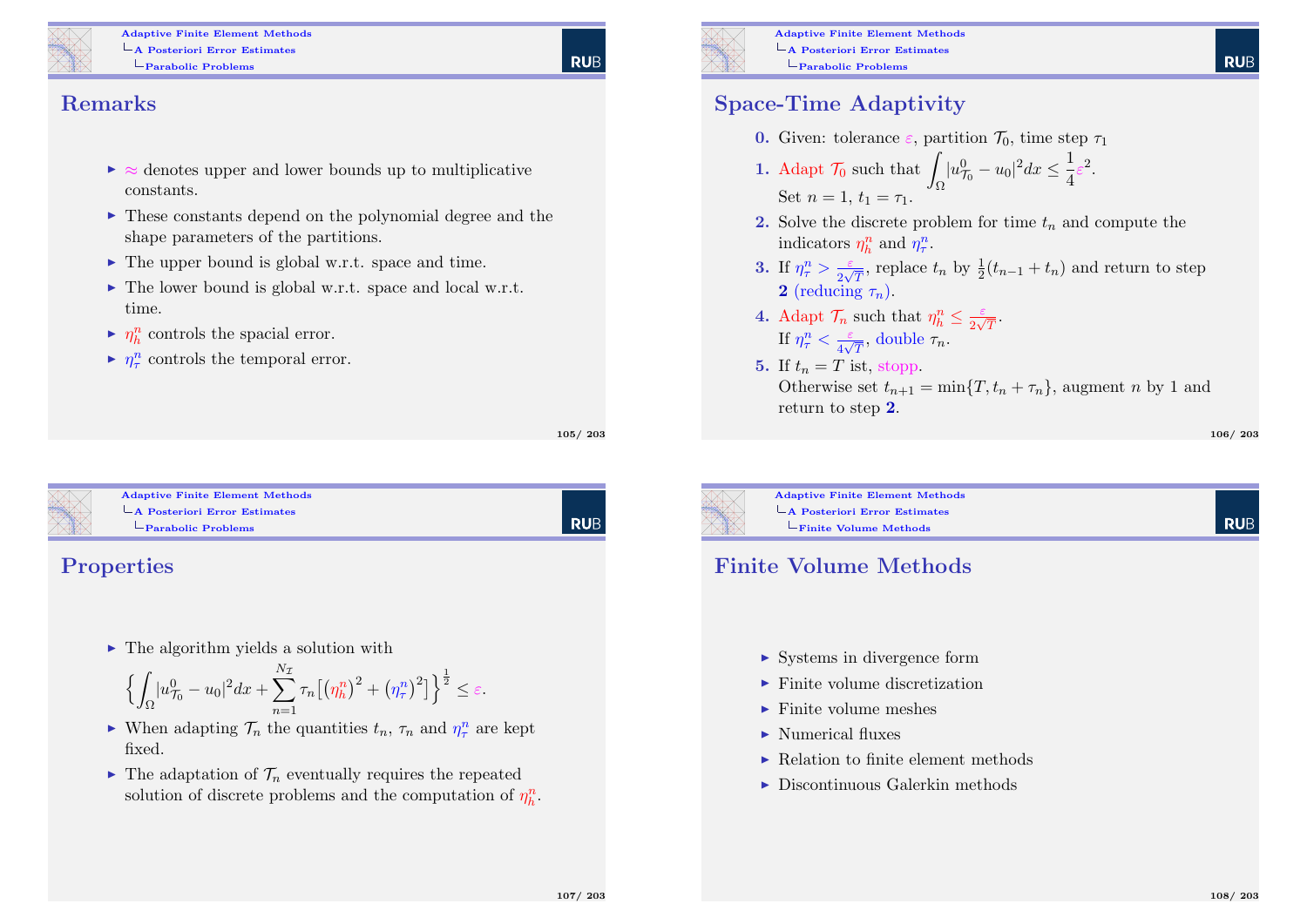

#### Systems in Divergence Form

- ► Domain:  $\Omega \subset \mathbb{R}^d$
- Source:  $\mathbf{g}: \mathbb{R}^m \times \Omega \times (0, \infty) \to \mathbb{R}^m$
- $\blacktriangleright$  Mass:  $\mathbf{M} : \mathbb{R}^m \to \mathbb{R}^m$
- $\blacktriangleright$  Flux:  $\underline{\mathbf{F}} : \mathbb{R}^m \to \mathbb{R}^{m \times d}$
- $\blacktriangleright$  Initial value:  $\mathbf{U}_0 : \Omega \to \mathbb{R}^m$
- Problem: Find  $\mathbf{U}: \Omega \times (0, \infty) \to \mathbb{R}^m$  such that under suitable boundary conditions

$$
\frac{\partial \mathbf{M}(\mathbf{U})}{\partial t} + \text{div }\mathbf{F}(\mathbf{U}) = \mathbf{g}(\mathbf{U}, x, t) \quad \text{in } \Omega \times (0, \infty)
$$

$$
\mathbf{U}(\cdot, 0) = \mathbf{U}_0 \quad \text{in } \Omega
$$

• div 
$$
\underline{\mathbf{F}}(\mathbf{U}) = \Big(\sum_{j=1}^{d} \frac{\partial \underline{\mathbf{F}}(\mathbf{U})_{i,j}}{\partial x_j}\Big)_{1 \le i \le m}
$$

109/ 203

**RUB** 

**RUE** 

<span id="page-27-0"></span>

#### Examples

- $\blacktriangleright$  Linear parabolic equations of 2nd order:
	- $\blacktriangleright \frac{\partial u}{\partial t} \text{div}(A\nabla u) + \mathbf{a} \cdot \nabla u + \alpha u = f$  $\blacktriangleright$   $m = 1$
	- $\bullet$  **U** = u
	- $\blacktriangleright M(U) = u$
	- $\blacktriangleright$   $\mathbf{F}_{adv}(\mathbf{U}) = \mathbf{a}u$
	- $\blacktriangleright$   $\mathbf{F}_{\text{visc}}(\mathbf{U}) = -A\nabla u$
	- $\bullet \mathbf{g}(\mathbf{U}) = f \alpha u + (\text{div } \mathbf{a})u$
- $\blacktriangleright$  Euler equations
- $\triangleright$  Compressible Navier-Stokes equations
- $\blacktriangleright$  Burger's equation



Adaptive Finite Element Methods A Posteriori Error Estimates Finite Volume Methods

#### Advective and Viscous Fluxes

- $\blacktriangleright$  The flux **F** splits into two components:
	- $\mathbf{F} = \mathbf{F}_{adv} + \mathbf{F}_{visc}$ .
- $\triangleright$   $\mathbf{F}_{adv}$  is called advective flux and does not contain any derivatives.
- $\triangleright$   $\mathbf{F}_{\text{visc}}$  is called viscous flux and contains spacial derivatives.
- $\blacktriangleright$  The advective flux models transport or convection phenomena.
- $\blacktriangleright$  The viscous flux models diffusion phenomena.

110/ 203

**RUE** 

Adaptive Finite Element Methods A Posteriori Error Estimates Finite Volume Methods

#### Finite Volume Discretization First Step

- $\blacktriangleright$  Choose a time step  $\tau > 0$ .
- $\triangleright$  Choose a partition  $\mathcal T$  of  $\Omega$  into arbitrary non-overlapping polyhedra.
- Fix  $n \in \mathbb{N}^*$  and  $K \in \mathcal{T}$ .
- Integrate the system over  $K \times [(n-1)\tau, n\tau]$ :

$$
\int_{(n-1)\tau}^{n\tau} \int_{K} \frac{\partial \mathbf{M}(\mathbf{U})}{\partial t} dxdt + \int_{(n-1)\tau}^{n\tau} \int_{K} \operatorname{div} \mathbf{F}(\mathbf{U}) dxdt
$$

$$
= \int_{(n-1)\tau}^{n\tau} \int_{K} \mathbf{g}(\mathbf{U}, x, t) dxdt
$$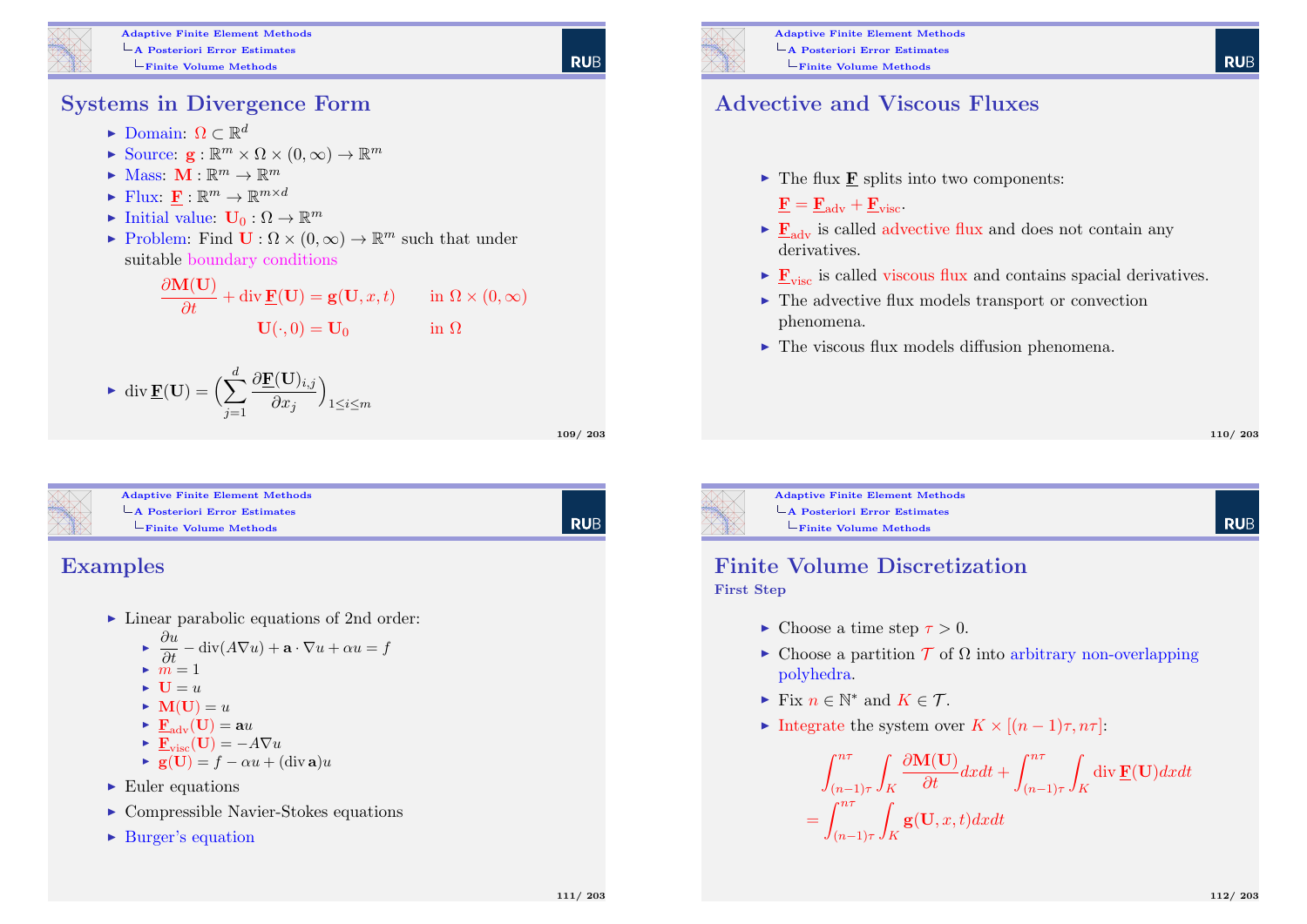

Adaptive Finite Element Methods A Posteriori Error Estimates  $L$ Finite Volume Methods

RUB

#### Finite Volume Discretization Second Step

Apply integration by parts to the terms on the left-hand side:

$$
\int_{(n-1)\tau}^{n\tau} \int_{K} \frac{\partial \mathbf{M}(\mathbf{U})}{\partial t} dx dt = \int_{K} \mathbf{M}(\mathbf{U}(x, n\tau)) dx
$$

$$
- \int_{K} \mathbf{M}(\mathbf{U}(x, (n-1)\tau)) dx
$$

$$
\int_{(n-1)\tau}^{n\tau} \int_{K} \text{div } \underline{\mathbf{F}}(\mathbf{U}) dx dt = \int_{(n-1)\tau}^{n\tau} \int_{\partial K} \underline{\mathbf{F}}(\mathbf{U}) \cdot \mathbf{n}_{K} dS dt
$$

113/ 203

<span id="page-28-0"></span>

#### Adaptive Finite Element Methods [A Posteriori Error Estim](#page-0-0)ates [Finite Volume Meth](#page-28-0)ods

| Rub

#### Finite Volume Discretization Fourth Step

Approximate the boundary integral for the flux by a numerical flux:

$$
\tau \int_{\partial K} \underbrace{\mathbf{F}}_{K' \in \mathcal{T}} (\mathbf{U}_{K}^{n-1}) \cdot \mathbf{n}_{K} dS
$$
\n
$$
\approx \tau \sum_{\substack{K' \in \mathcal{T} \\ \partial K \cap \partial K' \in \mathcal{E}}} |\partial K \cap \partial K'| \mathbf{F}_{\mathcal{T}} (\mathbf{U}_{K}^{n-1}, \mathbf{U}_{K'}^{n-1})
$$



Adaptive Finite Element Methods A Posteriori Error Estimates Finite Volume Methods

#### Finite Volume Discretization

#### Third Step

- $\triangleright$  Assume that **U** is piecewise constant w.r.t space and time.
- ► Denote by  $\mathbf{U}_K^n$  and  $\mathbf{U}_K^{n-1}$  the value of **U** on K at times  $n\tau$ and  $(n-1)\tau$ :

$$
\int_{K} \mathbf{M}(\mathbf{U}(x, n\tau))dx \approx |K| \mathbf{M}(\mathbf{U}_{K}^{n})
$$
\n
$$
\int_{K} \mathbf{M}(\mathbf{U}(x, (n-1)\tau))dx \approx |K| \mathbf{M}(\mathbf{U}_{K}^{n-1})
$$
\n
$$
\int_{(n-1)\tau}^{n\tau} \int_{\partial K} \mathbf{F}(\mathbf{U}) \cdot \mathbf{n}_{K} dS dt \approx \tau \int_{\partial K} \mathbf{F}(\mathbf{U}_{K}^{n-1}) \cdot \mathbf{n}_{K} dS
$$
\n
$$
\int_{(n-1)\tau}^{n\tau} \int_{K} \mathbf{g}(\mathbf{U}, x, t) dx dt \approx \tau |K| \mathbf{g}(\mathbf{U}_{K}^{n-1}, x_{K}, (n-1)\tau)
$$

114/ 203

**RUE** 



Adaptive Finite Element Methods A Posteriori Error Estimates Finite Volume Methods

 $\mathbf{M}$ 

#### **RUE**

#### Resulting Finite Volume Method

For every element  $K \in \mathcal{T}$  compute

$$
\mathbf{U}_K^0 = \frac{1}{|K|} \int_K \mathbf{U}_0(x).
$$

 $\blacktriangleright$  For  $n = 1, 2, \ldots$  successively compute for every element  $K \in \mathcal{T}$ 

$$
I(\mathbf{U}_{K}^{n}) = \mathbf{M}(\mathbf{U}_{K}^{n-1})
$$
  

$$
-\tau \sum_{\substack{K' \in \mathcal{T} \\ \partial K \cap \partial K' \in \mathcal{E}}} \frac{|\partial K \cap \partial K'|}{|K|} \mathbf{F}_{\mathcal{T}}(\mathbf{U}_{K}^{n-1}, \mathbf{U}_{K'}^{n-1})
$$
  

$$
+ \tau \mathbf{g}(\mathbf{U}_{K}^{n-1}, x_{K}, (n-1)\tau).
$$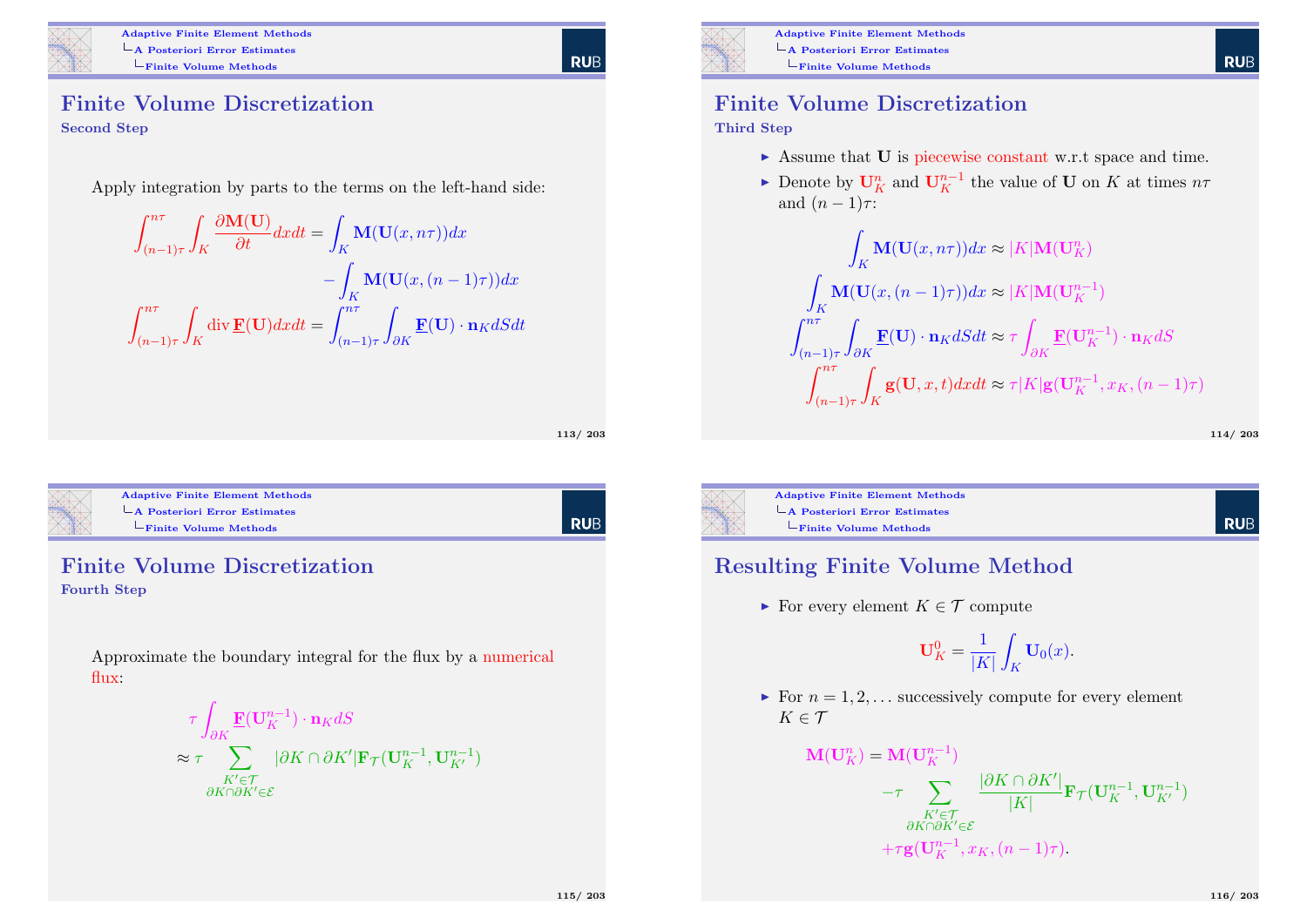

Adaptive Finite Element Methods A Posteriori Error Estimates  $L$ Finite Volume Methods

# **RUB**

Possible Modifications

- $\blacktriangleright$  The time step may be variable.
- $\blacktriangleright$  The partition of  $\Omega$  may differ from time step to time step.
- $\blacktriangleright$  The approximation of  $\mathbf{U}_K^n$  may not be constant.



Adaptive Finite Element Methods A Posteriori Error Estimates Finite Volume Methods

### Open Tasks

- $\triangleright$  Construct the partition  $\mathcal{T}$ .
- $\triangleright$  Construct the numerical flux  $\underline{\mathbf{F}}_{\mathcal{T}}$ .
- $\blacktriangleright$  Take boundary conditions into account.

118/ 203



<span id="page-29-0"></span>

#### Adaptive Finite Element Methods [A Posteriori Error Estim](#page-0-0)ates  $L$ [Finite Volume Meth](#page-29-0)ods

l rub

#### Construction of the Partition

- $\triangleright$  Often the partition  $\mathcal T$  is constructed as a dual mesh corresponding to an admissible primal finite element mesh  $\widetilde{\mathcal{T}}$ .
- In two space dimensions  $(d = 2)$  there are two major approaches for the construction of dual meshes:
	- For every element  $\widetilde{K} \in \widetilde{\mathcal{T}}$  draw the perpendicular bisectors.
	- ► Connect the barycentre of every element  $\widetilde{K} \in \widetilde{\mathcal{T}}$  with the midpoints of its edges.



Adaptive Finite Element Methods A Posteriori Error Estimates Finite Volume Methods

# **RUB**

#### Perpendicular Bisectors and Barycentres

Perpendicular Bisectors

#### Barycentres



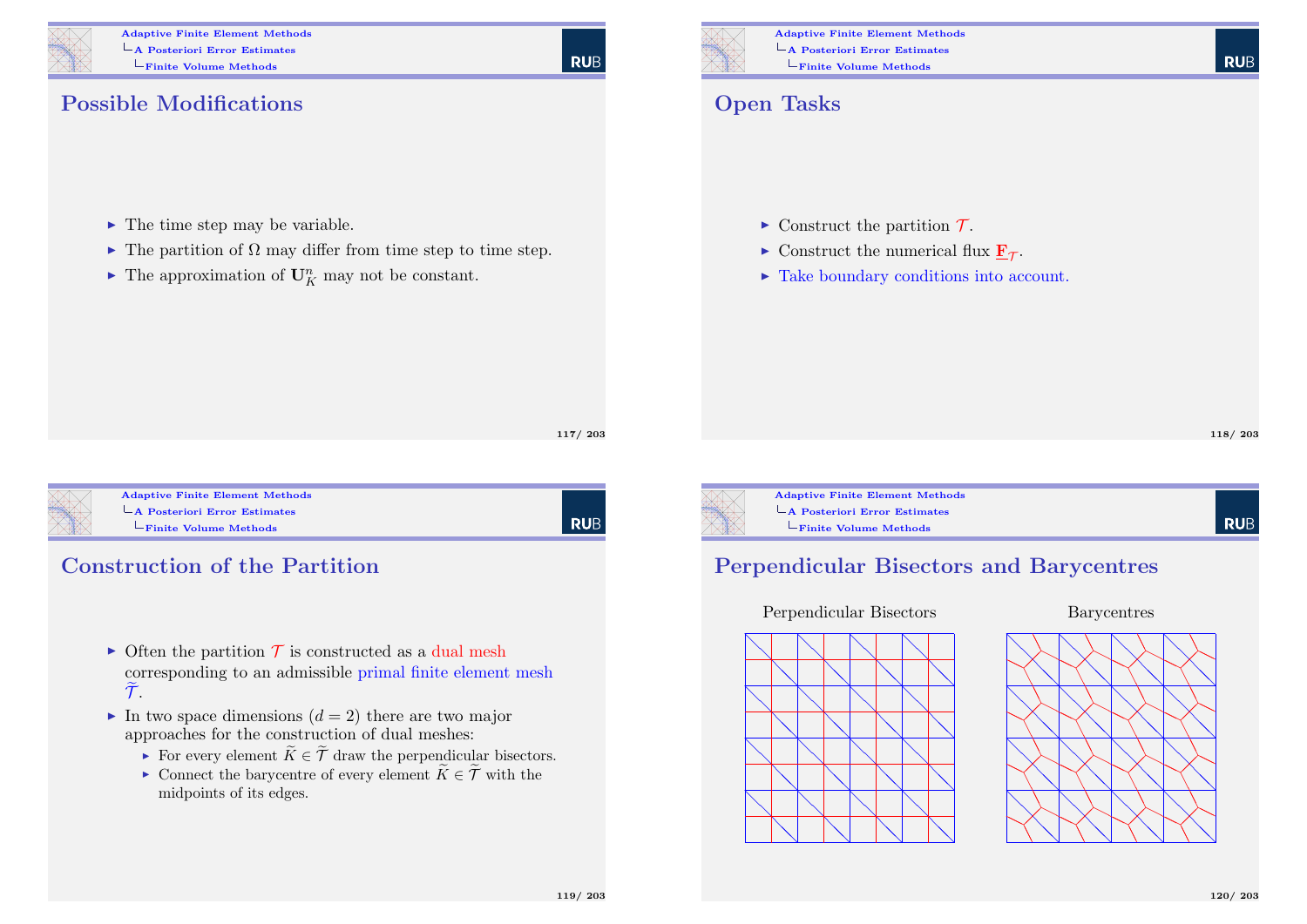

#### Adaptive Finite Element Methods A Posteriori Error Estimates Finite Volume Methods

### Properties of Dual Meshes



 $\blacktriangleright$  For every edge E of T there are two element vertices  $x_{E,1}$ ,  $x_{E,2}$  of  $\widetilde{\mathcal{T}}$ such that the line segment  $\overline{x_{E1} x_{E2}}$ intersects E.



121/ 203

**RUE** 

<span id="page-30-0"></span>

Adaptive Finite Element Methods [A Posteriori Error Estim](#page-0-0)ates [Finite Volume Meth](#page-30-0)ods

**RUB** 

## Construction of the Numerical Fluxes

Notations and Assumptions

- $\triangleright$  Assume that  $\mathcal T$  is a dual mesh corresponding to a primal finite element mesh  $\mathcal{T}$ .
- $\triangleright$  For every edge or face E of  $\mathcal T$  denote by
	- $\blacktriangleright$   $K_1$  and  $K_2$  the adjacent volumes,
	- ►  $\mathbf{U}_1$ ,  $\mathbf{U}_2$  the values  $\mathbf{U}_{K_1}^{n-1}$  and  $\mathbf{U}_{K_2}^{n-1}$ ,
	- $\triangleright$   $x_1, x_2$  the element vertices in  $\mathcal T$  such that the line segment  $\overline{x_1 x_2}$  intersects E.
- Split the numerical flux  $\underline{\mathbf{F}}_{\mathcal{T}}(\mathbf{U}_1, \mathbf{U}_2)$  into a viscous numerical flux  $\underline{\mathbf{F}}_{\mathcal{T} \text{ visc}}(\mathbf{U}_1, \mathbf{U}_2)$  and an advective numerical flux  $\underline{\mathbf{F}}_{\mathcal{T}.\text{adv}}(\mathbf{U}_1, \mathbf{U}_2)$ .



Adaptive Finite Element Methods A Posteriori Error Estimates Finite Volume Methods

#### Advantages and Disadvantages of Perpendicular **Bisectors**

- $\triangleright$  The line segment  $\overline{x_{E1} x_{E2}}$  and the edge E are perpendicular.
- $\triangleright$  The perpendicular bisectors of a triangle may intersect in a point outside of the triangle. The intersection of the perpendicular bisectors is inside the triangle, if and only if the triangle is acute.
- $\triangleright$  The perpendicular bisectors of a quadrilateral may not intersect at all. The perpendicular bisectors of a quadrilateral intersect in a common point, if and only if the quadrilateral is a rectangle.
- $\triangleright$  The construction with perpendicular bisectors is restricted to two space dimensions.

122/ 203



Adaptive Finite Element Methods  $\overline{\phantom{a}}$ A Posteriori Error Estimates Finite Volume Methods

### **RUF**

#### Approximation of Viscous Fluxes

Introduce a local coordinate system  $\eta_1, \ldots, \eta_d$  such that  $\eta_1$  is parallel to  $\overline{x_1 x_2}$  and such that the remaining coordinates are tangential to E. •



- Express all derivatives in  $\mathbf{F}_{\text{visc}}$  in terms of derivatives corresponding to the new coordinate system.
- $\triangleright$  Suppress all derivatives except those corresponding to  $\eta_1$ .
- Replace derivatives corresponding to  $n_1$  by difference quotients of the form  $\frac{\varphi_1 - \varphi_2}{|x_1 - x_2|}$ .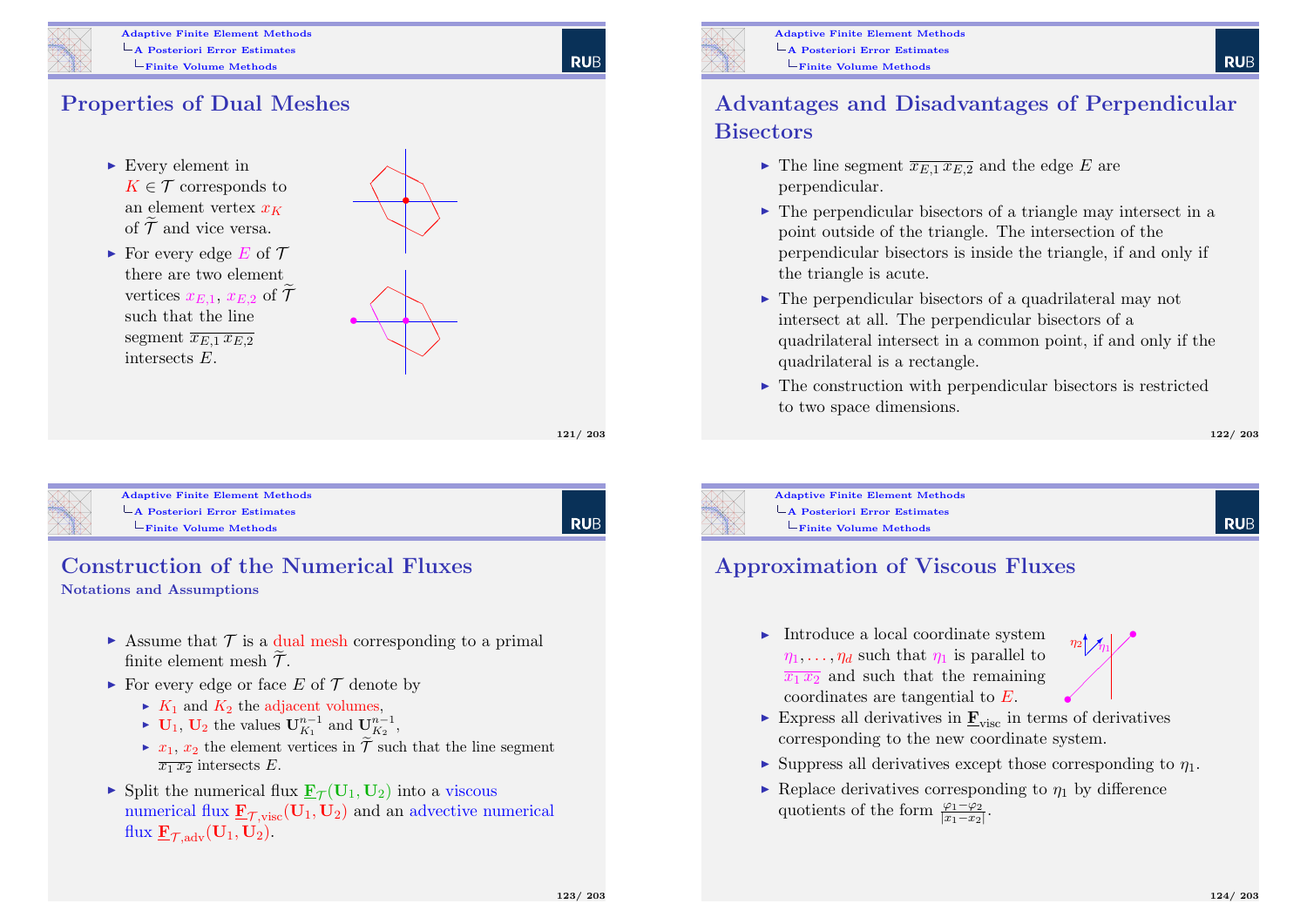

#### Spectral Decomposition of Advective Fluxes

- ► Denote by  $C(V) = D(\underline{\mathbf{F}}_{adv}(\mathbf{V}) \cdot \mathbf{n}_{K_1}) \in \mathbb{R}^{m \times m}$  the derivative of  $\mathbf{F}_{adv}(\mathbf{V}) \cdot \mathbf{n}_{K_1}$  w.r.t. V.
- $\triangleright$  Assume that this matrix can be diagonalized (Euler and Navier-Stokes equations fulfil this assumption.)

 $Q(\mathbf{V})^{-1}C(\mathbf{V})Q(\mathbf{V}) = \Delta(\mathbf{V})$ 

with an invertible matrix  $Q(\mathbf{V}) \in \mathbb{R}^{m \times m}$  and a diagonal matrix  $\Delta(\mathbf{V}) \in \mathbb{R}^{m \times m}$ .

► Set  $z^+ = \max\{z, 0\}, z^- = \min\{z, 0\}$  and

 $\Delta(\mathbf{V})^{\pm} = \text{diag}(\Delta(\mathbf{V})^{\pm}_{11}, \dots, \Delta(\mathbf{V})^{\pm}_{mm}),$  $C(\mathbf{V})^{\pm} = Q(\mathbf{V})\Delta(\mathbf{V})^{\pm}Q(\mathbf{V})^{-1}.$ 

125/ 203

RUB

**RUB** 

<span id="page-31-0"></span>

| <b>Adaptive Finite Element Methods</b> |
|----------------------------------------|
| $\vdash$ A Posteriori Error Estimates  |
| $-Finite$ Volume Methods               |

#### Properties

- $\triangleright$  Both approximations require the computation of  $D\underline{\mathbf{F}}_{\text{adv}}(\mathbf{V}) \cdot \mathbf{n}_{K_1}$  together with its eigenvalues and eigenvectors for suitable values of V.
- $\triangleright$  The approach of van Leer usually is more costly than the one of Steger-Warming since it requires three evaluations of  $C(V)$  instead of two.
- $\triangleright$  This extra cost can be avoided for the Euler and Navier-Stokes equations since these have the particular structure  $\mathbf{F}_{adv}(\mathbf{V}) \cdot \mathbf{n}_{K_1} = C(\mathbf{V}) \mathbf{V}$ .



#### Approximation of Advective Fluxes

 $\triangleright$  Steger-Warming

$$
\mathbf{F}_{\mathcal{T},adv}(\mathbf{U}_1, \mathbf{U}_2) = C(\mathbf{U}_1)^+ \mathbf{U}_1 + C(\mathbf{U}_2)^- \mathbf{U}_2
$$

 $\blacktriangleright$  van Leer

$$
\mathbf{F}_{\mathcal{T},adv}(\mathbf{U}_1, \mathbf{U}_2)
$$
\n
$$
= \left[ \frac{1}{2} C(\mathbf{U}_1) + C(\frac{1}{2} (\mathbf{U}_1 + \mathbf{U}_2))^+ - C(\frac{1}{2} (\mathbf{U}_1 + \mathbf{U}_2))^-\right] \mathbf{U}_1
$$
\n
$$
+ \left[ \frac{1}{2} C(\mathbf{U}_2) - C(\frac{1}{2} (\mathbf{U}_1 + \mathbf{U}_2))^+ + C(\frac{1}{2} (\mathbf{U}_1 + \mathbf{U}_2))^-\right] \mathbf{U}_2
$$

126/ 203

**RUE** 

**RUF** 



#### A One-Dimensional Example

► Burger's equation: 
$$
\frac{\partial u}{\partial t} + u \frac{\partial u}{\partial x} = 0
$$

$$
\blacktriangleright \mathbf{\underline{F}}_{\text{adv}}(u) = \frac{1}{2}u^2, C(u) = u, C(u)^{\pm} = u^{\pm}
$$

 $\triangleright$  Steger-Warming:

$$
\mathbf{E}_{\mathcal{T},\text{adv}}(u_1, u_2) = \begin{cases} u_1^2 & \text{if } u_1 \ge 0, u_2 \ge 0\\ u_1^2 + u_2^2 & \text{if } u_1 \ge 0, u_2 \le 0\\ u_2^2 & \text{if } u_1 \le 0, u_2 \le 0\\ 0 & \text{if } u_1 \le 0, u_2 \ge 0 \end{cases}
$$

 $\triangleright$  van Leer:

$$
\mathbf{F}_{\mathcal{T},\text{adv}}(u_1, u_2) = \begin{cases} u_1^2 & \text{if } u_1 \ge -u_2 \\ u_2^2 & \text{if } u_1 \le -u_2 \end{cases}
$$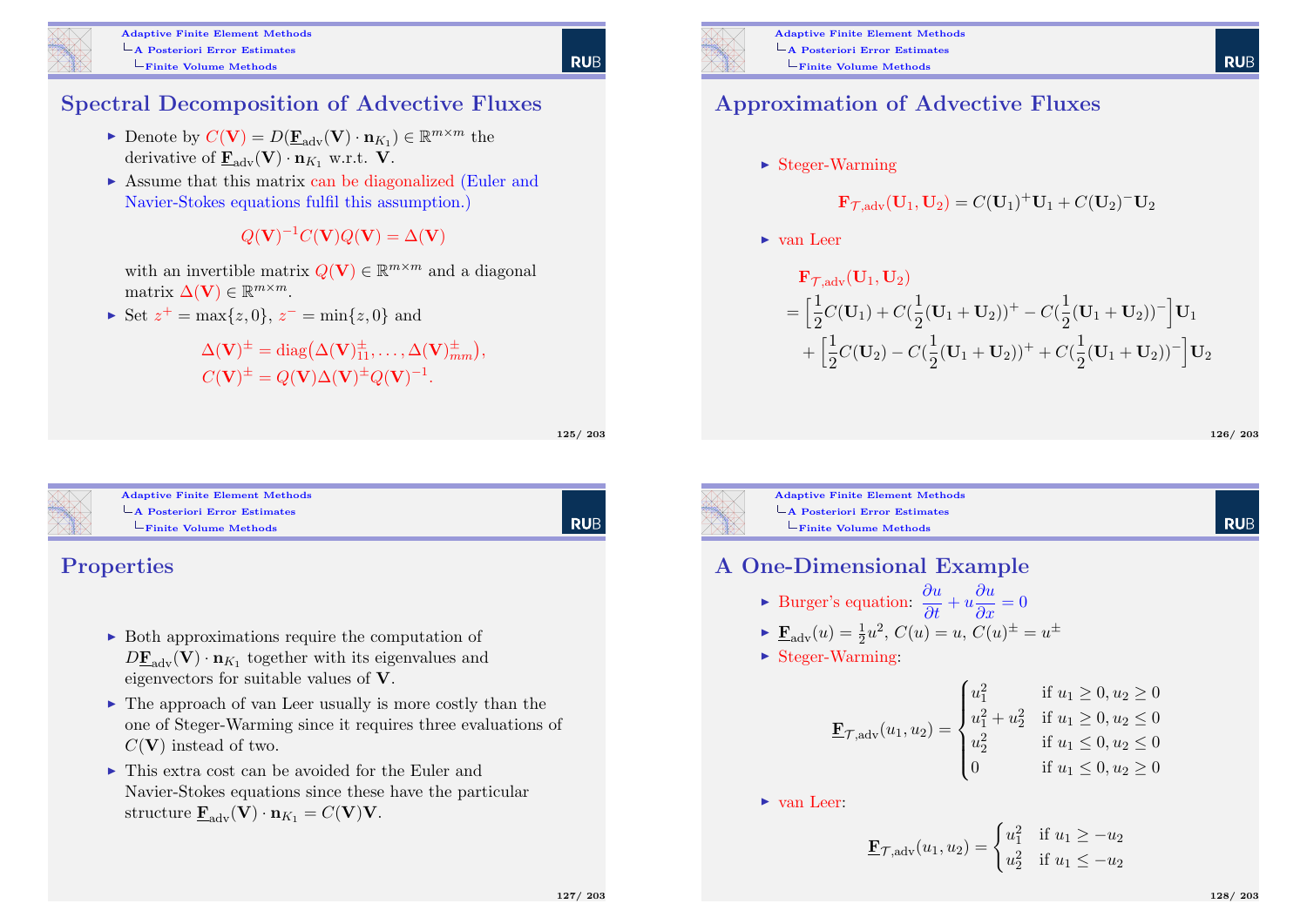

#### Relation to Finite Element Methods

- $\triangleright$  Suppose that  $\mathcal T$  is a dual mesh corresponding to a primal finite element mesh  $\mathcal{T}$ .
- $\blacktriangleright$  Then there is a one-to-one correspondence between piecewise constant functions associated with  $\mathcal T$  and continuous piecewise linear functions associated with  $\tilde{\mathcal{T}}$ :
	- $S^{0,-1}({\mathcal T})^m \ni {\mathbf{U}}_{\mathcal T} \leftrightarrow \widetilde{\mathbf{U}}_{\widetilde{\mathcal T}} \in S^{1,0}(\widetilde{\mathcal T})^m$  $\mathbf{U}_{\mathcal{T}}|_K = \mathbf{U}_{\widetilde{\mathcal{T}}}(x_K)$  for all  $K \in \mathcal{T}$ .

129/ 203

**RUE** 

<span id="page-32-0"></span>

Adaptive Finite Element Methods [A Posteriori Error Estim](#page-0-0)ates [Finite Volume Meth](#page-32-0)ods

RUB

131/ 203

#### Idea of Discontinuous Galerkin Methods

- $\triangleright$  Approximate U by discontinuous functions which are polynomials w.r.t. space and time on small space-time cylinders of the form  $K \times [(n-1)\tau, n\tau]$  with  $K \in \mathcal{T}$ .
- $\triangleright$  For every such cylinder multiply the differential equation by a corresponding test-polynomial and integrate the result over the cylinder.
- $\triangleright$  Use integration by parts for the flux term.
- Accumulate the contributions of all elements in  $\mathcal{T}$ .
- $\triangleright$  Compensate for the illegal partial integration by adding appropriate jump-terms across the element boundaries.
- $\triangleright$  Stabilize the scheme in a Petrov-Galerkin way by adding suitable element residuals.



### A Simple Adaptive Algorithm

- $\triangleright$  Given a finite volume discretization and its solution  $U_{\tau}$ , compute the corresponding finite element function  $\mathbf{U}_{\widetilde{\mathcal{T}}}$ .
- Apply a standard error estimator to  $\mathbf{U}_{\widetilde{\mathcal{T}}}$ .
- $\triangleright$  Based on this error estimator apply a standard mesh adaptation process to  $\widetilde{\mathcal{T}}$  and thus obtain a modified partition  $\hat{\mathcal{T}}$ .

A Simple Discontinuous Galerkin Scheme

► Compute  $\mathbf{U}_{\mathcal{T}}^0$ , the  $L^2$ -projection of  $\mathbf{U}_0$  onto  $S^{k,-1}(\mathcal{T})$ . For  $n \geq 1$  find  $\mathbf{U}_{\mathcal{T}}^n \in S^{k,-1}(\mathcal{T})$  such that for all  $\mathbf{V}_{\mathcal{T}}$ 

 $M(\mathbf{U}_{\mathcal{T}}^n)\cdot \mathbf{V}_{\mathcal{T}} - \ \sum$ 

 $M(\mathbf{U}^{n-1}_{\mathcal{T}})\cdot \mathbf{V}_{\mathcal{T}} + \sum$ 

K∈T

 $\mathrm{div}\,\underline{\mathbf{F}}(\mathbf{U}_{\mathcal{T}}^n)\cdot\mathrm{div}\,\underline{\mathbf{F}}(\mathbf{V}_{\mathcal{T}})$ 

 $\mathbf{g}(\cdot, n\tau)\cdot\mathrm{div}\,\mathbf{F}(\mathbf{V}_\mathcal{T})$ 

 $K \in \mathcal{T}$ 

Z K

 $\mathbb{J}_E(\mathbf{n}_E\cdot\underline{\mathbf{F}}(\mathbf{U}_{\mathcal{T}}^n)\mathbf{V}_{\mathcal{T}})$ 

Z K

 $\underline{\mathbf{F}}(\mathbf{U}_{\mathcal{T}}^n) : \nabla \mathbf{V}_{\mathcal{T}}$ 

 $\mathbf{g}(\cdot, n\tau) \cdot \mathbf{V}_{\mathcal{T}}$ 

 $\triangleright$  Take  $\widehat{\mathcal{T}}$  as primal mesh for the construction of a new dual mesh  $\mathcal{T}'$ . This is the refinement / coarsening of  $\mathcal{T}$ .

**RUE** 

**RUF** 

Adaptive Finite Element Methods A Posteriori Error Estimates Finite Volume Methods

> $\sum$ K∈T

 $+\sum$ E∈E

 $+$   $\sum$  $K \in \mathcal{T}$ 

 $+$   $\sum$  $K \in \mathcal{T}$ 

 $=$   $\sum$  $K \in \mathcal{T}$  1 τ Z K

1 τ Z K

 $\delta_E h_E$ 

 $\delta_K h_K^2$ 

 $\delta_K h_K^2$ 

E

Z K

Z K

$$
x\in \mathbb{R}^n
$$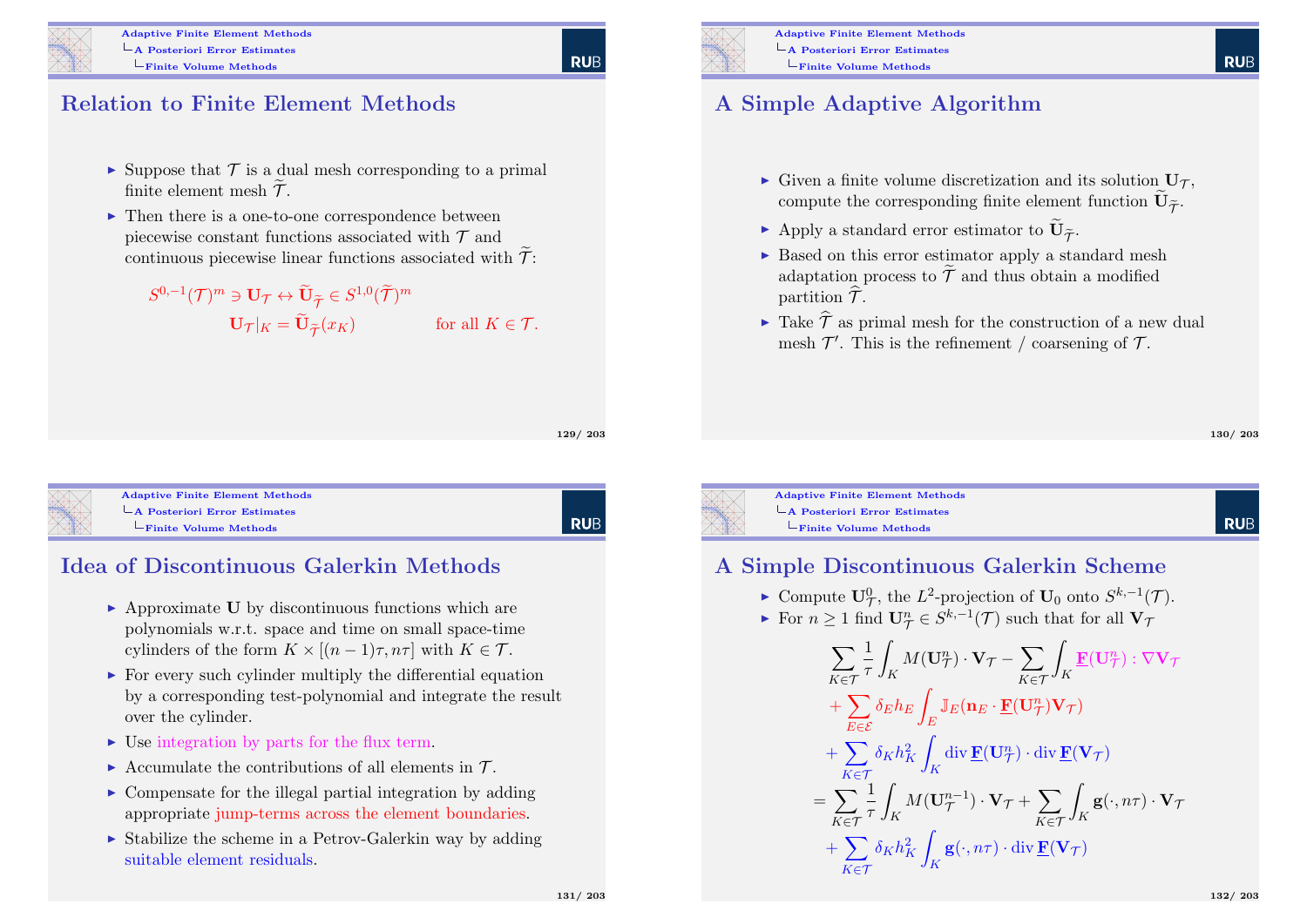

Adaptive Finite Element Methods A Posteriori Error Estimates  $L$ Finite Volume Methods

#### Possible Modifications

- $\blacktriangleright$  The jump and stabilization terms can be chosen more judiciously.
- $\blacktriangleright$  The time-step may not be constant.
- $\blacktriangleright$  The spatial mesh may depend on time.
- $\triangleright$  The functions  $U_{\tau}$  and  $V_{\tau}$  may be piece-wise polynomials of higher order w.r.t. to time. Then the term

$$
\sum_{K \in \mathcal{T}} \int_{(n-1)\tau}^{n\tau} \int_K \frac{\partial M(\mathbf{U}_{\mathcal{T}})}{\partial t} \cdot \mathbf{V}_{\mathcal{T}} \text{ must be added on the}
$$

left-hand side and terms of the form  $\frac{\partial M(\mathbf{U}_{\mathcal{T}})}{\partial t} \cdot \mathbf{V}_{\mathcal{T}}$  must be added to the element residuals.

133/ 203

| RUB

<span id="page-33-0"></span>

| <b>Adaptive Finite Element Methods</b> |
|----------------------------------------|
| $-$ Implementation                     |
| $\mathbf{-Mesh}$ Adaptation            |
|                                        |

#### Mesh Adaptation

- $\blacktriangleright$  The general adaptive algorithm
- $\blacktriangleright$  Mesh refinement
- $\blacktriangleright$  Mesh coarsening
- $\blacktriangleright$  Mesh smoothing



Adaptive Finite Element Methods  $L$ Implementation

#### Implementation

 $\blacktriangleright$  Mesh adaptation

 $\blacktriangleright$  Data structures

134/ 203

**RUE** 

Adaptive Finite Element Methods  $L$ Implementation

The General Adaptive Algorithm

### **RUE**

#### The General Adaptive Algorithm

0. Given: The data of a partial differential equation and a tolerance  $\varepsilon$ .

Sought: A numerical solution with an error less than  $\varepsilon$ .

- 1. Construct an initial coarse mesh  $\mathcal{T}_0$  representing sufficiently well the geometry and data of the problem; set  $k = 0$ .
- 2. Solve the discrete problem on  $\mathcal{T}_k$ .
- **3.** For every element K in  $\mathcal{T}_k$  compute an a posteriori error indicator.
- 4. If the estimated global error is less than  $\varepsilon$  then stop. Otherwise decide which elements have to be refined or coarsened and construct the next mesh  $\mathcal{T}_{k+1}$ . Replace k by  $k+1$  and return to step 2.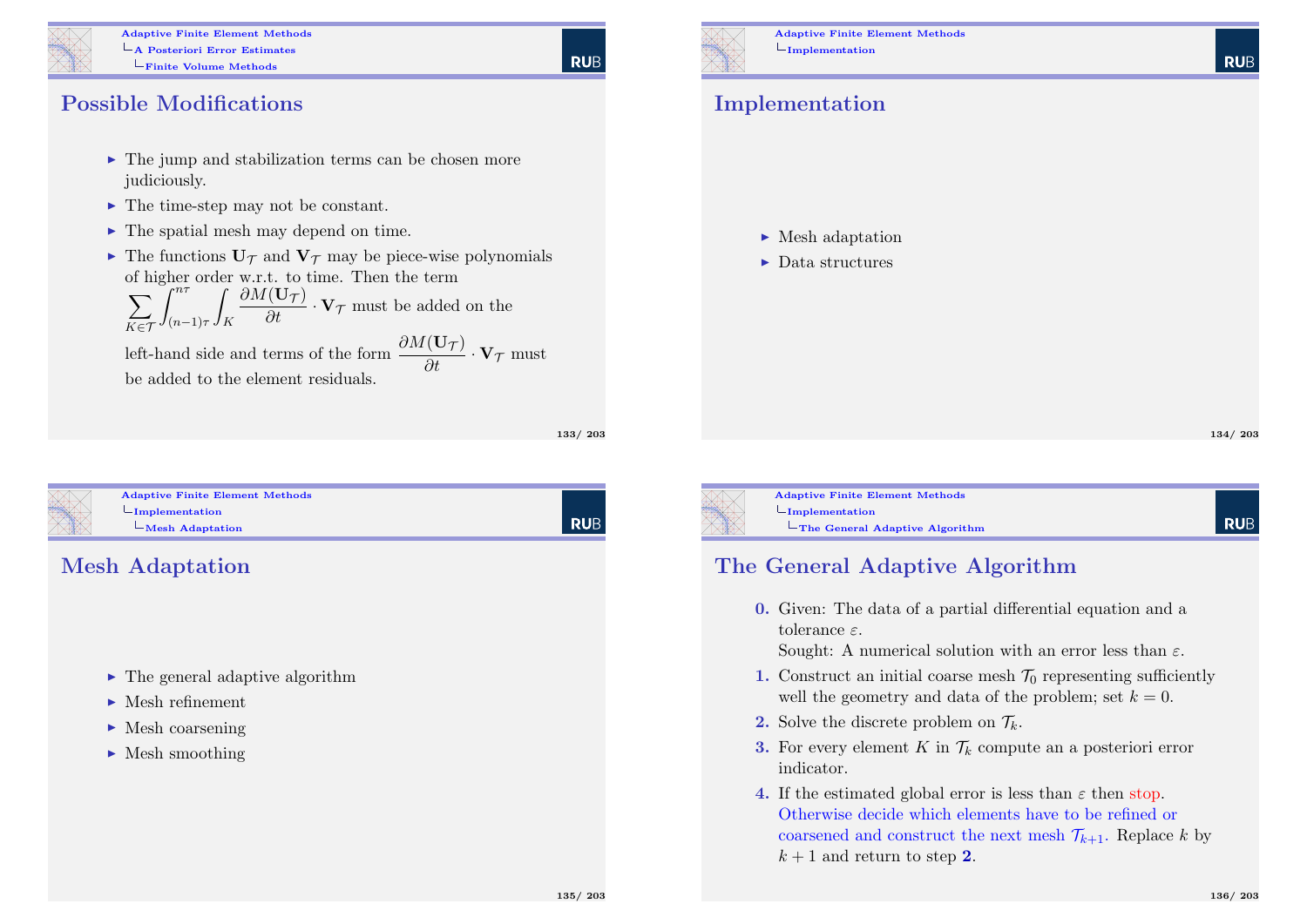

Adaptive Finite Element Methods  $L$ Implementation The General Adaptive Algorithm

#### Basic Ingredients

- $\triangleright$  An error indicator which furnishes the a posteriori error estimate.
- $\triangleright$  A refinement strategy which determines which elements have to be refined or coarsened and how this has to be done.

137/ 203

<span id="page-34-0"></span>

Adaptive Finite Element Methods  $L$ [Implementation](#page-0-0) [Mesh](#page-34-0) Refinement

**RUB** 

#### Maximum Strategy for Marking

- 0. Given: A partition  $\mathcal{T}$ , error estimates  $\eta_K$  for the elements  $K \in \mathcal{T}$ , and a threshold  $\theta \in (0,1)$ . Sought: A subset  $\mathcal T$  of marked elements that should be refined.
- **1.** Compute  $\eta_{\mathcal{T},\text{max}} = \max_{K \in \mathcal{T}} \eta_K$ .
- 2. If  $\eta_K \geq \theta \eta_{\text{T,max}}$  mark K by putting it into  $\tilde{\mathcal{T}}$ .



Adaptive Finite Element Methods  $L$ Implementation Mesh Refinement

#### Basic Ingredients for Mesh Refinement

- $\blacktriangleright$  The mesh refinement requires two key-ingredients:
	- $\triangleright$  a marking strategy that decides which elements should be refined,
	- $\triangleright$  refinement rules which determine the actual subdivision of a single element.
- $\triangleright$  To maintain the admissibility of the partitions, i.e. to avoid hanging nodes, the refinement process proceeds in two stages:
	- $\blacktriangleright$  Firstly refine all those elements that are marked due to a too large value of  $n_K$  (regular refinement).
	- $\triangleright$  Secondly refine additional elements in order to eliminate the hanging nodes which are possibly created during the first stage (irregular refinement).
- $\triangleright$  The mesh refinement may possibly be combined with mesh coarsening and mesh smoothing.

138/ 203



Mesh Refinement

**RUE** 

#### Equilibration Strategy for Marking (Bulk Chasing or Dörfler Marking)

0. Given: A partition  $\mathcal{T}$ , error estimates  $\eta_K$  for the elements  $K \in \mathcal{T}$ , and a threshold  $\theta \in (0, 1)$ .

Sought: A subset  $\widetilde{\mathcal{T}}$  of marked elements that should be refined.

- 1. Compute  $\Theta_{\mathcal{T}} = \sum$  $K \in \mathcal{T}$  $\eta_K^2$ . Set  $\Sigma_{\mathcal{T}} = 0$  and  $\widetilde{\mathcal{T}} = \emptyset$ .
- **2.** If  $\Sigma \tau > \theta \Theta \tau$  return  $\widetilde{\tau}$ ; stop. Otherwise go to step **3.**
- **3.** Compute  $\widetilde{\eta}_{\mathcal{T},\text{max}} = \max_{K \in \mathcal{T} \setminus \widetilde{\mathcal{T}}}$  $\eta_K$ .
- 4. For all elements  $K \in \mathcal{T} \backslash \mathcal{T}$  check whether  $\eta_K = \widetilde{\eta}_{\mathcal{T}, \text{max}}$ . If this is the case, mark K by putting it into  $\widetilde{\mathcal{T}}$  and add  $\eta_K^2$ to  $\Sigma_{\mathcal{T}}$ . Otherwise skip K. When all elements have been checked, return to step 2.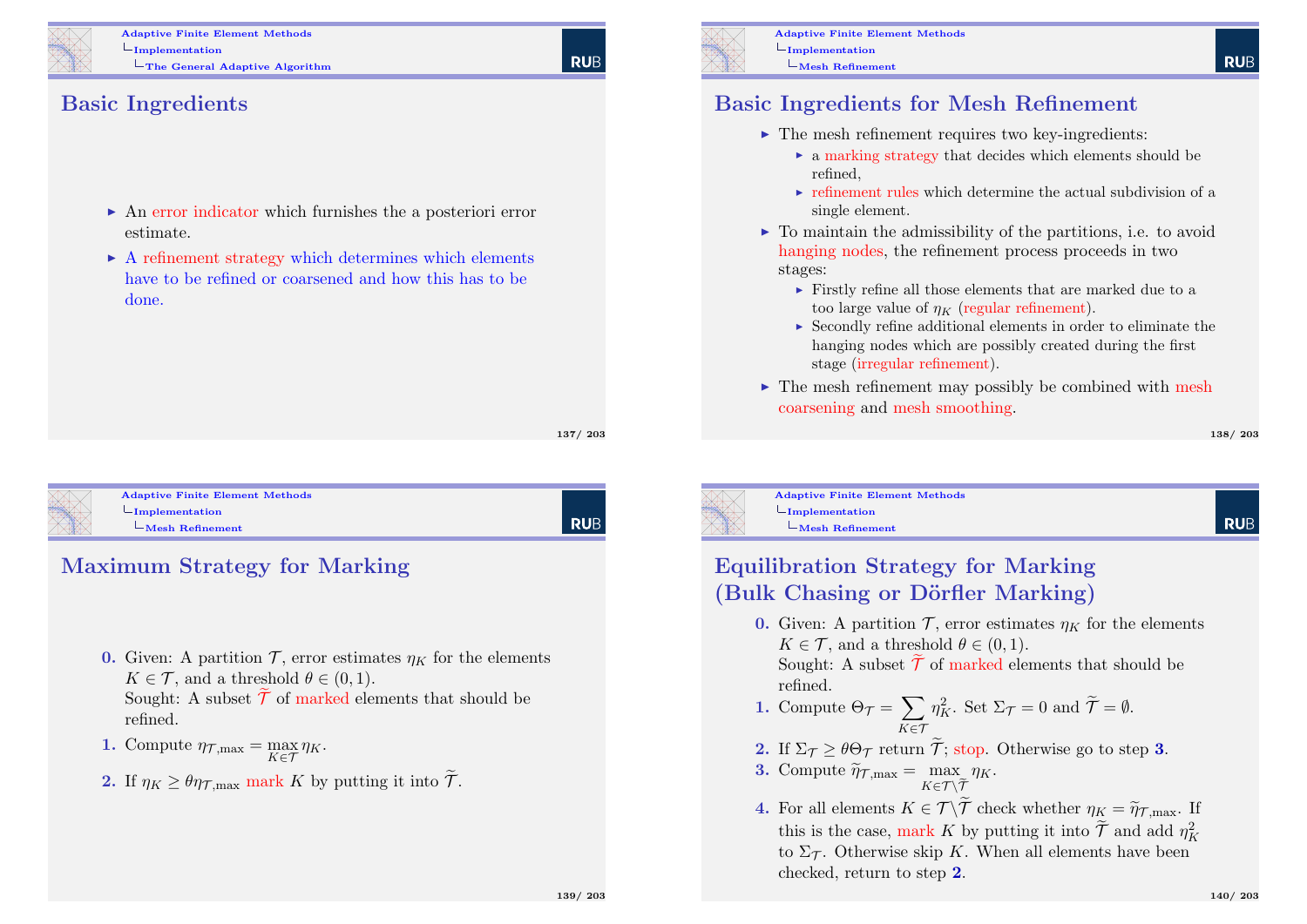#### Comparison of the Marking Strategies

- $\blacktriangleright$  The maximum strategy is cheaper.
- At the end of the equilibration strategy the set  $\widetilde{\mathcal{T}}$  satisfies

$$
\sum_{K\in\widetilde{\mathcal T}}\eta_K^2\geq\theta\sum_{K\in\mathcal T}\eta_K^2.
$$

 $\triangleright$  Convergence proofs for adaptive finite element methods are often based on this property.

141/ 203

**RUE** 

<span id="page-35-0"></span>

# Adaptive Finite Element Methods

# **RUB**

### Regular Refinement

 $\triangleright$  Elements are subdivided by joining the midpoints of their edges.



 $\blacktriangleright$  This preserves the shape parameter.



Adaptive Finite Element Methods  $L$ Implementation  $L$ Mesh Refinement

#### Ensuring a Sufficient Refinement

- $\triangleright$  Sometimes very few elements have an extremely large estimated error, whereas the remaining ones split into the vast majority with an extremely small estimated error and a third group of medium size consisting of elements with an estimated error of medium size.
- $\triangleright$  Then the marking strategies only refine the elements of the first group.
- $\triangleright$  This deteriorates the performance of the adaptive algorithm.
- $\triangleright$  This can be avoided he following modification:

Given a small percentage  $\varepsilon$ , first mark the  $\varepsilon\%$  elements with largest estimated error for refinement and then apply the marking strategies to the remaining elements.

142/ 203

**RUF** 



Adaptive Finite Element Methods  $L$ Mesh Refinement

### Hanging Nodes

 $\blacktriangleright$  Hanging nodes destroy the admissibility of the partition.



- $\blacktriangleright$  Therefore
	- $\triangleright$  either the continuity of the finite element spaces must be enforced at hanging nodes
	- $\triangleright$  or an additional irregular refinement must be performed.
- $\triangleright$  Enforcing the continuity at hanging nodes may counteract the refinement.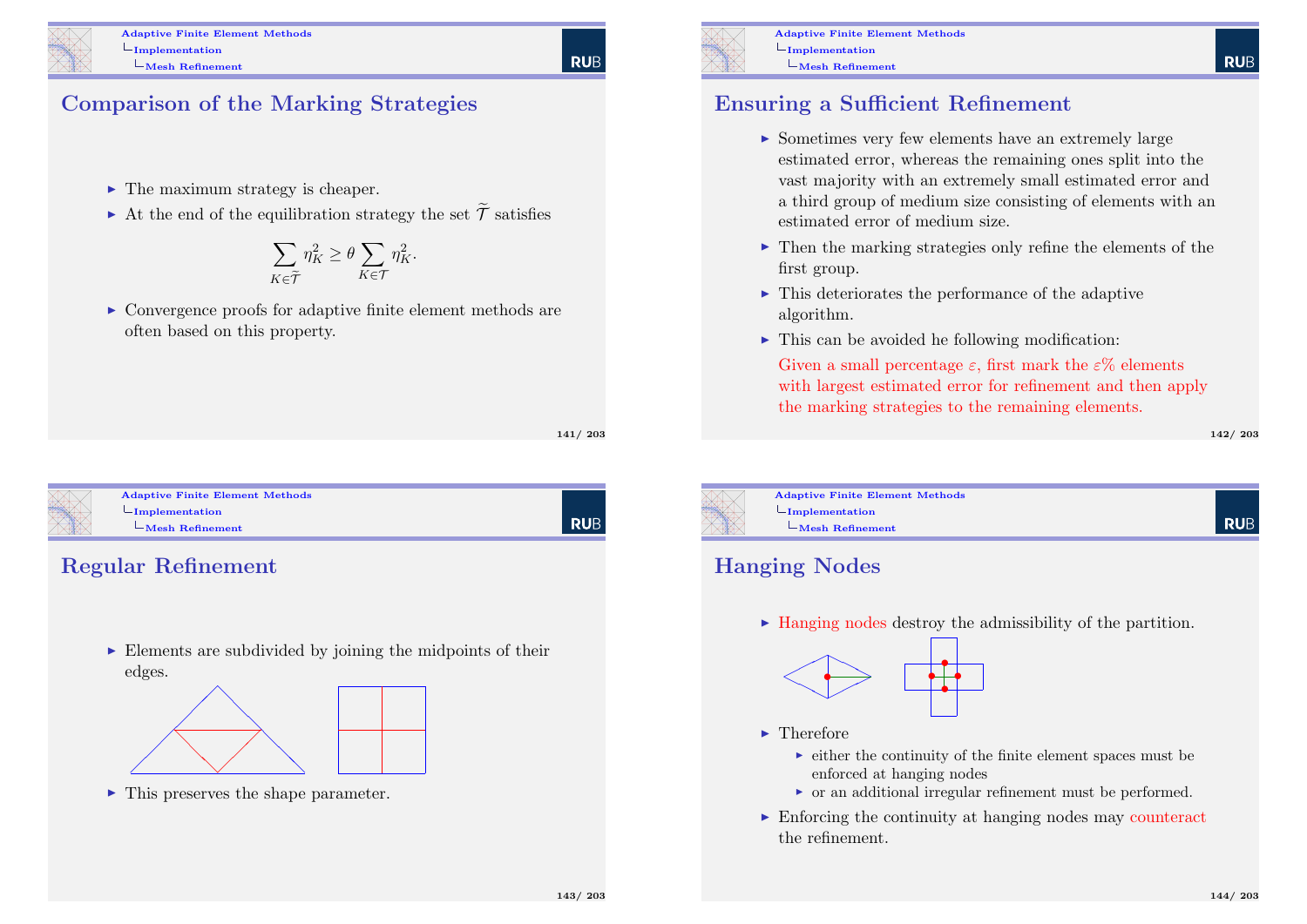

Adaptive Finite Element Methods  $L$ Implementation Mesh Refinement

**RUE** 

### Irregular Refinement



145/ 203

<span id="page-36-0"></span>

Adaptive Finite Element Methods  $L$ [Implementation](#page-0-0)  $L_{\text{Mesh}}$  $L_{\text{Mesh}}$  $L_{\text{Mesh}}$  Coarsening

**RUB** 

### Mesh Coarsening

- $\blacktriangleright$  The coarsening of meshes is needed
	- $\triangleright$  to ensure the optimality of the adaptive process, i.e. to obtain a given accuracy with a minimal amount of unknowns,
	- $\triangleright$  to resolve moving singularities.
- $\blacktriangleright$  The basic idea is to cluster elements with too small an error.
- $\blacktriangleright$  This is achieved by
	- $\rightarrow$  either going back in the grid hierarchy
	- $\triangleright$  or removing resolvable vertices.



Adaptive Finite Element Methods  $L$ Implementation  $L$ Mesh Refinement

#### Marked Edge Bisection

- $\triangleright$  The first mesh is constructed such that the longest edge of an element is also the longest edge of its neighbour.
- $\triangleright$  The longest edges in the first mesh are marked.
- $\triangleright$  An element is refined by joining the midpoint of its marked edge with the vertex opposite to this edge (bisection).
- $\triangleright$  When bisecting the edge of an element, its two remaining edges become the marked edges of the resulting triangles.



**RUF** 



Adaptive Finite Element Methods  $L$ Mesh Coarsening

### Going Back in the Grid Hierarchy

- **0.** Given: A hierarchy  $\mathcal{T}_0, \ldots, \mathcal{T}_k$  of adaptively refined partitions, error indicators  $\eta_K$  for the elements K of  $\mathcal{T}_k$ , and parameters  $1 \leq m \leq k$  and  $n > m$ . Sought: A new partition  $\mathcal{T}_{k-m+n}$ .
- 1. For every element  $K \in \mathcal{T}_{k-m}$  set  $\widetilde{\eta}_K = 0$ .
- 2. For every element  $K \in \mathcal{T}_k$  determine its ancestor  $K' \in \mathcal{T}_{k-m}$  and add  $\eta_K^2$  to  $\widetilde{\eta}_{K'}^2$ .
- 3. Successively apply the maximum or equilibration strategy n times with  $\tilde{\eta}$  as error indicator. In this process, equally distribute  $\widetilde{\eta}_K$  over the descendants of K once an element K is subdivided.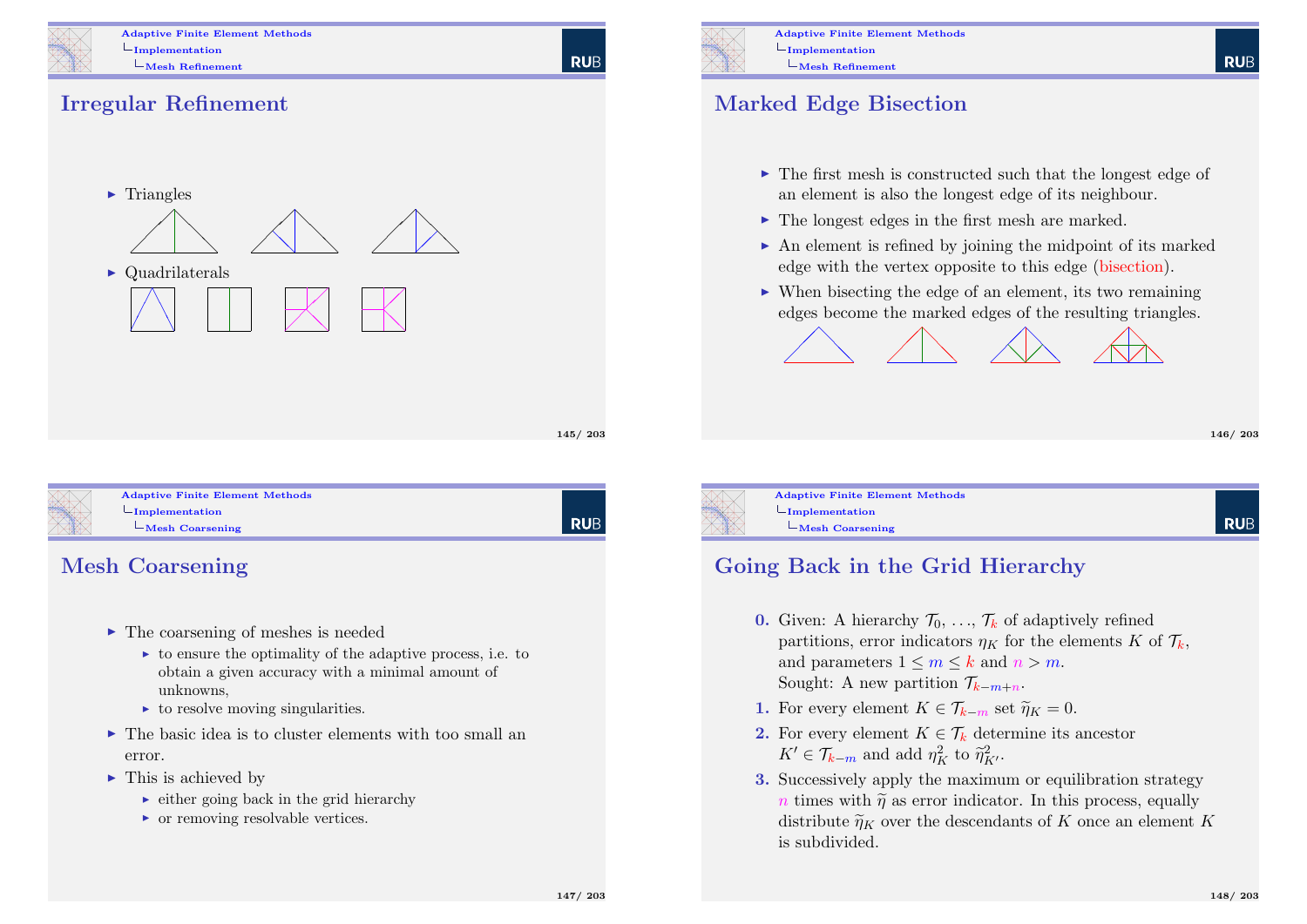Adaptive Finite Element Methods  $L$ Implementation  $L$ Mesh Coarsening

#### Resolvable Vertices

- An element K of the current partition  $\mathcal T$  has refinement level  $\ell$  if it is obtained by subdividing  $\ell$  times an element of the coarsest partition.
- $\triangleright$  Given a triangle K of the current partition  $\mathcal T$  which is obtained by bisecting a parent triangle  $K'$ , the vertex of  $K$ which is not a vertex of  $K'$  is called the refinement vertex of  $K$ .
- A vertex  $z \in \mathcal{N}$  of the current partition  $\mathcal{T}$  and the corresponding patch  $\omega_z$  are called resolvable if
	- $\triangleright$  z is the refinement vertex of all elements contained in  $\omega_z$ ,
	- $\blacktriangleright$  all elements contained in  $\omega$ , have the same refinement level.



149/ 203

**RUE** 

╱ Γ

```
Adaptive Finite Element Methods
LImplementation
                                                                    RUB
 LMesh Smoothing
```
### Mesh Smoothing

- Improve the quality of a given partition  $\mathcal T$  by moving its vertices while retaining the adjacency of the elements.
- $\triangleright$  The quality is measured by a a quality function q such that a larger value of  $q$  indicates a better quality.
- $\blacktriangleright$  The quality is improved by sweeping through the vertices with a Gauß-Seidel type smoothing procedure:

For every vertex z in T, fix the vertices of  $\partial \omega_z$  and find a new vertex  $\widetilde{z}$  inside  $\omega_z$  such that  $\min_{\widetilde{z} \in \widetilde{K}} q(K) > \min_{z \in K} q(K)$ .  $\widetilde{z} \in K$ z∈K

> • •



Adaptive Finite Element Methods  $L$ Implementation  $L$ Mesh Coarsening

#### Removing Resolvable Vertices

- 0. Given: A partition  $\mathcal{T}$ , error indicators  $\eta_K$  for all elements K of T, and parameters  $0 < \theta_1 < \theta_2 < 1$ . Sought: Subsets  $\mathcal{T}_c$  and  $\mathcal{T}_r$  of elements that should be coarsened and refined, respectively.
- 1. Set  $\mathcal{T}_c = \emptyset$ ,  $\mathcal{T}_r = \emptyset$  and compute  $\eta_{\mathcal{T},\max} = \max_{K \in \mathcal{T}} \eta_K$ .
- **2.** For all  $K \in \mathcal{T}$  check whether  $\eta_K > \theta_{2} \eta_{\mathcal{T} \text{ max}}$ . If this is the case, put K into  $\mathcal{T}_r$ .
- **3.** For all vertices  $z \in \mathcal{N}$  check whether z is resolvable. If this is the case and if  $\max_{K \subset \omega_z} \eta_K \leq \theta_1 \eta_{\mathcal{T}, \text{max}}$ , put all elements contained in  $\omega_z$  into  $\mathcal{T}_c$ .

150/ 203

**RUF** 



Adaptive Finite Element Methods  $L$ Implementation  $L$ Mesh Smoothing

### Quality Functions

 $\triangleright$  Based on geometric criteria:

$$
q(K) = \frac{4\sqrt{3}\mu_2(K)}{\mu_1(E_0)^2 + \mu_1(E_1)^2 + \mu_1(E_2)^2}
$$

► Based on interpolation:

$$
q(K) = \|\nabla(u_Q - u_L)\|_K^2
$$

with linear and quadratic interpolants of  $u$ 

► Based on an error indicator:

$$
q(K) = \int_K \Bigl| \sum_{i=0}^2 e_i \nabla \psi_{E_i} \Bigr|^2
$$

with  $e_i = h_{E_i}^{\frac{1}{2}} \mathbb{J}_{E_i}(\mathbf{n}_{E_i} \cdot \nabla u_{\mathcal{T}})$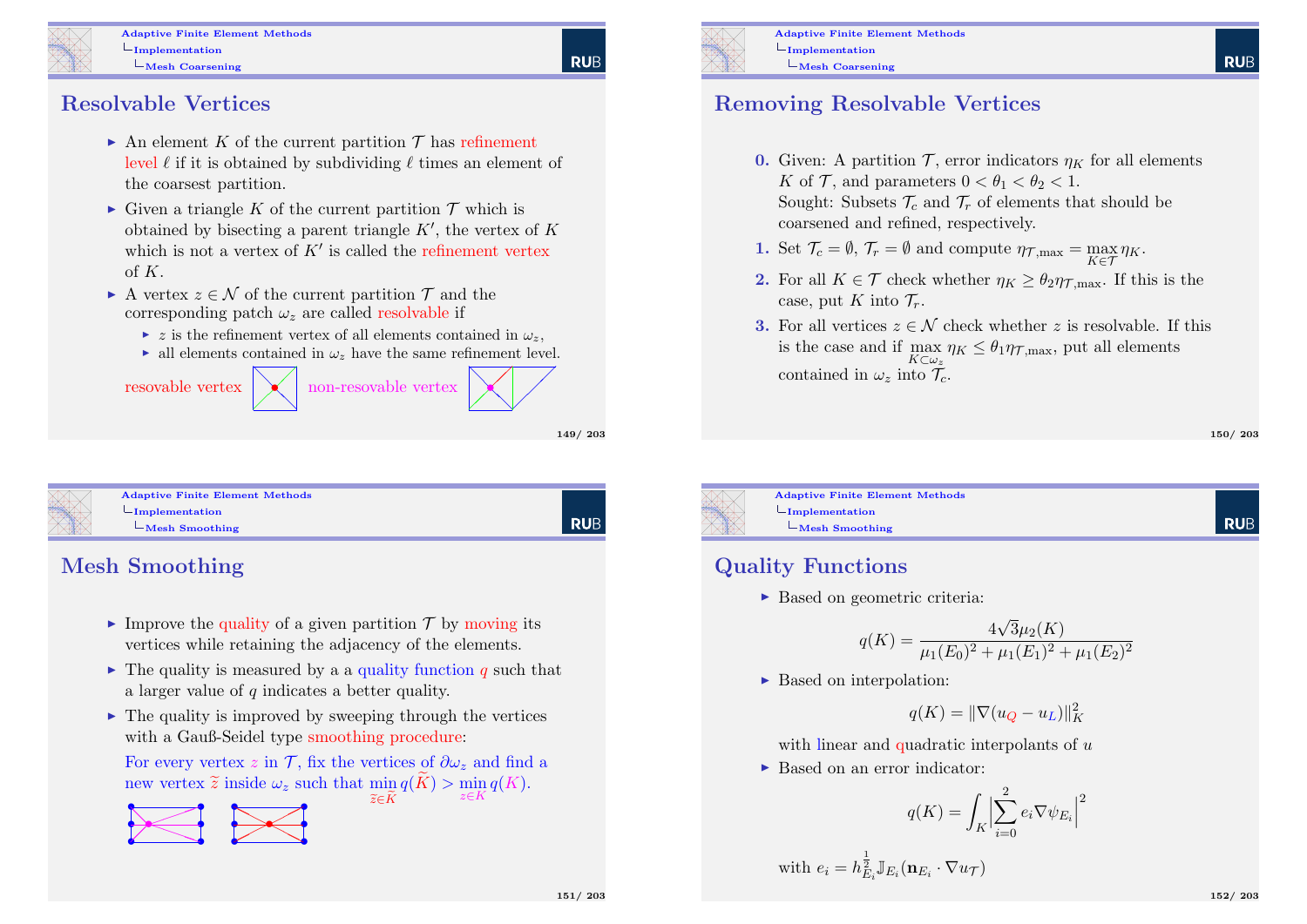Adaptive Finite Element Methods  $L$ Implementation Data Structures

#### Classes of ALF

 $\blacktriangleright$  NODE

 $\blacktriangleright$  ELEMENT

 $\blacktriangleright$  LEVEL

153/ 203

**RUE** 

<span id="page-38-0"></span>

Adaptive Finite Element Methods  $L$ [Implementation](#page-0-0) [Data S](#page-38-0)tructures

| Rub

#### ELEMENT

- $\triangleright$  ELEMENT realizes the concept of an element.
- It has six members **nv**, **v**, **e**, **p**, **c**, and **t**.
- $\triangleright$  ny determines the element type, i.e. triangle or quadrilateral.
- $\triangleright$  v realizes the vertex informations.
- $\blacktriangleright$  e provides the edge informations.
- $\triangleright$  p gives the number of the parent element.
- $\triangleright$  c provides the number of the first child, the remaining children being enumerated consecutively.
- $\triangleright$  t determines the refinement type.

Adaptive Finite Element Methods  $L$ Implementation  $L$ Data Structures

#### NODE

- $\triangleright$  NODE realizes the concept of a node, i.e. of a vertex of a grid.
- It has three members  $c, t,$  and  $d$ .
- $\triangleright$  c stores the co-ordinates in Euclidean 2-space.
- $\triangleright$  **t** stores the type of the node and equals:
	- $\triangleright$  0, if the node is an interior point of the computational domain,
	- $\blacktriangleright k, k > 0$ , if the node belongs to the k-th component of the Dirichlet boundary,
	- $\blacktriangleright -k, k > 0$ , if the node is belongs to the k-th component of the Neumann boundary.
- $\blacktriangleright$  d gives the address of the corresponding degree of freedom and equals −1 if the corresponding node is not a degree of freedom.

154/ 203

**RUE** 

Adaptive Finite Element Methods  $L$ Implementation  $L$ Data Structures

#### ELEMENT.v

- $\blacktriangleright$  The vertices are enumerated consecutively in counter-clockwise order.
- $\triangleright$  v[i] gives the global number of the *i*-th vertex of the element.
- $\triangleright \triangleright \triangleright \triangleright [3] = -1$  if nv= 3, i.e., if the element is a triangle.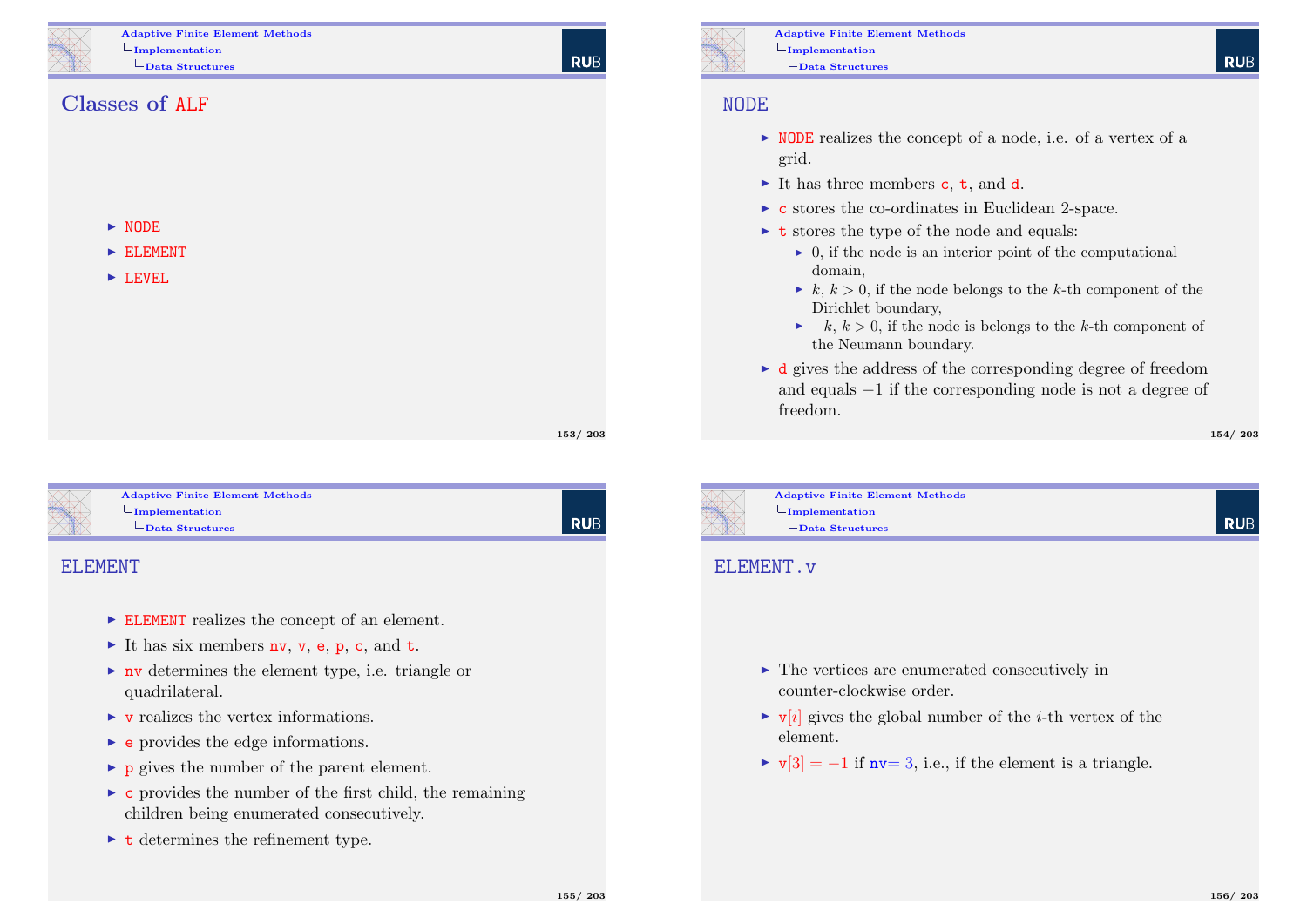Adaptive Finite Element Methods  $L$ Implementation Data Structures

#### ELEMENT.e

- $\blacktriangleright$  The edges are enumerated consecutively in counter-clockwise order such that the  $i$ -th edge has the vertices  $i + 1$  mod nv and  $i + 2$  mod nv as its endpoints.
- $\bullet$  e[i] = -1 indicates that the corresponding edge is on a straight part of the boundary.
- $\bullet$  e[i] = -k 2, k > 0, indicates that the endpoints of the corresponding edge are on the  $k$ -th curved part of the boundary.
- $\bullet$   $\mathbf{e}[i] = \ell \geq 0$  indicates that edge i of the current element is adjacent to element number  $\ell$ .

 $\left\langle i \right\rangle k \left| \right. \ell \left. \right\rangle$  $\diagup$ ❅ ❅❅  $\sum_{i=1}^{n}$  $\diagup$  $\frac{3}{\sqrt{2}}$  $\diagup$  $k \cdot \mathsf{e}[i] = \ell, \, \ell \cdot \mathsf{e}[j] = k$ 

157/ 203

**RUB** 

<span id="page-39-0"></span>

| <b>Adaptive Finite Element Methods</b><br>$\Box$ Implementation<br>$-\mathbf{Data\ Structures}$ |  |
|-------------------------------------------------------------------------------------------------|--|
|                                                                                                 |  |

# Enumeration of Descendants

#### **Triangles**





Adaptive Finite Element Methods  $L$ Implementation  $L$ Data Structures

#### ELEMENT.t

- $\triangleright$  t describes which edges are bisected.
- $\blacktriangleright$  It is in
	- $\blacktriangleright \{0\}$ , if the element is not refined,
	- $\blacktriangleright$  {1,..., 4}, if the element is refined green,
	- $\blacktriangleright$  {5}, if the element is refined red,
	- $\blacktriangleright \{6, \ldots, 24\}$ , if the element is refined blue,
	- $\rightarrow \{25, \ldots, 100\}$ , if the element is refined purple.

158/ 203

**RUE** 



#### Enumeration of Descendants

#### Regular Quadrilaterals

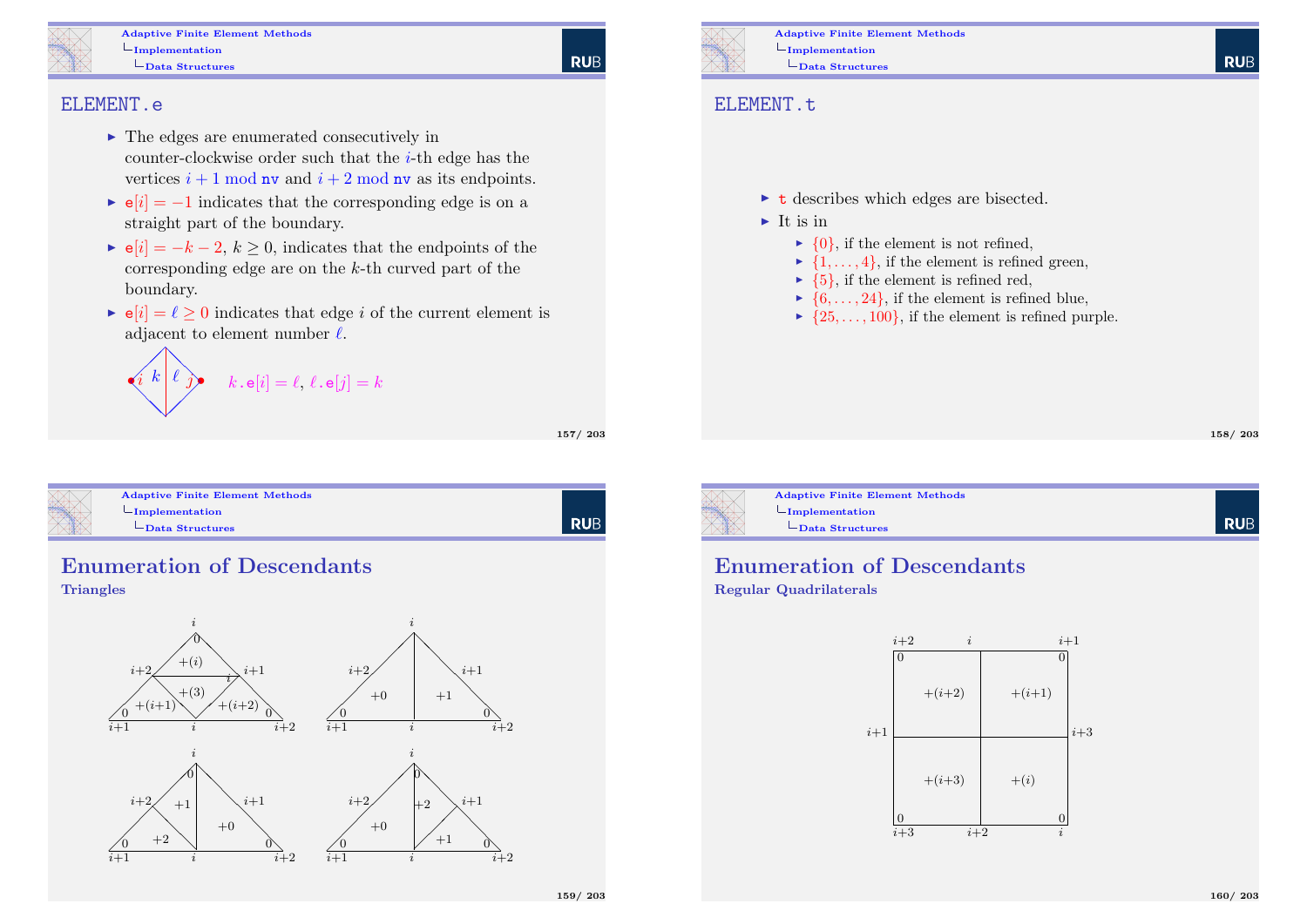Adaptive Finite Element Methods  $L$ Implementation Data Structures

#### Enumeration of Descendants

#### Irregular Quadrilaterals



161/ 203

**RUB** 

<span id="page-40-0"></span>

#### Adaptive Finite Element Methods  $L$ [Implementation](#page-0-0) [Data S](#page-40-0)tructures

**RUB** 

### Grid Hierarchy

- $\blacktriangleright$  Nodes are completely hierarchical, i.e. a node of grid  $\mathcal{T}_i$  is also a node of any grid  $\mathcal{T}_i$  with  $j > i$ .
- $\triangleright$  Since in general the grids are only partly refined, the elements are not completely hierarchical.
- $\blacktriangleright$  Therefore, all elements of all grids are stored.
- $\triangleright$  The corresponding information is stored in the class LEVEL.



### Reasons for Keeping the Node and Edge Informations Separately

- $\blacktriangleright$  It minimizes the storage requirement.
- $\blacktriangleright$  The co-ordinates of a node must be stored only once.
- $\blacktriangleright$  If nodes and elements are represented by a common structure, these co-ordinates are stored  $4 - 6$  times.
- $\triangleright$  The elements represent the topology of the grid which is independent of the particular position of the nodes.
- $\blacktriangleright$  If nodes and elements are represented by different structures it is much easier to implement mesh smoothing algorithms which affect the position of the nodes but do not change the mesh topology.

#### 162/ 203

**RUE** 

Adaptive Finite Element Methods  $L$ Implementation Data Structures

#### LEVEL

- $\triangleright$  LEVEL has seven members nn, nt, nq, ne, first, last and dof.
- $\blacktriangleright$  nn gives the number of nodes.
- $\triangleright$  nt is the number of triangles.
- $\triangleright$  ng gives the number of quadrilaterals.
- $\triangleright$  ne is the number of edges.
- $\triangleright$  first provides the address of the first element of the current grid.
- $\triangleright$  last gives the address of the first element of the next grid.
- $\triangleright$  dof yields the number of degrees of freedom of the corresponding discrete finite element problem.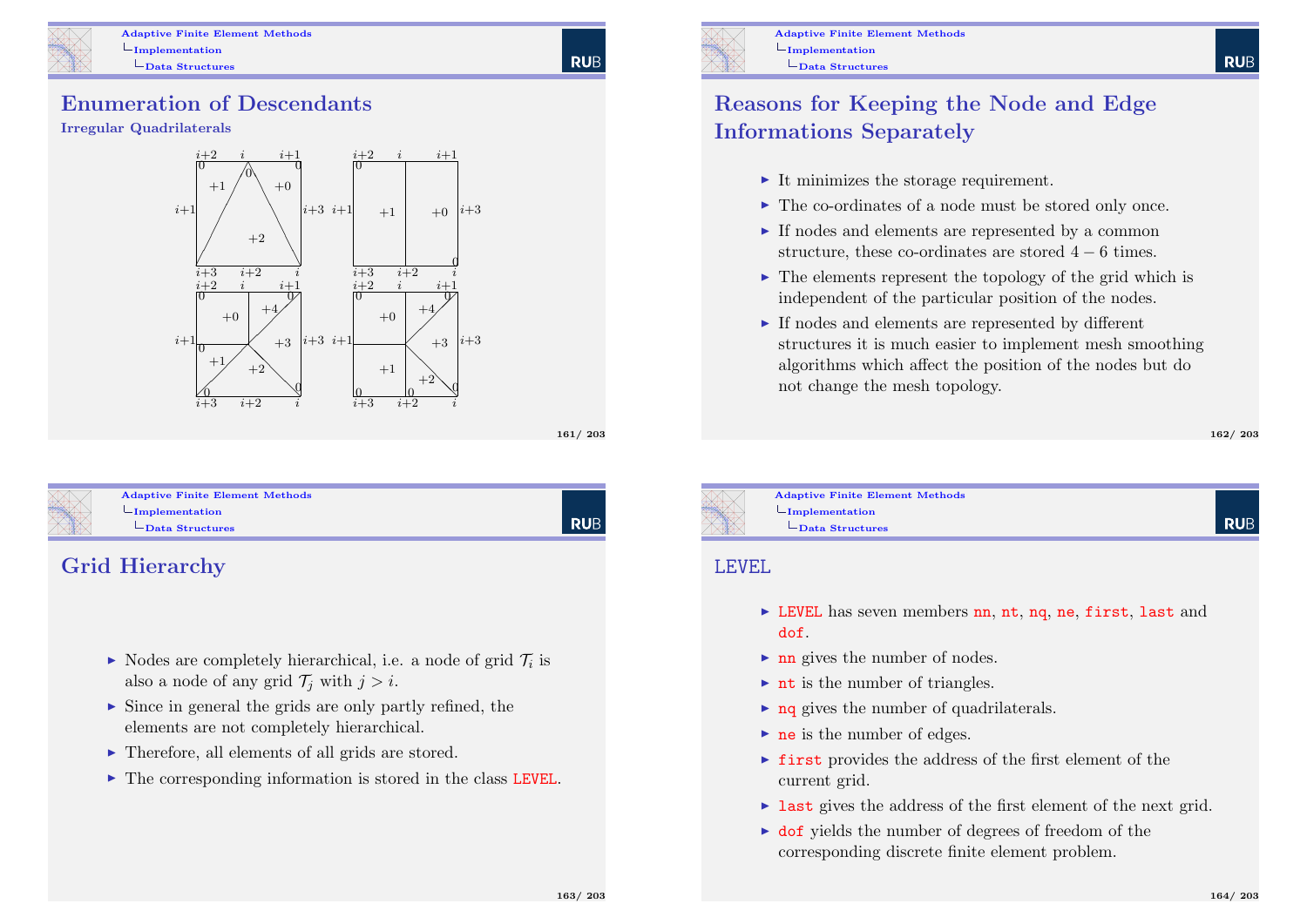

#### Solution of Discrete Problems

- $\triangleright$  Properties of direct and iterative solvers
- $\blacktriangleright$  Classical iterative solvers
- $\triangleright$  Conjugate Gradient methods
- $\blacktriangleright$  Multigrid methods
- $\triangleright$  Non-linear and indefinite problems



**RUE** 

Adaptive Finite Element Methods Solution of Discrete Problems Properties of Direct and Iterative Solvers

### A Typical Model Problem



- $\blacktriangleright$  Poisson equation  $-\Delta u = f$  in  $\Omega, u = 0$  on  $\Gamma$
- $\blacktriangleright \Omega = (0, 1)^2$
- $\blacktriangleright$  Courant triangulation consisting of  $2n^2$  isosceles right-angled triangles with short sides of length  $h = n^{-1}$
- $\blacktriangleright$  Linear finite elements
- $\blacktriangleright$  Number N of unknowns is of order  $n^2 = h^{-2}$ .

166/ 203

**RUE** 

<span id="page-41-0"></span>

#### Adaptive Finite Element Methods [Solution of Discrete Pro](#page-0-0)blems [Properties of Direct](#page-41-0) and Iterative Solvers



- $\blacktriangleright$  It is symmetric positive definite.
- It has  $5$  non-zero elements per row.
- It has bandwidth  $h^{-1} \approx N^{\frac{1}{2}}$ .
- $\blacktriangleright$  Gaussian elimination requires  $N^2$  operations.
- $\triangleright$  A matrix-vector multiplication requires 5N operations.
- Its smallest eigenvalue is of order 1.
- Its largest eigenvalue is of order  $h^{-2} \approx N$ .

**RUB** 

165/ 203



Adaptive Finite Element Methods Solution of Discrete Problems **L**Properties of Direct and Iterative Solvers

#### **RUE**

### Typical Properties of Direct Solvers

- ► They require  $O(N^{2-\frac{1}{d}})$  storage for a discrete problem with N unknowns in d space dimensions.
- ► They require  $O(N^{3-\frac{2}{d}})$  operations.
- $\triangleright$  They yield the exact solution of the discrete problem up to rounding errors.
- $\blacktriangleright$  They yield an approximation for the differential equation with an  $O(h^{\alpha}) = O(N^{-\frac{\alpha}{d}})$  error (typically:  $\alpha \in \{1,2\}$ ).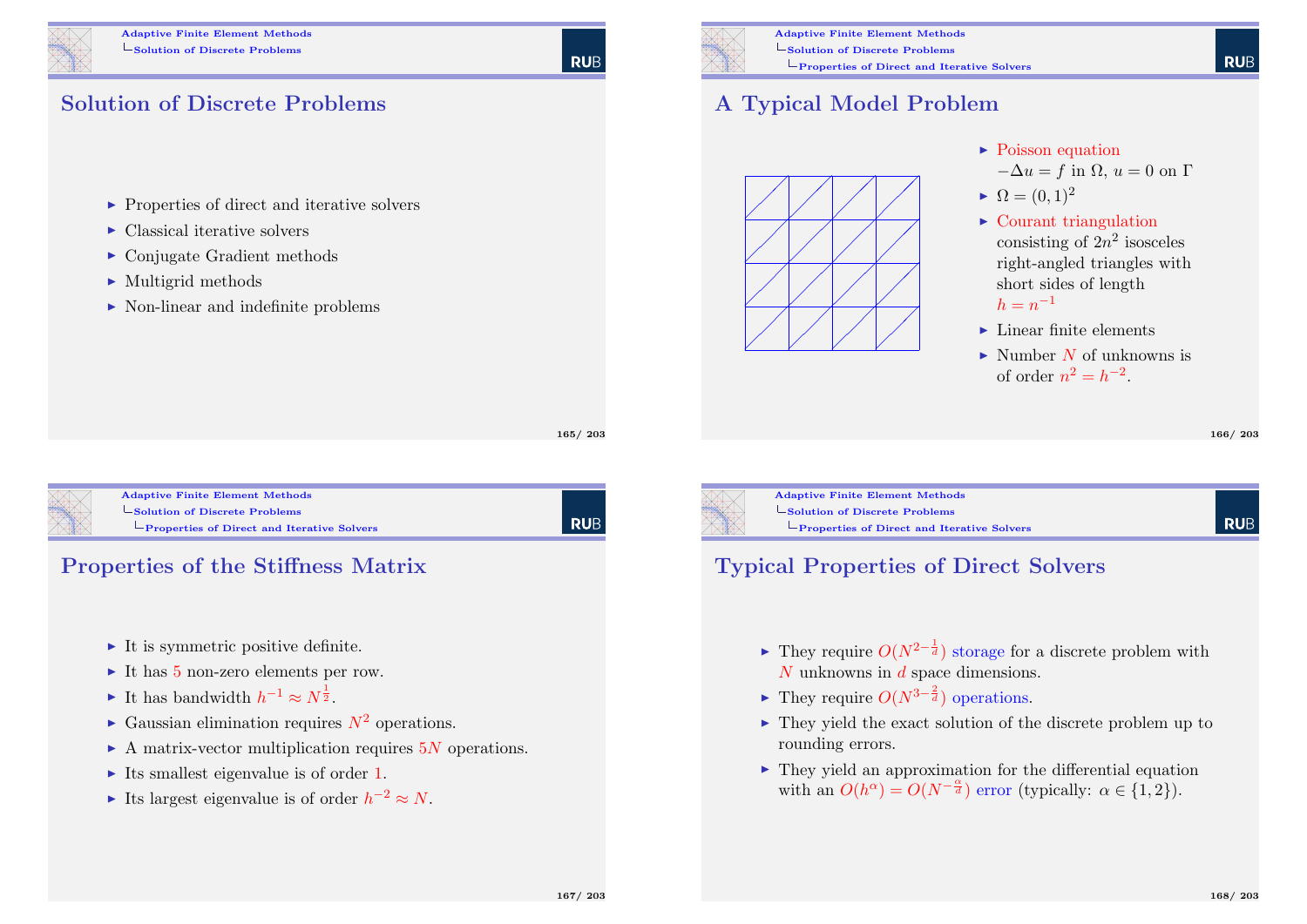

#### Typical Properties of Classical Iterative Solvers

- $\blacktriangleright$  They require  $O(N)$  storage.
- $\blacktriangleright$  They require  $O(N)$  operations per iteration.
- $\blacktriangleright$  Their convergence rate deteriorates with an increasing condition number of the discrete problem which usually is  $O(h^{-2}) = O(N^{\frac{2}{d}}).$
- $\blacktriangleright$  In order to reduce an initial error by a factor 0.1 one usually needs the following numbers of operations:
	- $\blacktriangleright$   $O(N^{1+\frac{2}{d}})$  with the Gauß-Seidel algorithm,
	- $\blacktriangleright$   $O(N^{1+\frac{1}{d}})$  with the conjugate gradient (CG-) algorithm,
	- $\blacktriangleright$   $O(N^{1+\frac{1}{2d}})$  with the CG-algorithm with Gauß-Seidel preconditioning.

169/ 203

**RUB** 

<span id="page-42-0"></span>

#### Adaptive Finite Element Methods  $\mathsf{\mathsf{L}}$  [Solution of Discrete Pro](#page-0-0)blems

[Properties of Direct](#page-42-0) and Iterative Solvers

**RUB** 

## Comparison of Solvers

#### Iterations

Example: Linear finite elements on a Courant triangulierung for the Poisson equation in the unit square; initial error is reduced by the factor 0.05

| h                | <b>GS</b> | CG | <b>PCG</b> | MG             |
|------------------|-----------|----|------------|----------------|
| $\frac{1}{16}$   | 236       | 12 | 4          | 1              |
| $\frac{1}{32}$   | 954       | 23 | 5          | $\overline{2}$ |
| $\frac{1}{64}$   | 3820      | 47 | 7          | $\overline{2}$ |
| $\overline{128}$ | 15287     | 94 | 11         | 1              |



Adaptive Finite Element Methods Solution of Discrete Problems Properties of Direct and Iterative Solvers

## Comparison of Solvers

#### Arithmetic Operations

Example: Linear finite elements on a Courant triangulierung for the Poisson equation in the unit square; initial error is reduced by the factor 0.05

|                  | Gaussian el. | GS                                                                                              | CG. | PCG | MG |
|------------------|--------------|-------------------------------------------------------------------------------------------------|-----|-----|----|
| $\frac{1}{16}$   |              | $7.6 \cdot 10^5$   $2.6 \cdot 10^5$   $2.7 \cdot 10^4$   $1.6 \cdot 10^4$   $1.2 \cdot 10^4$    |     |     |    |
| $\frac{1}{32}$   |              | $2.8 \cdot 10^7$   $4.5 \cdot 10^6$   $2.2 \cdot 10^5$   $8.6 \cdot 10^4$   $4.9 \cdot 10^4$    |     |     |    |
| $\frac{1}{64}$   |              | $9.9 \cdot 10^8$   $7.6 \cdot 10^7$   $1.9 \cdot 10^6$   $5.0 \cdot 10^5$   $2.1 \cdot 10^5$    |     |     |    |
| $\overline{128}$ |              | $3.3 \cdot 10^{10}$   $1.2 \cdot 10^9$   $1.5 \cdot 10^7$   $3.2 \cdot 10^6$   $8.4 \cdot 10^5$ |     |     |    |

170/ 203

**RUE** 



Adaptive Finite Element Methods Solution of Discrete Problems **L**Properties of Direct and Iterative Solvers

### Comparison of Solvers

#### Iterations and Convergence Rates

Example: Adaptively refined linear finite element discretization of a reaction-diffusion equation in the unit square with an interior layer; initial error is reduced by the factor 0.05

|      | CG             |          |     | PCG      |     | MG       |  |
|------|----------------|----------|-----|----------|-----|----------|--|
| DOF  | It.            | $\kappa$ | It. | $\kappa$ | It. | $\kappa$ |  |
|      |                |          |     |          |     |          |  |
| 9    | $\overline{4}$ | 0.10     | 3   | 0.2      | 4   | 0.3      |  |
| 47   | 10             | 0.60     | 7   | 0.5      | 3   | 0.3      |  |
| 185  | 24             | 0.80     | 12  | 0.7      | 5   | 0.2      |  |
| 749  | 49             | 0.90     | 21  | 0.8      | 5   | 0.4      |  |
| 2615 | 94             | 0.95     | 37  | 0.9      | 6   | 0.4      |  |
| 5247 | 130            | 0.96     | 55  | 0.9      | 5   | 0.4      |  |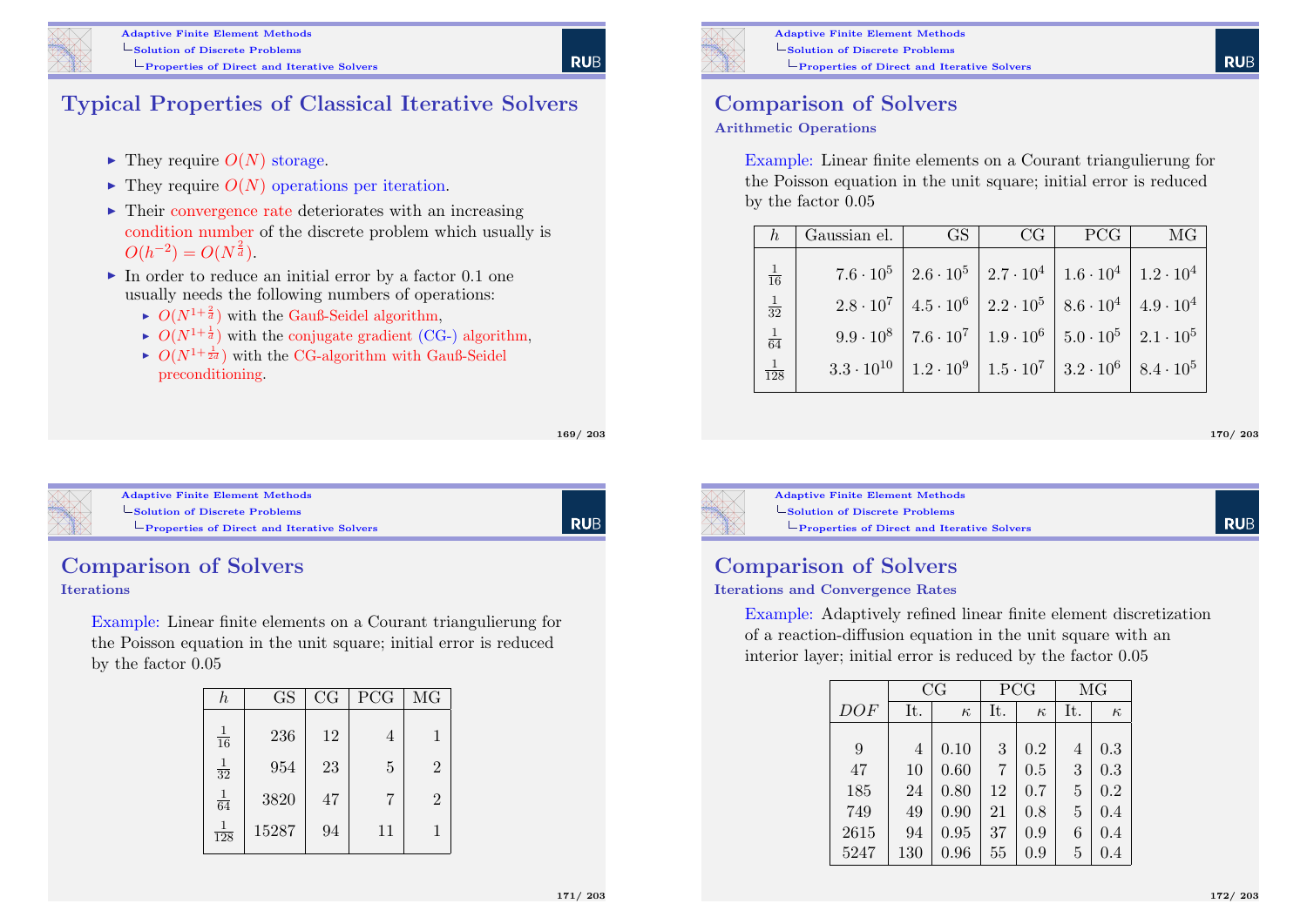

Adaptive Finite Element Methods Solution of Discrete Problems Properties of Direct and Iterative Solvers

#### **Conclusion**

- $\triangleright$  Direct solvers need too much storage and and computer time.
- $\triangleright$  It suffices to compute an approximate solution of the discrete problem which, compared to the solution of the differential equation, has an error similar in size to the one of the exact solution of the discrete problem.
- $\blacktriangleright$  Iterative solvers are superior if one arrives at improving their convergence rate and at finding good initial guesses.

173/ 203

**RUB** 

<span id="page-43-0"></span>

#### Adaptive Finite Element Methods  $\mathsf{\mathsf{L}}$  [Solution of Discrete Pro](#page-0-0)blems [Nested Iteration](#page-43-0)

### Nested Iteration

 $\blacktriangleright$  Compute

$$
\widetilde{u}_0 = u_0 = L_0^{-1} f_0.
$$

For  $k = 1, \ldots$  compute an approximate solution  $\tilde{u}_k$  for  $u_k = L_k^{-1}$  $\frac{-1}{k} f_k$  by applying  $m_k$  iterations of an iterative solver for the problem

$$
L_k u_k = f_k
$$

with starting value  $I_{k-1,k}\tilde{u}_{k-1}$ .

 $\blacktriangleright$   $m_k$  is implicitly determined by the stopping criterion

$$
||f_k - L_k \widetilde{u}_k|| \leq \varepsilon ||f_k - L_k(I_{k-1,k}\widetilde{u}_{k-1})||.
$$



Adaptive Finite Element Methods Solution of Discrete Problems Nested Iteration

#### Nested Grids

- $\triangleright$  Often one has to solve a sequence of discrete problems  $L_k u_k = f_k$  corresponding to increasingly more accurate discretizations.
- I Usually there is a natural interpolation operator  $I_{k-1,k}$ which maps functions associated with the  $(k-1)$ -st discrete problem into those corresponding to the  $k$ -th discrete problem.
- $\triangleright$  Then the interpolate of any reasonable approximate solution of the  $(k - 1)$ -st discrete problem is a good initial guess for any iterative solver applied to the k-th discrete problem.
- $\triangleright$  Often it suffices to reduce the initial error by a factor 0.1.

**RUF** 



Adaptive Finite Element Methods  $\mathsf{\mathsf{Solution}}$  of Discrete Problems Conjugate Gradient Methods

#### The Setting

- $\triangleright$  We have to solve a linear system  $Lu = f$  with N unknowns.
- $\blacktriangleright$  L is symmetric positive definite.
- $\triangleright$   $\kappa$  denotes the condition number of L, i.e. the ratio of the largest over the smallest eigenvalue of L.
- $\blacktriangleright$   $\kappa \approx N^{\frac{2}{d}}$

**RUF**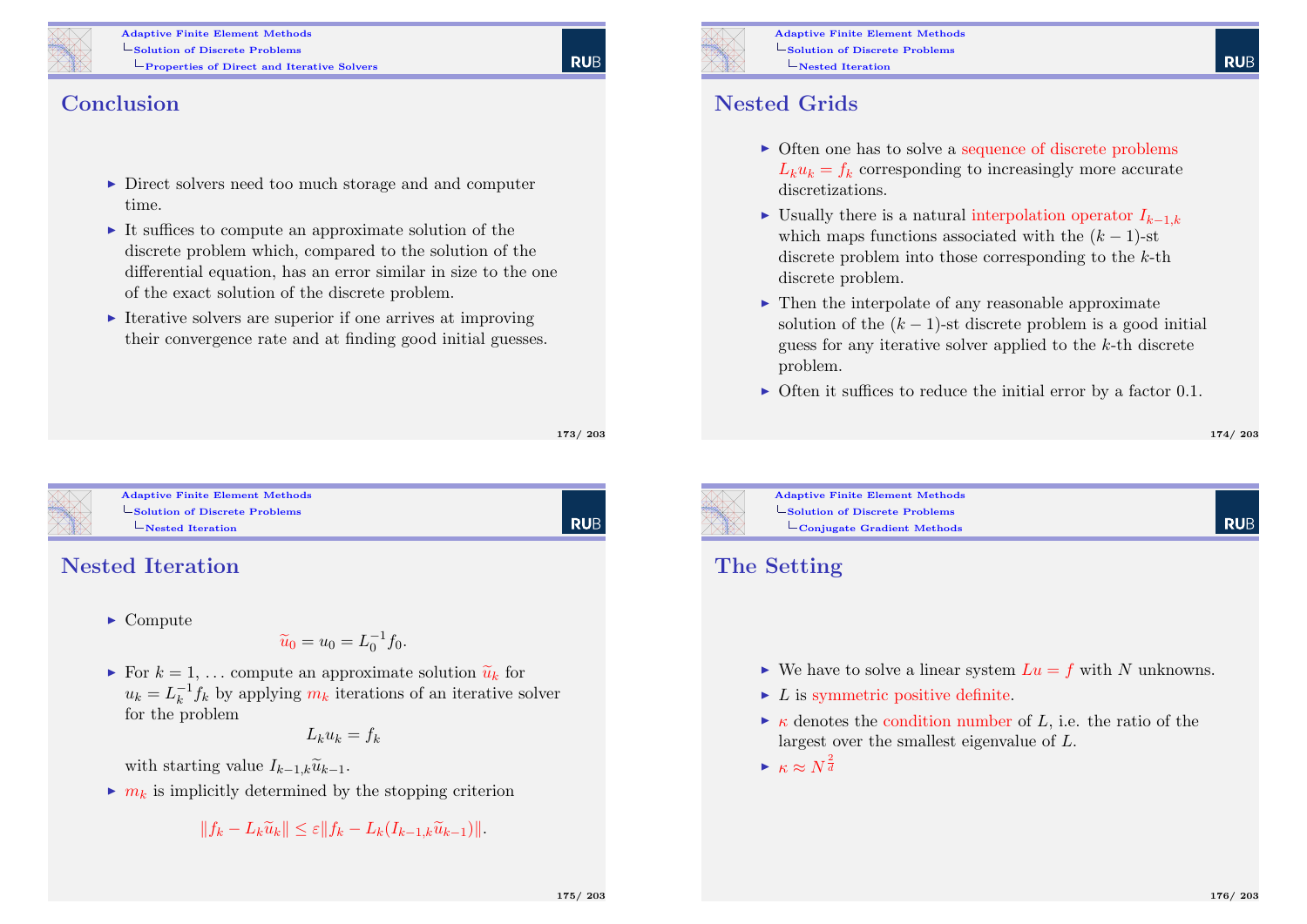

#### Idea of the Gradient Algorithm

- $\blacktriangleright$  The solution of  $Lu = f$  is equivalent to the minimization of the quadratic functional  $J(u) = \frac{1}{2}u \cdot (Lu) - f \cdot u$ .
- ► The negative gradient  $-\nabla J(v) = f Lv$  of J at v gives the direction of the steepest descent.
- $\blacktriangleright$  Given an approximation v and a search direction  $d \neq 0, J$ attains its minimum on the line  $t \mapsto v + td$  at the point  $t^* = \frac{d \cdot (f - Lv)}{d \cdot (Ld)}$  $\frac{(J-Lv)}{d(Ld)}$ .

177/ 203

<span id="page-44-0"></span>

#### Adaptive Finite Element Methods [Solution of Discrete Pro](#page-0-0)blems [Conjugate Gradient](#page-44-0) Methods

**RUB** 

#### Idea of the CG-Algorithm

- $\triangleright$  The gradient algorithm slows down since the search directions become nearly parallel.
- $\blacktriangleright$  The algorithm speeds up when choosing the successive search directions *L*-orthogonal, i.e.  $d_i \cdot (L d_{i-1}) = 0$ .
- $\triangleright$  L-orthogonal search directions can be computed during the algorithm by a suitable three-term recursion.

**RUE** 

#### Gradient Algorithm

- $\triangleright$  Iteration step: Given the actual iterate u
	- ightharpoonup compute the residual  $r = f Lu$ .
	- replace u by  $u + \frac{r \cdot r}{r \cdot Lr} r$ .
- $\triangleright$  The gradient algorithm corresponds to a Richardson iteration with an automatic and optimal choice of the relaxation parameter.
- Figure 1 The convergence rate is  $\frac{\kappa-1}{\kappa+1} \approx 1 N^{-\frac{2}{d}}$ .

178/ 203

**RUE** 



Adaptive Finite Element Methods Solution of Discrete Problems  $\mathcal{L}_{\text{Conjugate Gradient Methods}}$ 

#### The CG-Algorithm

- 0. Given: an initial guess  $u_0$  for the solution, and a tolerance  $\varepsilon > 0$ .
- 1. Compute  $r_0 = f Lu_0$ ,  $d_0 = r_0$ ,  $\gamma_0 = r_0 \cdot r_0$ . Set  $i = 0$ .
- 2. If  $\gamma_i < \varepsilon^2$  return  $u_i$  as approximate solution; stop. Otherwise go to step 3.
- **3.** Compute  $s_i = Ld_i$ ,  $\alpha_i = \frac{\gamma_i}{d_i}$  $\frac{\gamma_i}{d_i \cdot s_i}, u_{i+1} = u_i + \alpha_i d_i,$  $r_{i+1} = r_i - \alpha_i s_i, \, \gamma_{i+1} = r_{i+1} \cdot r_{i+1}, \, \beta_i = \frac{\gamma_{i+1}}{\gamma_i}$  $\frac{i+1}{\gamma_i},$  $d_{i+1} = r_{i+1} + \beta_i d_i$ . Increase i by 1 and go to step 2.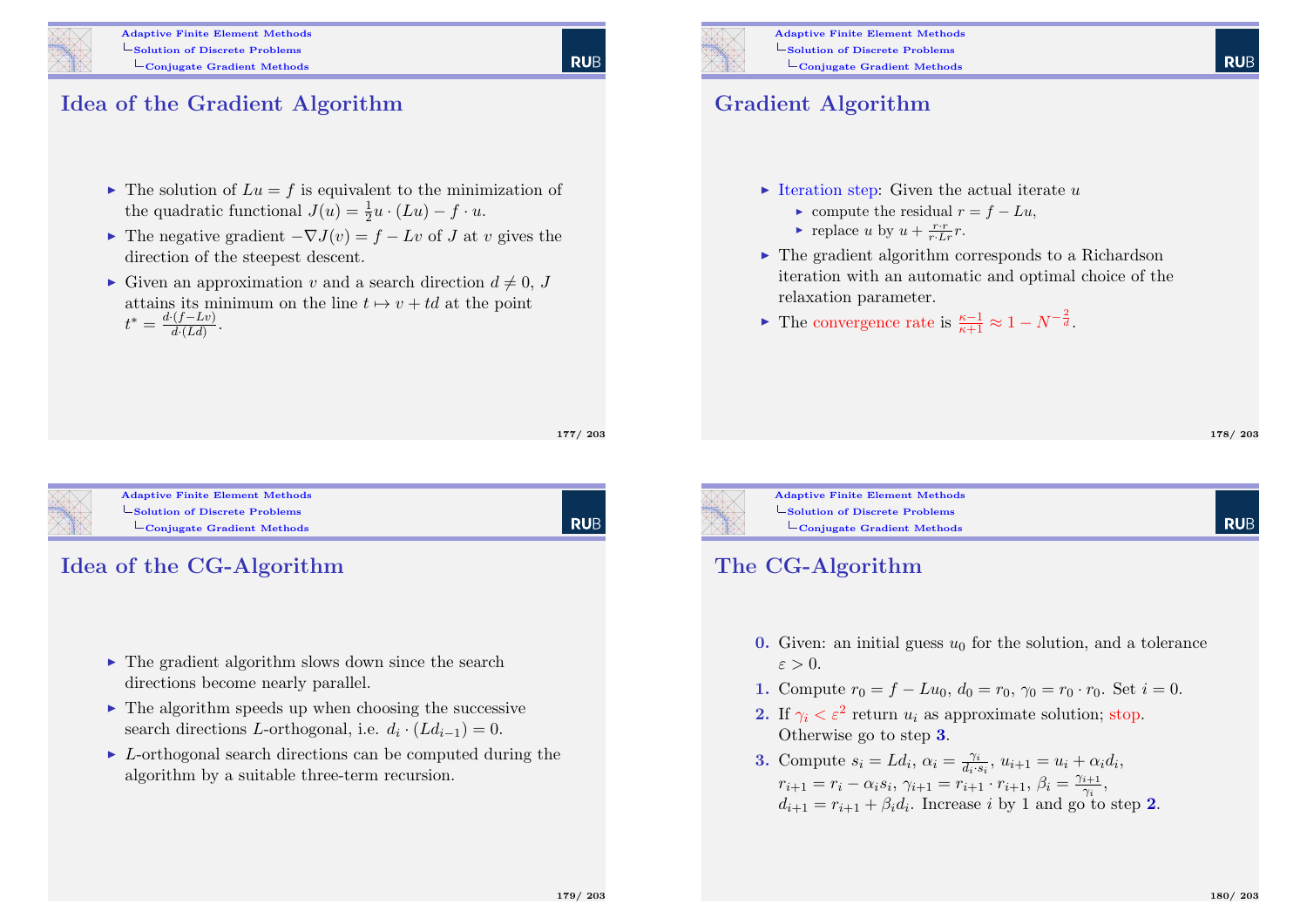

Adaptive Finite Element Methods Solution of Discrete Problems LConjugate Gradient Methods

#### Properties

- $\triangleright$  The CG-algorithm only requires matrix-vector multiplications and inner products.
- The convergence rate is  $\frac{\sqrt{\kappa}-1}{\sqrt{\kappa}+1} \approx 1 - N^{-\frac{1}{d}}.$
- $\triangleright$  The CG-algorithm can only be applied to symmetric positive definite matrices, it breaks-down for non-symmetric or indefinite matrices.

181/ 203

**RUE** 

<span id="page-45-0"></span>

Adaptive Finite Element Methods [Solution of Discrete Pro](#page-0-0)blems [Conjugate Gradient](#page-45-0) Methods

**RUB** 

#### The PCG-Algorithm

- 0. Given: an initial guess  $u_0$  for the solution, and a tolerance  $\varepsilon > 0$ .
- 1. Compute  $r_0 = f Lu_0$ , solve  $Cz_0 = r_0$  and compute  $d_0 = z_0, \gamma_0 = r_0 \cdot z_0$ . Set  $i = 0$ .
- 2. If  $\gamma_i < \varepsilon^2$  return  $u_i$  as approximate solution; stop. Otherwise go to step 3.
- **3.** Compute  $s_i = Ld_i$ ,  $\alpha_i = \frac{\gamma_i}{d_i}$  $\frac{\gamma_i}{d_i \cdot s_i}$ ,  $u_{i+1} = u_i + \alpha_i d_i$ ,  $r_{i+1} = r_i - \alpha_i s_i$ , solve  $Cz_{i+1} = r_{i+1}$  and compute  $\gamma_{i+1} = r_{i+1} \cdot z_{i+1}, \, \beta_i = \frac{\gamma_{i+1}}{\gamma_i}$  $\frac{i+1}{\gamma_i}, d_{i+1} = z_{i+1} + \beta_i d_i$ . Increase i by 1 and go to step 2.



- Instead of the original system  $Lu = f$  solve the equivalent system  $\widehat{L}\widehat{u} = \widehat{f}$  with  $\widehat{L} = H^{-1}LH^{-t}$ ,  $\widehat{f} = H^{-1}f$ ,  $\widehat{u} = H^t u$ and an invertible square matrix H.
- $\triangleright$  Choose the matrix H such that
	- $\triangleright$  The condition number of  $\widehat{L}$  is much smaller than the one of  $L$ .
	- Systems of the form  $Cv = d$  with  $C = HH<sup>t</sup>$  are much easier to solve than the original system  $Lu = f$ .
- $\triangleright$  Apply the conjugate gradient algorithm to the new system  $\widehat{L}\widehat{u} = \widehat{f}$  and express everything in terms of the original quantities  $L$ ,  $f$ , and  $u$ .

182/ 203

**RUF** 



Adaptive Finite Element Methods Solution of Discrete Problems  $\overline{\phantom{a}}$ Conjugate Gradient Methods

#### **Properties**

- $\blacktriangleright$  The convergence rate of the PCG-algorithm is  $\frac{\sqrt{\hat{\kappa}}-1}{\sqrt{\hat{\kappa}}+1}$  $\frac{\kappa-1}{\overline{\hat{\kappa}}+1}$  where  $\hat{\kappa}$  is the condition number of  $\hat{L}$ .
- $\triangleright$  Good choices of C, e.g. SSOR-preconditioning, yield  $\widehat{\kappa} = N^{\frac{1}{d}}$  and corresponding convergence rates of  $1 - N^{-\frac{1}{2d}}$ .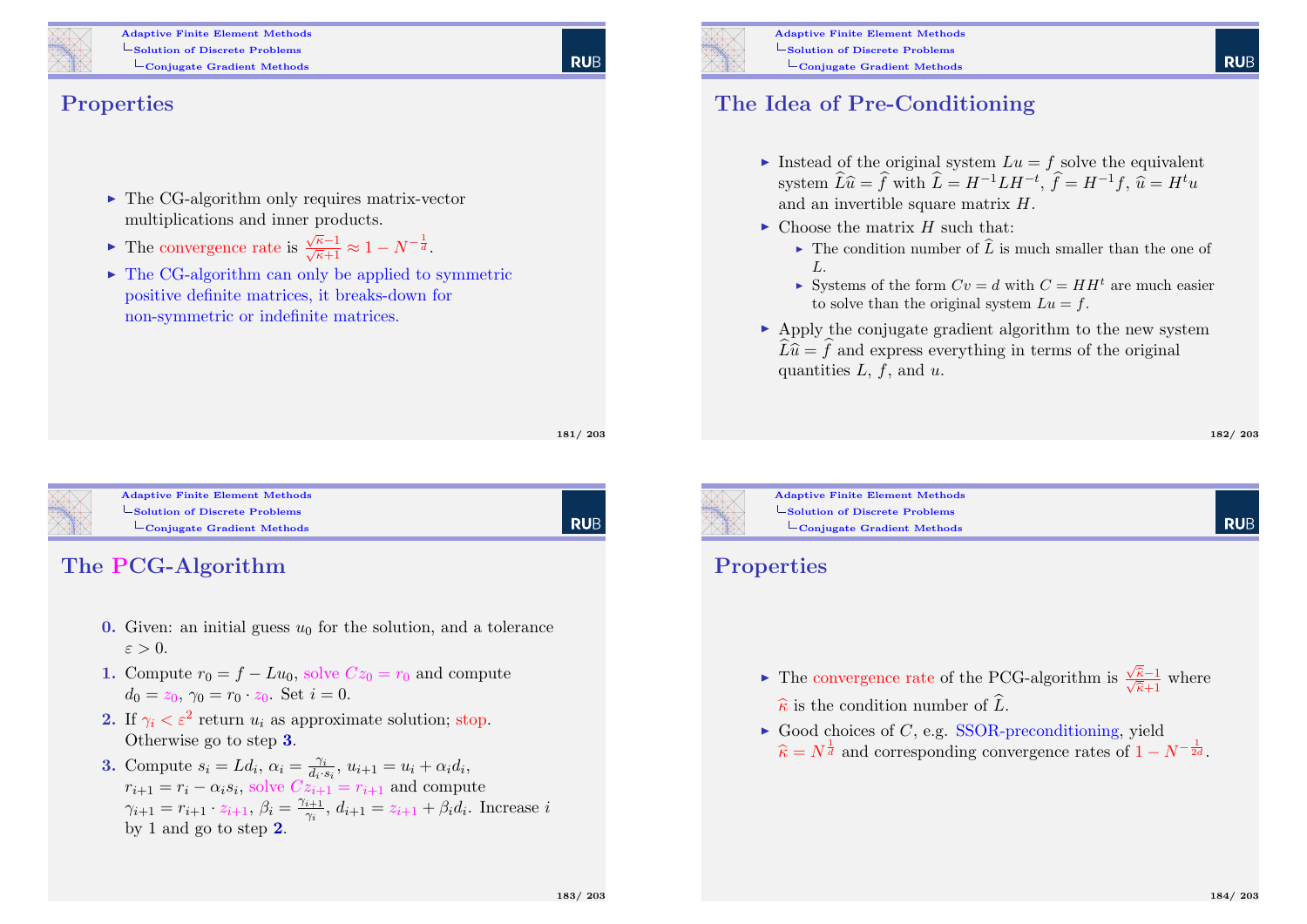

Adaptive Finite Element Methods  $\mathsf{\mathsf{L}}$  Solution of Discrete Problems Conjugate Gradient Methods

**RUB** 

#### SSOR-Preconditioning

- **0.** Given: r and a relaxation parameter  $\omega \in (0, 2)$ . Sought:  $z = C^{-1}r$ .
- 1. Set  $z = 0$ .
- 2. For  $i = 1, \ldots, N$  compute

$$
z_i = z_i + \omega L_{ii}^{-1} \{ r_i - \sum_{j=1}^{N} L_{ij} z_j \}.
$$

3. For 
$$
i = N, ..., 1
$$
 compute  
\n
$$
z_i = z_i + \omega L_{ii}^{-1} \{ r_i - \sum_{i=1}^{N} L_{ij} z_j \}.
$$

185/ 203

l rub

<span id="page-46-0"></span>

|  | <b>Adaptive Finite Element Methods</b>                |
|--|-------------------------------------------------------|
|  | $\ensuremath{\mathsf{Solution}}$ of Discrete Problems |
|  | $\overline{\phantom{a}}$ Conjugate Gradient Methods   |
|  |                                                       |

#### Comparison of CG and PCG Algorithms

Poisson equation on the unit square, linear finite elements on Courant triangulation with  $h = \frac{1}{128}$ 



![](_page_46_Picture_14.jpeg)

Adaptive Finite Element Methods LSolution of Discrete Problems Conjugate Gradient Methods

### Comparison of CG and PCG Algorithms

Poisson equation on the unit square, linear finite elements on Courant triangulation with  $h = \frac{1}{64}$ 

![](_page_46_Figure_18.jpeg)

![](_page_46_Picture_19.jpeg)

LSolution of Discrete Problems  $L$ The Multigrid Algorithm

#### The Basic Idea of the Multigrid Algorithm

- $\triangleright$  Classical iterative methods such as the Gauß-Seidel algorithm quickly reduce highly oscillatory error components.
- $\triangleright$  Classical iterative methods such as the Gauß-Seidel algorithm are very poor in reducing slowly oscillatory error components.
- $\triangleright$  Slowly oscillating error components can well be resolved on coarser meshes with fewer unknowns.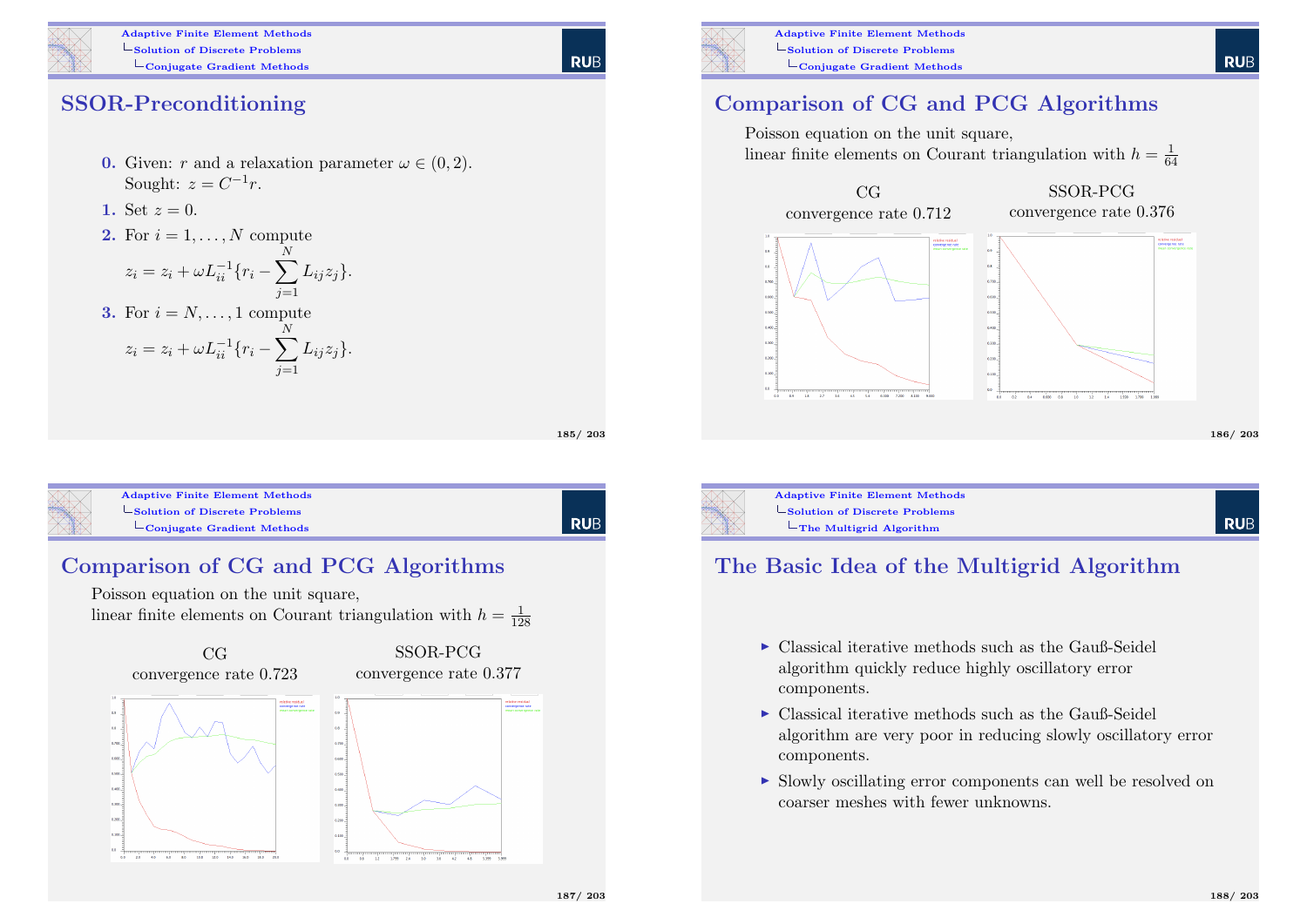![](_page_47_Figure_0.jpeg)

#### The Basic Two-Grid Algorithm

- $\triangleright$  Perform several steps of a classical iterative method on the current grid.
- $\triangleright$  Correct the current approximation as follows:
	- $\triangleright$  Compute the current residual.
	- $\triangleright$  Restrict the residual to the next coarser grid.
	- $\triangleright$  Exactly solve the resulting problem on the coarse grid.
	- $\triangleright$  Prolongate the coarse-grid solution to the next finer grid.
- $\triangleright$  Perform several steps of a classical iterative method on the current grid.

189/ 203

**RUE** 

<span id="page-47-0"></span>![](_page_47_Picture_11.jpeg)

#### Adaptive Finite Element Methods  $\mathsf{\mathsf{L}}$  [Solution of Discrete Pro](#page-0-0)blems  $L$ [The Multigrid Algor](#page-47-0)ithm

**RUB** 

#### Basic Ingredients

- A sequence  $\mathcal{T}_k$  of increasingly refined meshes with associated discrete problems  $L_k u_k = f_k$ .
- $\blacktriangleright$  A smoothing operator  $M_k$ , which should be easy to evaluate and which at the same time should give a reasonable approximation to  $L_k^{-1}$  $\frac{-1}{k}$ .
- A restriction operator  $R_{k,k-1}$ , which maps functions on a fine mesh  $\mathcal{T}_k$  to the next coarser mesh  $\mathcal{T}_{k-1}$ .
- A prolongation operator  $I_{k-1,k}$ , which maps functions from a coarse mesh  $\mathcal{T}_{k-1}$  to the next finer mesh  $\mathcal{T}_k$ .

![](_page_47_Picture_19.jpeg)

Adaptive Finite Element Methods Solution of Discrete Problems  $L$ The Multigrid Algorithm

#### Schematic Form

![](_page_47_Figure_23.jpeg)

![](_page_47_Picture_24.jpeg)

Adaptive Finite Element Methods  $\mathsf{\mathsf{Solution}}$  of Discrete Problems  $L$ The Multigrid Algorithm

### The Multigrid Algorithm

- 0. Given: the actual level k, parameters  $\mu$ ,  $\nu_1$ , and  $\nu_2$ , the matrix  $L_k$ , the right-hand side  $f_k$ , an initial guess  $u_k$ . Sought: improved approximate solution  $u_k$ .
- 1. If  $k = 0$  compute  $u_0 = L_0^{-1} f_0$ ; stop.
- 2. (Pre-smoothing) Perform  $\nu_1$  steps of the iterative procedure  $u_k = u_k + M_k(f_k - L_ku_k)$ .
- 3. (Coarse grid correction)
	- 3.1 Compute  $f_{k-1} = R_{k,k-1}(f_k L_k u_k)$  and set  $u_{k-1} = 0$ .
	- 3.2 Perform  $\mu$  iterations of the MG-algorithm with parameters  $k-1, \mu, \nu_1, \nu_2, L_{k-1}, f_{k-1}, u_{k-1}$  and denote the result by  $u_{k-1}$ .

**3.3** Compute 
$$
u_k = u_k + I_{k-1,k}u_{k-1}
$$
.

4. (Post-smoothing) Perform  $\nu_2$  steps of the iterative procedure  $u_k = u_k + M_k(f_k - L_ku_k)$ .

**RUF**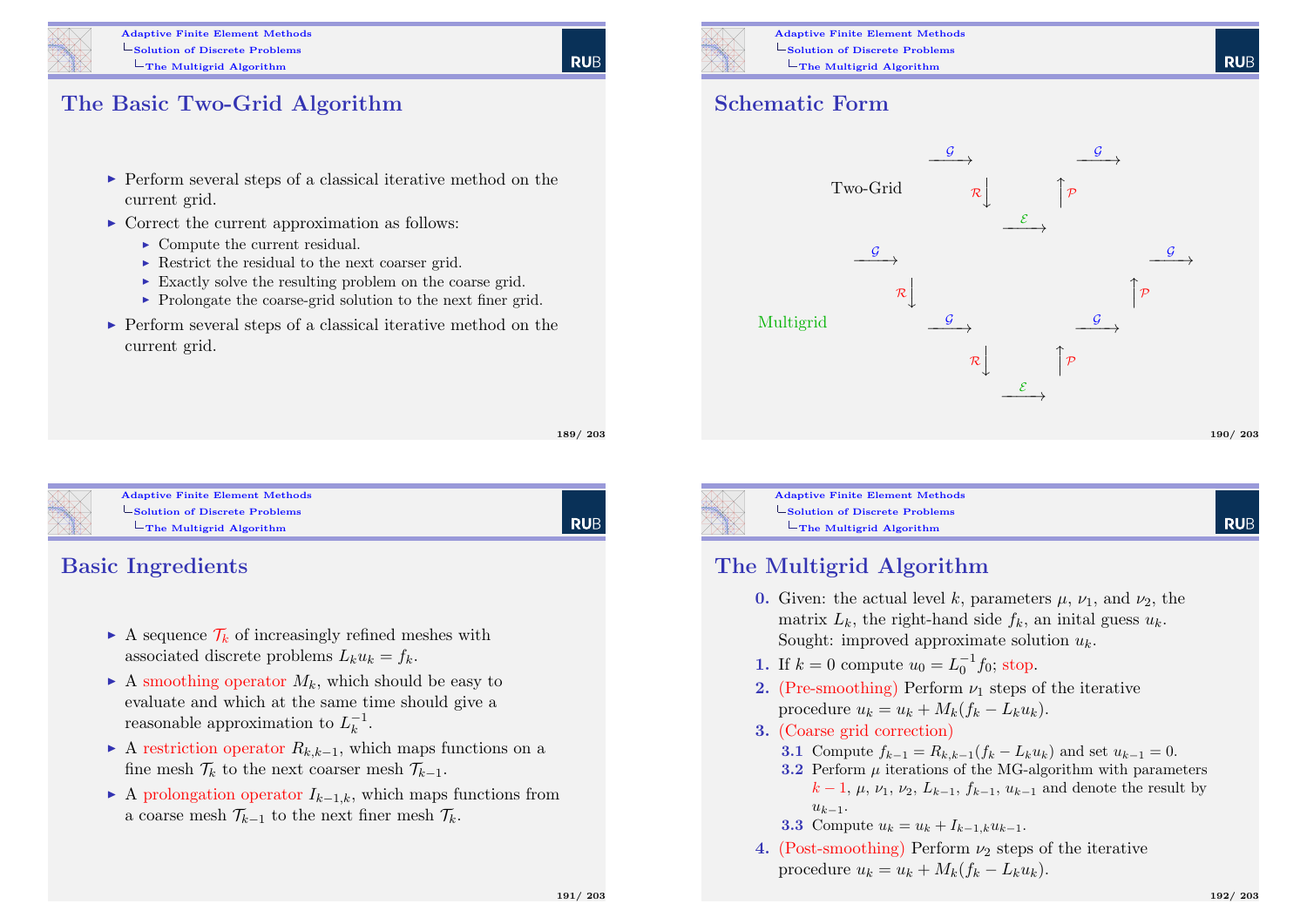![](_page_48_Figure_0.jpeg)

### Typical Choices of Parameters

- $\blacktriangleright$   $\mu = 1$  V-cycle or
- $\mu = 2$  W-cycle
- $\nu_1 = \nu_2 = \nu$  or
	- $\nu_1 = \nu, \nu_2 = 0$  or
	- $\nu_1 = 0, \nu_2 = \nu$
- $\blacktriangleright$  1  $\lt$   $\nu$   $\lt$  4.

193/ 203

**RUB** 

**RUE** 

<span id="page-48-0"></span>![](_page_48_Picture_10.jpeg)

Adaptive Finite Element Methods  $\mathsf{\mathsf{L}}$  [Solution of Discrete Pro](#page-0-0)blems  $L$ [The Multigrid Algor](#page-48-0)ithm

#### Smoothing

- $\blacktriangleright$  Gauß-Seidel iteration
- $\triangleright$  SSOR iteration:
	- $\blacktriangleright$  Perform a forward Gauß-Seidel sweep with over-relaxation as pre-smoothing.
	- ► Perform a backward Gauß-Seidel sweep with over-relaxation as post-smoothing.
- $\blacktriangleright$  ILU smoothing:
	- $\triangleright$  Perform an incomplete lower upper decomposition of  $L_k$  by suppressing all fill-in.
	- ► The result is an approximate decomposition  $\mathcal{L}_k \mathcal{U}_k \approx L_k$ .
	- $\triangleright$  Compute  $v_k = M_k u_k$  by solving the system  $\mathcal{L}_k \mathcal{U}_k v_k = u_k$ .

![](_page_48_Picture_21.jpeg)

Adaptive Finite Element Methods Solution of Discrete Problems  $L$ The Multigrid Algorithm

#### Prolongation and Restriction

 $\triangleright$  The prolongation is typically determined by the natural inclusion of the finite element spaces, i.e. a finite element function corresponding to a coarse mesh is expressed in terms of the finite element basis functions corresponding to the fine mesh.

![](_page_48_Picture_25.jpeg)

 $\triangleright$  The restriction is typically determined by inserting finite element basis functions corresponding to the coarse mesh in the variational form of the discrete problem corresponding to the fine mesh.

194/ 203

**RUF** 

**RUF** 

![](_page_48_Picture_28.jpeg)

Adaptive Finite Element Methods Solution of Discrete Problems  $L$ The Multigrid Algorithm

#### Number of Operations

- $\blacktriangleright$  Assume that
	- $\blacktriangleright$  one smoothing step requires  $O(N_k)$  operations,
	- $\blacktriangleright$  the prolongation requires  $O(N_k)$  operations,
	- $\blacktriangleright$  the restriction requires  $O(N_k)$  operations,
	- $\blacktriangleright$   $\mu$  < 2,
	- $N_k > \mu N_{k-1}$
- $\triangleright$  then one iteration of the multigrid algorithm requires  $O(N_k)$  operations.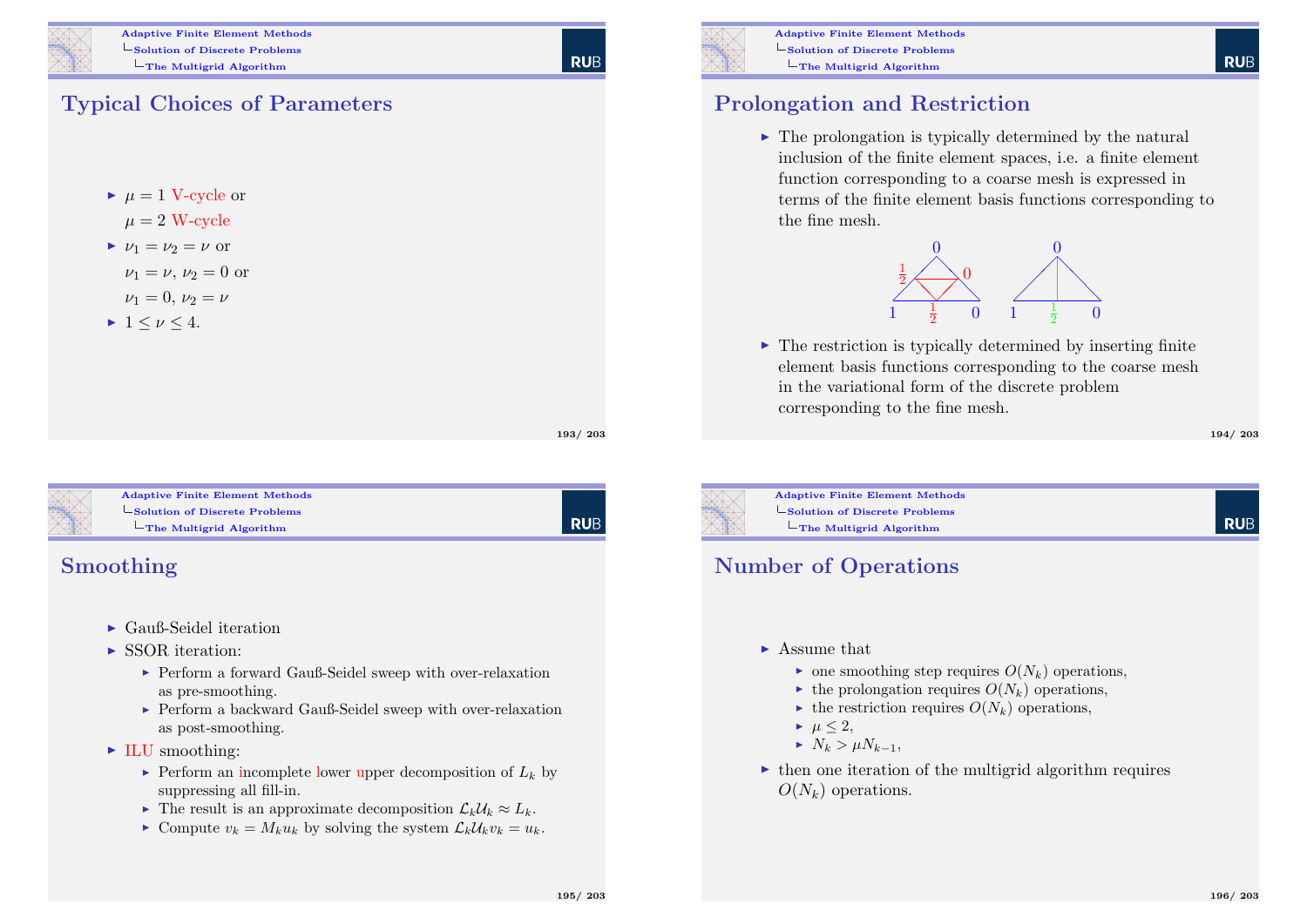![](_page_49_Picture_0.jpeg)

Adaptive Finite Element Methods  $\mathsf{\mathsf{L}}$  Solution of Discrete Problems  $L$ The Multigrid Algorithm

#### Convergence Rate

- $\triangleright$  The convergence rate is uniformly less than 1 for all meshes.
- The convergence rate is bounded by  $\frac{c}{c+\nu_1+\nu_2}$  with a constant which only depends on the shape parameter of the meshes.
- $\triangleright$  Numerical experiments yield convergence rates less than 0.1.

197/ 203

**RUE** 

<span id="page-49-0"></span>![](_page_49_Picture_7.jpeg)

Adaptive Finite Element Methods  $\mathsf{\mathsf{L}}$  [Solution of Discrete Pro](#page-0-0)blems [Non-Linear and Inde](#page-49-0)finite Problems

**RUB** 

### Bi-CG-Stab Algorithm

- **0.** Given: an initial guess  $u_0$  and a tolerance  $\varepsilon > 0$ .
- 1. Compute  $r_0 = b Lu_0$  and set  $\overline{r}_0 = r_0$ ,  $v_{-1} = 0$ ,  $p_{-1} = 0$ ,  $\alpha_{-1} = 1, \ \rho_{-1} = 1, \ \omega_{-1} = 1, \text{ and } i = 0.$
- **2.** If  $r_i \cdot r_i \leq \varepsilon^2$  return  $u_i$  as approximate solution; stop. Otherwise go to step 3.
- **3.** Compute  $\rho_i = \overline{r}_i \cdot r_i$ ,  $\beta_{i-1} = \frac{\rho_i \alpha_{i-1}}{\rho_{i-1} \omega_i}$  $\frac{\rho_i \alpha_{i-1}}{\rho_{i-1} \omega_{i-1}}$ . If  $|\beta_{i-1}| < \varepsilon$  there may be a break-down; stop. Otherwise compute  $p_i = r_i + \beta_{i-1} \{p_{i-1} - \omega_{i-1} v_{i-1}\}, v_i = L p_i, \alpha_i = \frac{\rho_i}{\bar{r}_{0,i}}$  $\frac{\rho_i}{\overline{r}_0 \cdot v_i}$ . If  $|\alpha_i| < \varepsilon$  there may be a break-down; stop. Otherwise compute  $s_i = r_i - \alpha_i v_i$ ,  $t_i = Ls_i$ ,  $\omega_i = \frac{t_i \cdot s_i}{t_i \cdot t_i}$  $\frac{t_i\cdot s_i}{t_i\cdot t_i},$  $u_{i+1} = u_i + \alpha_i p_i + \omega_i s_i, r_{i+1} = s_i - \omega_i t_i.$  Augment i by 1 and go to step 2.

![](_page_49_Picture_15.jpeg)

#### CG Algorithm for Non-Symmetric or Indefinite Problems

- $\triangleright$  The CG algorithm typically breaks down when applied to non-symmetric or indefinite problems (stiffness matrix has eigenvalues with positive as well as negative real part).
- $\triangleright$  A naive solution is to apply the CG algorithm to the symmetric positive definite system of normal equations  $L^T L u = L^T f.$
- $\triangleright$  This doubles the number of iterations since the passage to the normal equations squares the condition number.
- $\triangleright$  A preferable solution are specialised variants of the CG algorithm such as the stabilised bi-conjugate gradient algorithm (Bi-CG-Stab algorithm).

198/ 203

**RUE** 

![](_page_49_Picture_23.jpeg)

Adaptive Finite Element Methods  $\mathsf{\mathsf{Solution}}$  of Discrete Problems Non-Linear and Indefinite Problems

#### **Properties**

- $\triangleright$  The Bi-CG-Stab algorithm aims at a simultaneous solution of the original problem  $Lu = f$  as well of the adjoint problem  $L^T v = f$ .
- $\blacktriangleright$  The algorithm only needs the stiffness matrix L of the original problem.
- $\triangleright$  It only requires inner products and matrix vector multiplications.
- $\triangleright$  The Bi-CG-Stab algorithm may be preconditioned; possible methods for preconditioning are the SSOR iteration or the ILU decomposition applied to the symmetric part  $\frac{1}{2}(L + L^T)$  of L.